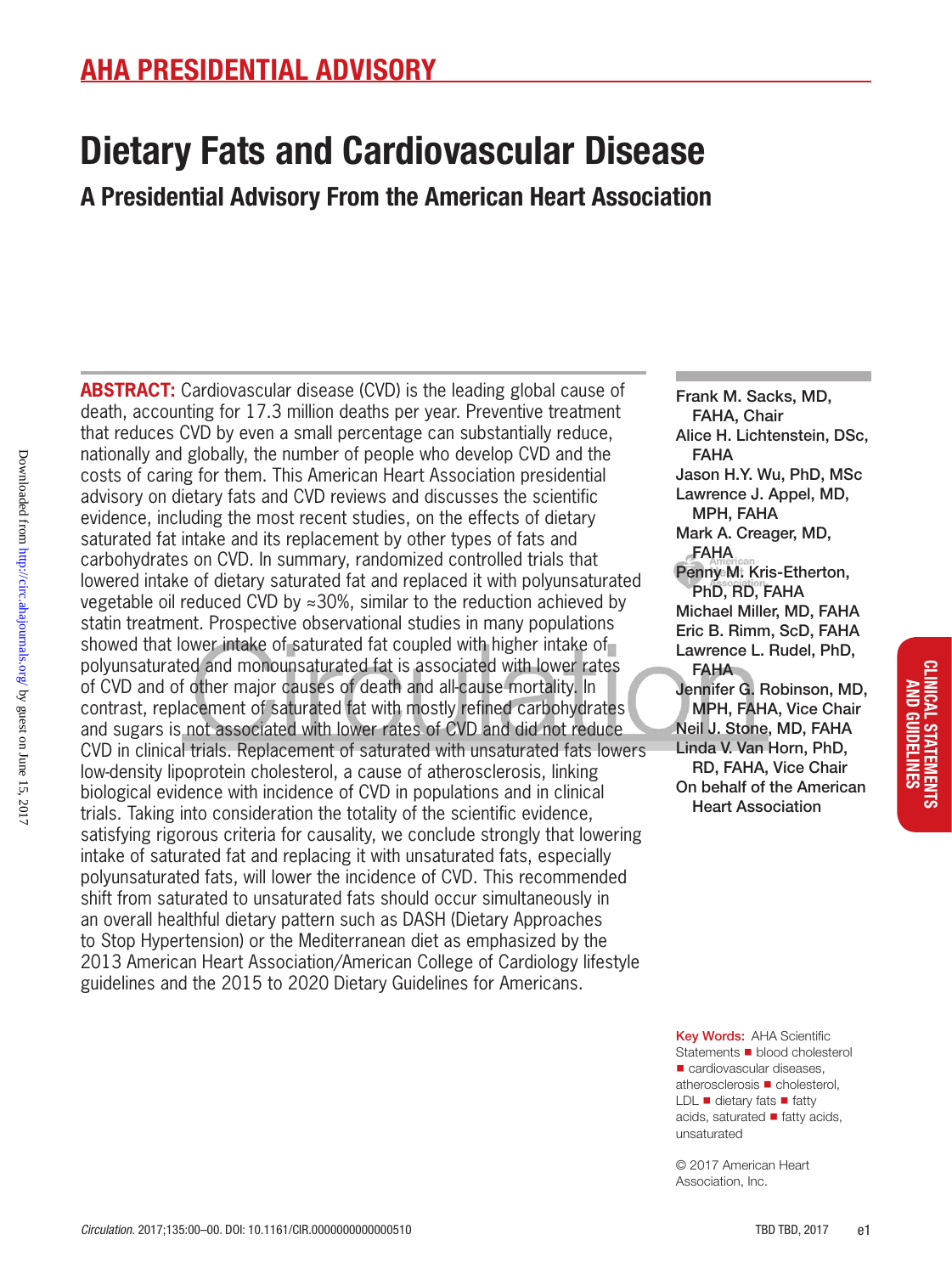ardiovascular disease (CVD) is the leading global cause of death, accounting for 17.3 million deaths per year, comprising 31.5% of total global deaths in 2013. Nearly 808000 people in the United States died of heart disease, stroke, and other CVDs in 2014, translating to about 1 of every 3 deaths. The annual direct and indirect costs of these deaths total more than \$316.1 billion, including health expenditures and lost productivity.1 Preventive treatment that reduces CVD by even a small percentage can substantially reduce, nationally and globally, the number of people who develop CVD and the costs of caring for them.

Since 1961, the American Heart Association (AHA) has recommended reduction in dietary saturated fat to reduce the risk of CVD.<sup>2,3</sup> The purpose of this AHA presidential advisory on dietary fats and CVD is to review and discuss the scientific evidence, including the most recent studies, on the effects on CVD of dietary saturated fat and its replacement by other types of fats and carbohydrates. A presidential advisory is initiated by the AHA president to address a topic of special current importance. This report discusses the major classes of dietary fatty acids, except for the very-long-chain n-3 fatty acids in fish, which are covered by other AHA reports.

The scientific rationale for decreasing saturated fat in the diet has been and remains based on well-established effects of saturated fat to raise low-density lipoprotein (LDL) cholesterol, a leading cause of atherosclerosis4; to cause atherosclerosis in several animal species, especially nonhuman primates<sup>5</sup>; to clear the atherosclerosis in animals $6$  when it is reduced in the diet; and likewise to reverse atherosclerosis in humans.<sup>7,8</sup> In addition, reducing saturated fat and replacing it with polyunsaturated fat in randomized controlled trials has reduced the incidence of CVD.9,10 Populations with very low saturated fat intake such as in East Asian and Mediterranean countries have very low rates of  $CVD$ ,<sup>11</sup> and members of many single populations who have low saturated and high unsaturated fat intake have lower future incidence of CVD compared with those with high saturated and low unsaturated fat intake.12 The current AHA/American College of Cardiology guideline is to decrease intake of saturated fat to 5% to 6% of total daily energy (calorie) intake for individuals with elevated LDL cholesterol concentration.3 The 2015 to 2020 Dietary Guidelines for Americans recommend consuming <10% of calories from saturated fat for the general population and replacing saturated fat with unsaturated fat.<sup>13</sup> The average intake of saturated fat in adults in the United States is 11% of total daily energy intake<sup>13,14</sup>; only about 5% of adults consume  $\langle 7\% \rangle$ . and 30% to 40% consume  $<$  10%.<sup>14</sup> Thus, most adults need to reduce saturated fat to reduce their risk of CVD. The implementation strategy recommended to achieve this reduction is to shift food choices from those high in saturated to those high in polyunsaturated and monounsaturated fats.<sup>3,13</sup>

In the past few years, meta-analyses of observational studies and randomized clinical trials have come to discordant conclusions about the relationship between dietary saturated fat and risk of CVD.9,10,12,15–17 This has created confusion among patients, their physicians, and the public. In this article, we analyze and discuss the methodology and interpretation of results reported by these researchers and the reasons for the divergent findings.

#### SUMMARY OF CONCLUSIONS

Dietary saturated fat, like any macronutrient, supplies energy (calories) to the diet. In randomized clinical trials on saturated fat, the group that is assigned a diet lower in saturated fat is taught how to replace it with foods higher in ≥1 other macronutrients, typically carbohydrates or unsaturated fats, to maintain the same total energy intake. Other trials, often called controlled feeding trials, actually provide to the research participants their assigned diet high or low in saturated fat balanced with a similar amount of energy from another macronutrient. Essential to the interpretation of the results from these trials (and the reason for the divergent results in meta-analyses noted above) is the macronutrient composition of the comparator diet. Clinical trials that used polyunsaturated fat to replace saturated fat reduced the incidence of CVD.9,10 In contrast, trials that used mainly carbohydrates to replace saturated fat did not reduce CVD. However, the types of carbohydrate-containing foods were often unspecified and typically included sugar and other refined carbohydrates to maintain energy balance. Evidence from prospective observational studies indicates that carbohydrates from whole grains reduce CVD when they replace saturated fat.18

Prospective observational studies, also called cohort studies, are conducted in large populations in which dietary intake is assessed at the beginning of the study and in some studies reassessed repeatedly during the follow-up periods, and CVD is assessed at various points during follow-up. In prospective observational studies, the participants eat whatever diet they themselves choose, and the researchers request that participants report their recent or past dietary history. Research participants in observational studies who eat a large amount of saturated fat eat less of various other macronutrients, usually carbohydrates, unsaturated fat, or both, to maintain energy intake. Participants who eat a comparatively small amount of saturated fat eat more carbohydrates or unsaturated fats. Because carbohydrates and unsaturated fats differ in their metabolic effects, it is necessary to evaluate the effects of low and high saturated fat intakes in the context of the replacement macronutrient. This is easier in a clinical trial because the trial controls the dietary intake but more complicated in observational studies in which the participants control their own diets.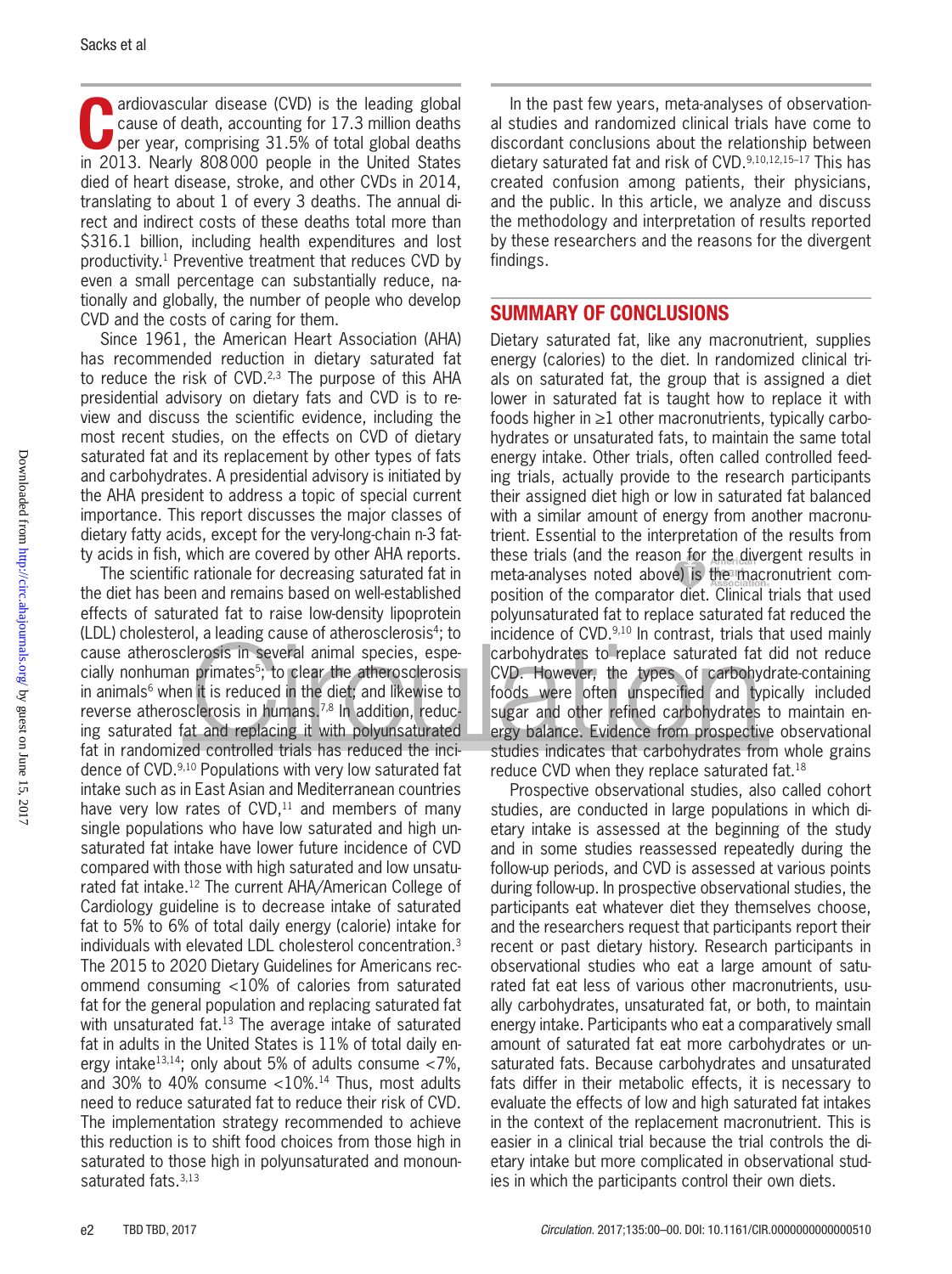Meta-analyses of prospective observational studies aiming to determine the effects on CVD of saturated fat that did not take into consideration the replacement macronutrient have mistakenly concluded that there was no significant effect of saturated fat intake on CVD risk.15,16 In contrast, meta-analyses that specifically evaluated the effect of replacing saturated fat with polyunsaturated fat found significant benefit, whereas replacing saturated fat with carbohydrates, especially refined carbohydrates, yielded no significant benefit to CVD risk.12,17,18 Thus, again, differences in the effects of the replacement or comparator nutrients, specifically carbohydrates and unsaturated fats, are at the root of the apparent discrepancies among studies and metaanalyses on whether lowering saturated fat reduces the risk of developing CVD. In fact, the evidence to recommend reduction of saturated fat and its replacement by polyunsaturated and monounsaturated fat has strength-

the analysis of dietary intake in observational studies. We judge the evidence to favor recommending n-6 polyunsaturated fat, that is, linoleic acid, stronger than monounsaturated fat to replace saturated fat because of the positive results of randomized clinical trials that used polyunsaturated fat compared with the paucity of trials that used monounsaturated fat $10$ ; the greater relative risk reduction for polyunsaturated fats in observational studies<sup>12,17,18</sup>; the greater reduction in LDL cholesterol with polyunsaturated fat<sup>4</sup>; and the regression of atherosclerosis in nonhuman primates by polyunsaturated but not monounsaturated fat.<sup>5</sup> However, progress in reducing CVD would be enhanced by replacing saturated fat by either type of unsaturated fat.

ened as better methodology is more widely adopted for

#### FATTY ACID COMPOSITION OF FATS AND OILS

The fatty acid composition of major fats and oils in the diet is shown in the Table.<sup>19</sup> The main sources of saturated fat to be decreased are dairy fat (butter), lard (pork), beef tallow, palm oil, palm kernel oil, and coconut oil. Polyunsaturated fats are contained in canola oil, corn oil, soybean oil, peanut oil, safflower oil, sunflower oil, and walnuts. However, original high-linoleic varieties of safflower and sunflower oils are uncommon. High-oleic varieties of safflower and sunflower oil, olive oil, avocados, and tree nuts such as almonds, cashews, hazelnuts, pistachios, and pecans have mainly monounsaturated fats and are low in saturated fat.

## CVD OUTCOMES: RANDOMIZED CLINICAL TRIALS THAT LOWERED DIETARY SATURATED FAT

The randomized clinical trial, when designed appropriately to answer the research question and executed with high quality, is the cornerstone for health and medical guidelines and policy. However, a randomized trial of a food or nutrient must achieve a biologically meaningful difference in intake between treatment and control groups and sustain it for a long enough time to deliver a valid result. Participants may find it difficult to maintain intake of a diet to which they are not accustomed and may revert to their original more familiar diet. In some trials, the difference in dietary saturated fat was maintained for many years, $20-22$  but in others, the difference fell well short of planned.<sup>23-25</sup> In addition, the comparator nutrient that replaced saturated fat, polyunsaturated fat or carbohydrates, differed among trials. Reviewers who evaluate these trials must take into account the specific nutritional experiment that was conducted and the level of its adherence throughout the follow-up period.

#### Low Saturated, High Polyunsaturated Fat Diets

In the mid-1950s, 4 research groups reported that replacing saturated fat from animal products with polyunsaturated fat from vegetable oils substantially reduced serum cholesterol levels.26–29 Soon, controlled trials followed to test whether the reduction in serum cholesterol caused by substituting polyunsaturated for saturated fat prevented CVD. We examined several recent systematic reviews and meta-analyses<sup>9,10,16</sup> from which we identified and here discuss 4 trials<sup>20-22,30</sup> that make up the core evidence on this important question on the basis of quality of study design, execution, and adherence. These trials compared high saturated with high polyunsaturated fat intake; did not include *trans* unsaturated fat as a major component; controlled the dietary intake of the intervention and control groups; had at least 2 years of sustained intake of the assigned diets; proved adherence by objective biomarkers such as serum cholesterol or blood or tissue levels of polyunsaturated fatty acids; and collected and validated information on cardiovascular or coronary disease events. The reason for the 2-year minimum duration is that changes in polyunsaturated fatty acids very slowly equilibrate with tissue fatty acid levels; it takes ≈2 years to achieve 60% to 70% of the full effect.<sup>20,30</sup> Trials of serum cholesterol–lowering agents show that a reduction in coronary heart disease (CHD) incidence occurs with a lag of 1 to 2 years.<sup>31</sup> These systematic reviews<sup>9,10,16</sup> together found and analyzed 6 additional trials<sup>7,23,32–35</sup> that replaced saturated with polyunsaturated fat but did not have  $\geq 1$ of these characteristics crucial to testing the hypothesis. We also discuss these "noncore" trials and evaluate their potential impact on the overall result on dietary saturated and polyunsaturated fat and risk of CVD.

#### *Core Trials on Replacing Saturated With Polyunsaturated Fat*

The Wadsworth Hospital and Veterans Administration Center in Los Angeles (Dayton et al<sup>20</sup>) conducted a high-

CLINICAL STATEMENTS AND GUIDELINES

**CLINICAL STATEMENTS**<br>And Guidelines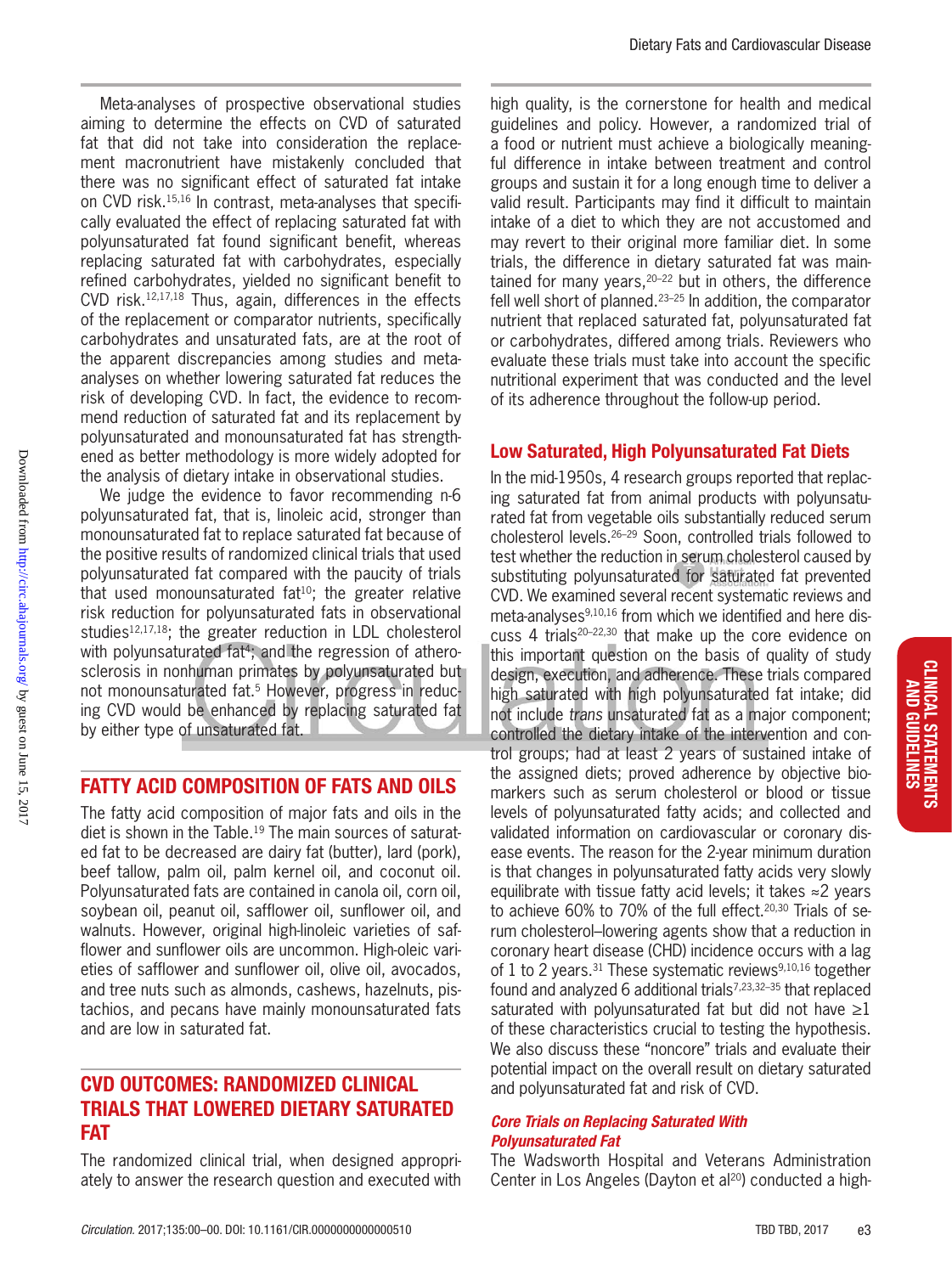|                               |                | Saturated, g/100 g                                           | Monounsaturated,<br>g/100 g |              | Polyunsaturated, g/100 g |                |                                                               |                                    |
|-------------------------------|----------------|--------------------------------------------------------------|-----------------------------|--------------|--------------------------|----------------|---------------------------------------------------------------|------------------------------------|
|                               | <b>Total</b>   | Lauric (12:0),<br><b>Myristic (14:0),</b><br>Palmitic (16:0) | <b>Stearic</b><br>(18:0)    | <b>Total</b> | <b>Oleic</b><br>(18:1)   | <b>Total</b>   | <b>Linoleic</b><br>$(18: n-6)$                                | $\alpha$ -Linolenic<br>$(18:3n-3)$ |
| Canola oil                    | $\overline{7}$ | 4                                                            | $\overline{2}$              | 63           | 62                       | 28             | 19                                                            | 9                                  |
| Coconut oil                   | 82             | 67                                                           | 3                           | 6            | 6                        | $\overline{2}$ | 2                                                             | $\overline{0}$                     |
| Corn oil                      | 13             | 11                                                           | $\overline{2}$              | 28           | 27                       | 55             | 53                                                            | 1                                  |
| Dairy fat (butter)            | 63             | 39                                                           | 12                          | 26           | 21                       | 4              | 3                                                             | $\Omega$                           |
| Lard (pork)                   | 39             | 25                                                           | 14                          | 45           | 41                       | 11             | 10                                                            | 1                                  |
| Olive oil                     | 14             | 11                                                           | $\overline{2}$              | 73           | 71                       | 10             | 10                                                            | 1                                  |
| Palm oil                      | 49             | 45                                                           | 4                           | 37           | 37                       | 9              | 9                                                             | 0                                  |
| Palm kernel oil               | 82             | 72                                                           | 3                           | 11           | 11                       | $\overline{2}$ | $\overline{2}$                                                | 0                                  |
| Peanut oil                    | 17             | 10                                                           | $\overline{2}$              | 46           | 45                       | 32             | 32                                                            | $\overline{0}$                     |
| Safflower oil (high linoleic) | 6              | $\overline{4}$                                               | $\overline{2}$              | 14           | 14                       | 75             | 75                                                            | $\overline{0}$                     |
| Safflower oil (high oleic)*   | 8              | 5                                                            | $\overline{2}$              | 75           | 75                       | 13             | 13                                                            | 1                                  |
| Soybean oil                   | 16             | 10                                                           | 4                           | 23           | 23                       | 58             | 50                                                            | 7                                  |
| Sunflower oil (high linoleic) | 10             | 6                                                            | 4                           | 20           | 20                       | 66             | 66                                                            | $\Omega$                           |
| Sunflower oil (high oleic)*   | 10             | 5                                                            | 4                           | 84           | 83                       | 4              | 4                                                             | $\Omega$                           |
| Tallow (beef)                 | 50             | 30                                                           | 19                          | 42           | 36                       | 4 <sup>1</sup> | $\overbrace{ }$ American <sub>3</sub><br>eart<br>Association. | 1                                  |

Table. Fatty Acid Composition of Fats and Oils

A zero value equals <0.5 g/100 g.

\*Primary safflower and sunflower oils of commerce.

Data from US Department of Agriculture food composition tables.<sup>19</sup>

quality, double-blind, well-controlled trial. There were 846 men with a mean age of 65 years, and 30% had CVD. The experimental diet used corn, soybean, safflower, and cottonseed oils, all high in polyunsaturated linoleic acid, to replace saturated fat in the control diet. The participants were served their meals at the center, with each diet group in a separate dining room. Adherence was confirmed by objective measures demonstrating enrichment with linoleic acid in blood, adipose tissue, and atherosclerosis specimens in the coronary arteries and aorta. Moreover, the investigators established double-blind conditions. The average duration was 8 years. The experimental diet reduced serum cholesterol by 13%. There were 20% fewer primary events, myocardial infarction or sudden death, in the diet group than in the control group, not a statistically significant difference. The diet significantly reduced the CVD end point, definite myocardial infarction, sudden death, or ischemic stroke, by 34% (*P*=0.04) and total CVD events by 31% (*P*=0.01). There were 41% fewer men who had an ischemic stroke in the diet group than in the control group (*P*=0.055).

By contemporary standards, the trial needed more participants to reach a definitive conclusion. However, the strict dietary control and 8-year-long intervention period ensured both a large difference in the dietary fatty acid intakes and enough CVD events to reach a statistically significant treatment effect for the secondary CVD outcomes, which were more highly powered because of their larger numbers of events.

The Oslo Diet-Heart Study<sup>21</sup> assigned at random 412 men who had had a myocardial infarction to either a control group who continued their usual high-saturated fat diet or an experimental group who changed to a low saturated, high polyunsaturated fat diet. The men in the experimental group and their wives were taught in their homes how to select and prepare foods that were low in saturated fat and high in polyunsaturated vegetable oils. The polyunsaturated fat diet lowered serum cholesterol by 14% (41 mg/dL), thereby confirming adherence, and this effect was sustained throughout the 5-year trial. The polyunsaturated fat diet significantly reduced the primary outcome, recurrent myocardial infarction and new cases of angina pectoris or sudden death, significantly by 29% (*P*=0.011). Among the components of the primary outcome, myocardial infarction and angina pectoris were significantly reduced by 37% and 66%, respectively, whereas incidence of sudden death was the same in both groups. The end point, myocardial infarction or sudden death, was reduced by 25% (P=0.05). There were fewer cardiovascular deaths in the experimental group by 27% (P=0.09). The low saturated, high polyunsaturated fat group continued to experience reduced cardiovascular mortality compared with the high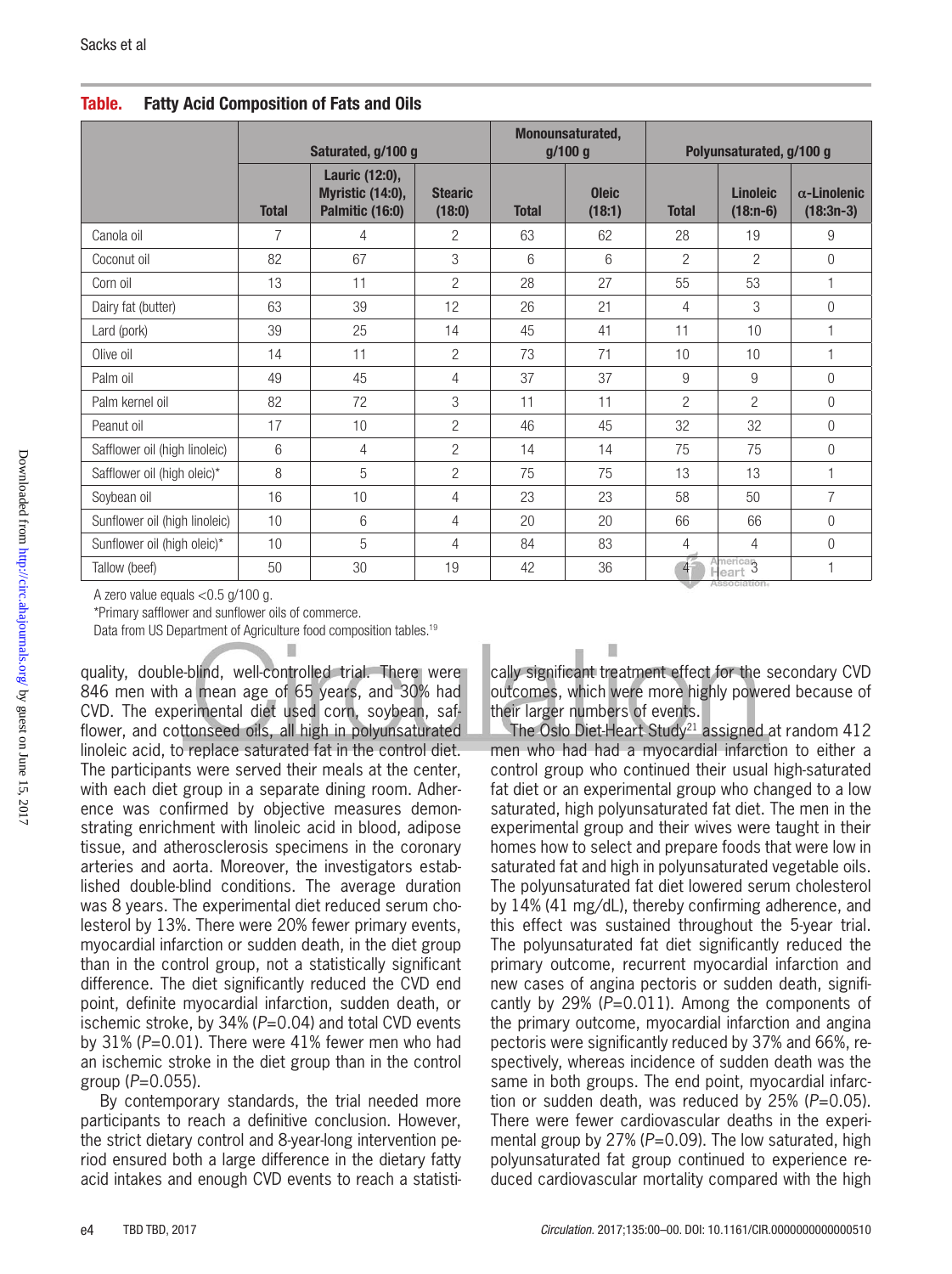

saturated fat control group for an additional 6 years after the trial ended.

The British Medical Research Council compared a diet containing soybean oil, 86 g/d, with a diet with saturated fat from animal products in 393 men after myocardial infarction.<sup>22</sup> They were instructed to drink half the soybean oil allotment with fruit juice and use half in cooking, and they were counseled on how to reduce the saturated fat in their diet so that the total fat contents of the intervention and control groups were similar. Replacing animal fat with soybean oil lowered serum cholesterol by 16%. The primary outcome was first relapse (myocardial infarction, angina, sudden death). After 4 years, 62 of 199 in the soybean oil group had had a recurrent coronary event compared with 74 of 194 in the high saturated fat group; the difference, −18% (95% CI, −38 to 7), was not statistically significant.



## Figure 1. Finnish Mental Hospital Study. 30, 36, 37

Significant reduction in coronary heart disease (CHD) by replacing saturated with polyunsaturated fat. Results are shown separately for participants in the primary and secondary CHD prevention cohorts of the trial and participants who were in the primary CHD prevention cohort. Relative risks (RRs) of the primary CHD outcome, CHD death, were calculated on the basis of age-adjusted deaths rates, and results were pooled across sex by inverse-variance fixed-effects metaanalyses. CI indicates confidence interval. Meta-analysis by Drs Yanping Li and Jason H.Y. Wu.

The Finnish Mental Hospital Study compared a diet high in polyunsaturated fat, mainly from soybean oil, with a diet high in saturated fat in 1222 patients at 2 psychiatric hospitals.30,36,37 In 1 hospital, the high polyunsaturated fat diet was given first, followed by the saturated fat diet; in the other hospital, the diets were given in the reverse order. Each diet period lasted 6 years. There were 2 cohorts. One comprised the entire patient populations of the 2 hospitals; 25% had evidence of CHD on an ECG, and 57% were women. The other cohort included only patients who had no evidence of CHD, that is, a primary prevention cohort. Women made up 44%. Serum cholesterol was 38 mg/dL (14%) lower on the high polyunsaturated fat diet than on the high saturated fat diet. Adherence was also demonstrated by 3-fold enrichment of linoleic acid in adipose tissue. In the mixed primary and second-

### Figure 2. Meta-analysis of core trials on replacing saturated with polyunsaturated fat.

Significant reduction in coronary heart disease (CHD). Relative risk (RR) of the primary CHD outcome of each trial. Findings across studies were pooled by inversevariance fixed-effects meta-analyses. Risk reduction is the same with random-effects meta-analysis: RR, 0.71 (95% confidence interval [CI], 0.61–0.83). Data are from Dayton et al,<sup>20</sup> Oslo Diet-Heart Study,<sup>21</sup> Medical Research Council,<sup>22</sup> and Finnish studies.30,36,37 Result from the Finnish trial used the total cohort (ie, patients who participated in the primary or secondary prevention cohorts). Meta-analysis by Drs Yanping Li and Jason H.Y. Wu.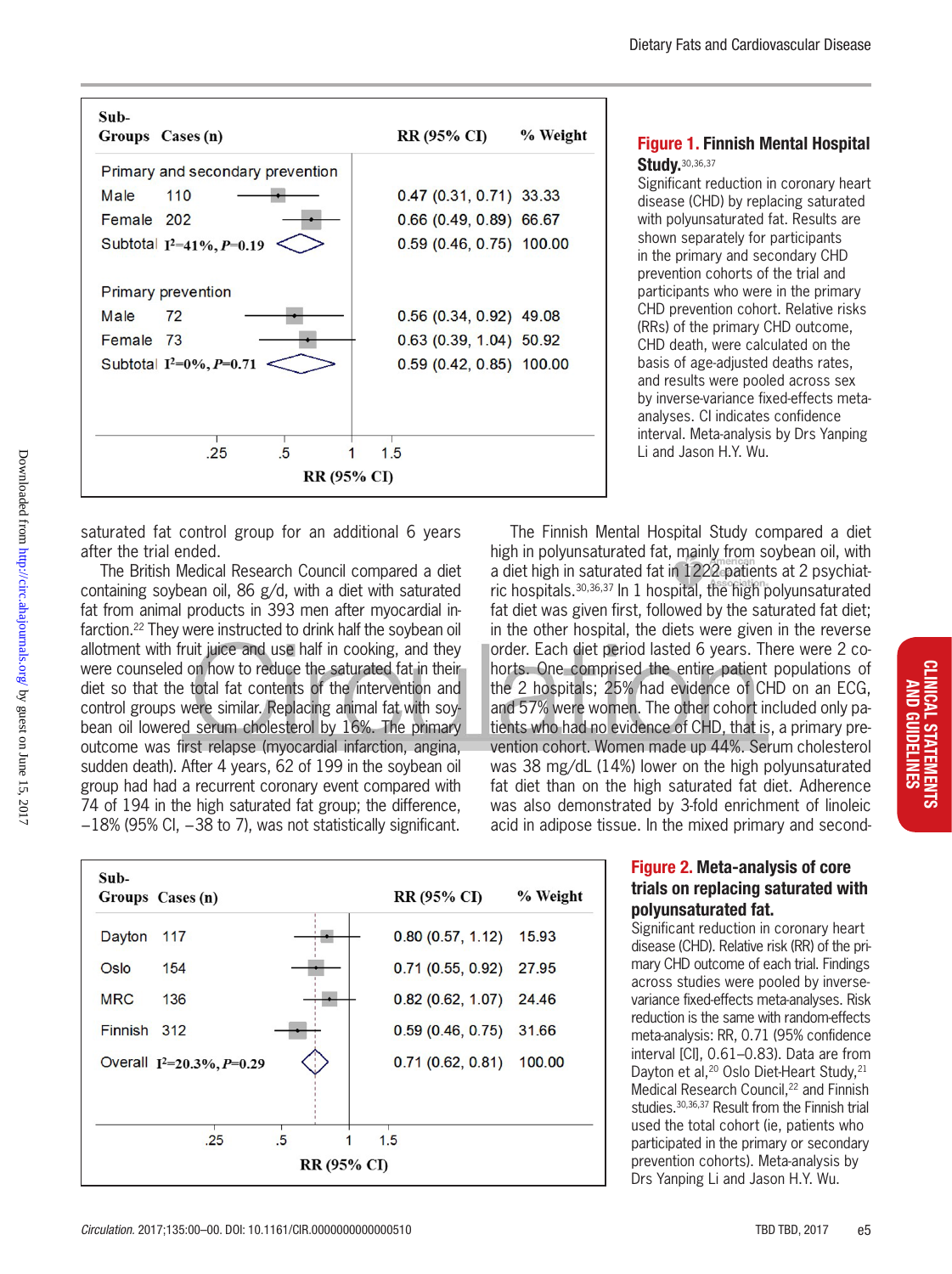ary prevention cohort, CHD death, the primary outcome, was significantly lower by 41% (95% CI, -26 to -53) during the polyunsaturated than the saturated fat diet (Figure 1). In the primary prevention cohort, CHD death or myocardial infarction was the primary outcome, and the incidence was significantly lower also by 41% (95% CI, −17 to −58) during the polyunsaturated than during the saturated fat periods. In each hospital, CHD events were lower during the times when the polyunsaturated fat diet was given. Results were similar in men and women.

We performed a fixed-effects meta-analysis of these 4 core trials using the primary outcome chosen by each trial (Figure 2). This approach ensures that the results of the meta-analysis are based on prospectively defined primary outcomes, thereby having more validity than an alternative approach that redefines a new common outcome for all the component trials. This alternative approach would have a serious weakness, the selection of a new outcome that is post hoc and potentially influenced by researchers' bias. We included the entire Finnish trial population, primary and secondary prevention, women and men combined.

The results showed that lowering saturated fat and replacing it with vegetable oil rich in polyunsaturated fat, primarily soybean oil, lowered CHD by 29%. This effect on CHD is consistent with the effect of the experimental diet on serum cholesterol.<sup>31</sup> Each trial achieved a crucial element in clinical trial execution, producing and maintaining the required difference in diets as objectively documented by blood and tissue fatty acid biomarkers and serum cholesterol, that was needed to test the study aim. However, these trials were conducted in the 1960s, before widespread use of statins, when serum cholesterol levels were higher than now, as was the saturated fat content of the diet.

In addition to replacing dietary saturated fat with polyunsaturated fat, these clinical trials lowered dietary cholesterol. The cholesterol content of the diets was listed in 3 of the core trials.  $20,22,30$  We used the Keys<sup>38</sup> equation to estimate that the decreased cholesterol intake lowered serum cholesterol by  $\approx$  5 to 8 mg/dL, making up 15% to 20% of the total reduction in serum cholesterol. For example, in the Dayton et al<sup>20</sup> study, cholesterol intake decreased from 653 to 365 mg/d, and serum cholesterol decreased from 233 to 203 mg/dL, a 30-mg/dL difference, of which 6 mg/dL was accounted for by reduced dietary cholesterol. Because many foods that are high in saturated fat also contain cholesterol, the benefits to serum cholesterol lowering by reducing saturated fat will be augmented by consequent reduction in dietary cholesterol.

#### *Noncore Trials on Replacing Saturated With Polyunsaturated Fat*

In addition to the 4 core trials, several other trials aimed to test the hypothesis that replacing saturated with polyunsaturated fats reduces CHD.7,23,32–35 We did not include

these trials in our core group because they had a mixed dietary intervention in which polyunsaturated and carbohydrate replaced saturated fat and had insufficient duration, low adherence, few events, and/or serious flaws in study design. STARS (Saint Thomas Atherosclerosis Regression Study) was a 3.3-year trial that achieved its primary aim of reducing the severity of stenoses (blockages) in the coronary arteries.<sup>7</sup> The dietary treatment lowered saturated fat intake and replaced it with carbohydrates and polyunsaturated fat. The diet lowered serum cholesterol by 11%. CVD events (fatal CHD or nonfatal myocardial infarction) occurred in 2 of 27 participants in the diet group versus 5 of 28 in the control group.

The Welsh DART study (Diet and Reinfarction Trial)<sup>23</sup> compared the effect of fat advice with no fat advice on CVD during 2 years. The fat advice group reduced saturated fat from 15% to 11% of total calories, increased polyunsaturated fat from 7% to 9%, and increased carbohydrate intake from 44% to 46%. These changes fell well short of intended and produced only a 3.5% reduction in serum cholesterol. There were 8% fewer men with CHD death or nonfatal myocardial infarction in the fat advice group compared with the no-fat advice group, not statistically significant but similar to what is predicted from the small decrease in serum cholesterol.<sup>31</sup>

Houtsmuller et al<sup>32</sup> conducted a 6-year trial in patients with newly diagnosed diabetes mellitus that reduced saturated fat and replaced it with mainly polyunsaturated fat. Serum cholesterol decreased significantly by 7%. The high polyunsaturated, low saturated fat diet reduced the progression of diabetic microvascular disease, which was the primary outcome. CVD events were determined by electrocardiography; however, those reading the ECGs were not blinded to treatment assignment. For this reason, this trial was not included in the core group. The high polyunsaturated, low saturated fat group experienced significantly fewer CVD events, 8 of 51 versus 24 of 51, a 67% reduction, much greater than the 12% predicted by the modest lowering of serum cholesterol.

Rose et al<sup>33</sup> conducted a trial in male patients with CVD that replaced saturated fat with polyunsaturated corn oil. There were 26 patients in the control group and 28 in the corn oil group. The mean duration for receiving corn oil was 1.5 years. There were 12 cardiovascular events in the corn oil group versus 6 in the control group, not a statistically significant difference. The small number of participants and short duration of the trial excluded it from the core group.

The Minnesota Coronary Survey<sup>34</sup> compared high polyunsaturated with high saturated fat diets in patients hospitalized for mental illness. The participants were given the assigned diets only when they were patients in the hospital. Because hospitalization for mental illness became less common and less prolonged after the study started, as a national trend, the patients received the assigned diets intermittently, contrary to the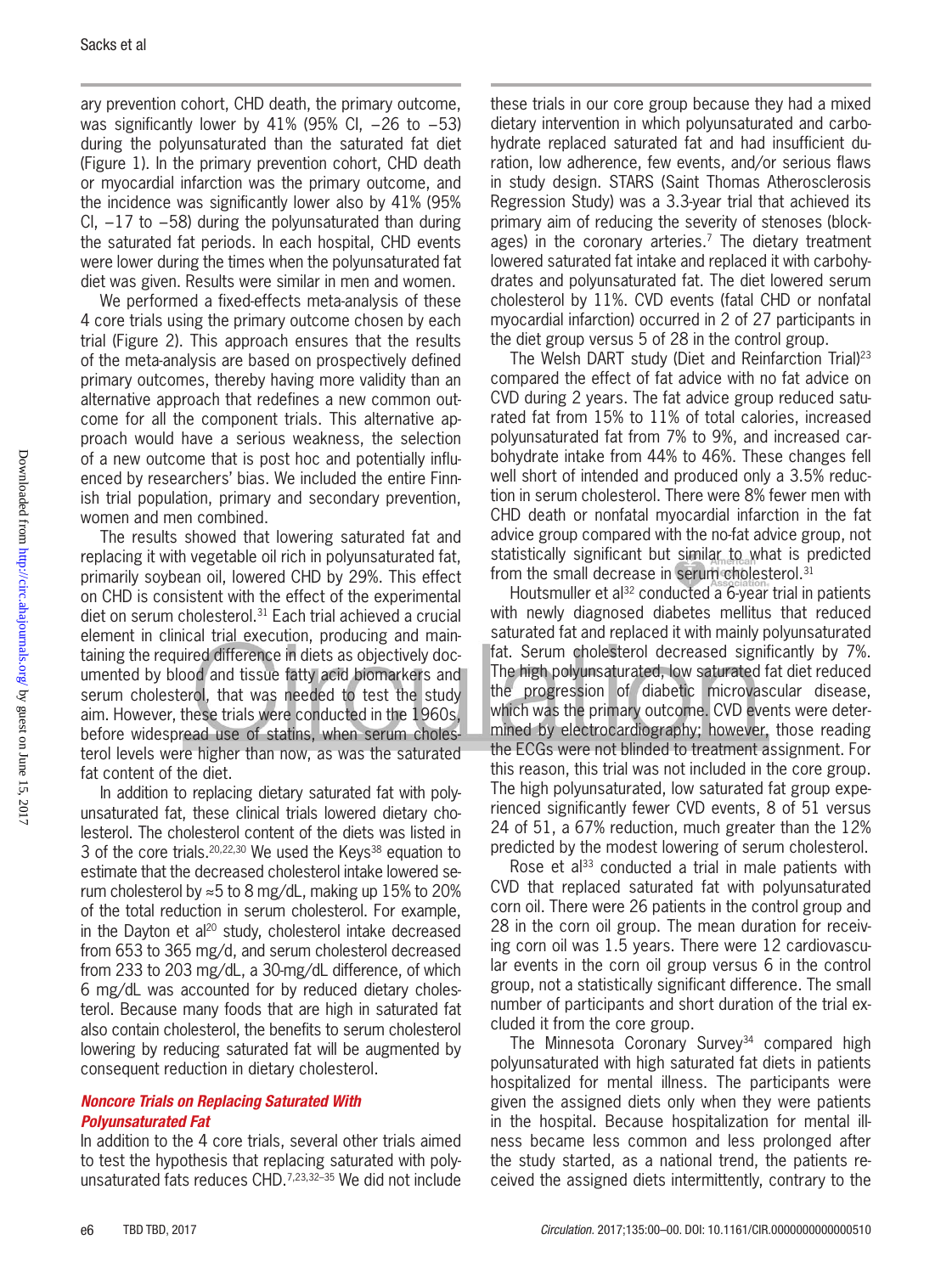intent of the researchers, and for a much shorter time than planned. The researchers originally enrolled 9570 participants in the trial and intended to study them for at least 3.6 years to be able to adequately test the effect of the diets. However, the trend toward outpatient treatment of mental illness resulted in ≈75% of the participants being discharged from inpatient care during the first year of the study. Only about half the remaining patients stayed in the study for at least 3 years. The average duration was only 384 days. The incidence of CHD events was similar in the 2 groups, 25.7 and 27.2 per 1000 person-years in the control and polyunsaturated fat groups, respectively. A recent reanalysis of this trial restricted to the participants who remained in the trial for at least 1 year also found no significant differences in CHD events or CHD deaths.<sup>39</sup> We excluded this trial from the core group because of the short duration, large percentage of withdrawals from the study, and intermittent treatment, which is not relevant to clinical practice. Another concern is the use of lightly hydrogenated corn oil margarine in the polyunsaturated fat diet. This type of margarine contains *trans* linoleic acid, the type of *trans* fatty acid most strongly associated with CHD.<sup>40</sup>

The Sydney Heart Study<sup>35</sup> was unique among the diet trials on CVD because a margarine high in *trans* unsaturated fat was a major component of the diet for participants assigned to the high polyunsaturated diet. When this trial was conducted, there was little recognition of the harms of *trans* unsaturated fat in partially hydrogenated vegetable oils, so the researchers inadvertently tested substitution of saturated with an even more atherogenic *trans* fat. As predicted from current knowledge about *trans* unsaturated fat, CVD events were higher in the experimental group. If anything, this trial confirmed the results of observational studies that also report higher CVD risk from results from regression models in which *trans* unsaturated fat replaced saturated fat.41,42 We did not include this trial in our evaluation of the effects of lowering dietary saturated fat because *trans* fats are not recommended<sup>3,13</sup> and are being eliminated from the food supply.<sup>43</sup>

Two meta-analyses<sup>9,16</sup> analyzed the 4 core trials plus Minnesota,<sup>34</sup> STARS,<sup>7</sup> and DART.<sup>23</sup> Both meta-analyses showed a significant reduction in CVD of 19% by replacing saturated with polyunsaturated fat. Another systematic review and meta-analysis<sup>10</sup> included the Dayton et al study,<sup>20</sup> the Oslo Diet-Heart Study,<sup>21</sup> the Medical Research Council study,<sup>22</sup> the study by Houtsmuller et al,<sup>32</sup> the Rose et al study,<sup>33</sup> and the Sydney Diet Heart Study<sup>35</sup> and excluded the Finnish trial.<sup>30,36,37</sup> The Finnish trial was not included because it had 2 hospitals rather than at least 6 in the cluster randomization scheme, as required by the researchers conducting this meta-analysis.<sup>10</sup> In this group of trials, reduced saturated fat and increased polyunsaturated fat significantly lowered CVD events by 27% (see Table 9 in Reference 10). The extent of reduction in dietary saturated fat was significantly associated

with the extent of decrease in CVD events among the trials. Reduction in serum cholesterol, as a consequence of reduced saturated fat and increased polyunsaturated fat, explained virtually all the variation among the trials in CVD event reduction.

The core trials reviewed in this section were started in the late 1950s and early 1960s. Readers may wonder why at least 1 definitive clinical trial has not been completed since then. Reasons include the high cost of a trial having upward of 20000 to 30000 participants needed to achieve satisfactory statistical power, the feasibility of delivering the dietary intervention to such a large study population, technical difficulties in establishing food distribution centers necessary to maintain high adherence for at least 5 years, and declining CVD incidence rates caused by improved lifestyle and better medical treatment. These linked issues, which must be managed to obtain a definitive result, remain the central considerations for dietary trials on CVD and indeed are the overarching reason why few of these trials have ever been done. Finally, by the 1980s, with rising rates of breast and colon cancer, the US government committed to conducting the WHI (Women's Health Initiative),<sup>24</sup> a trial that studied a diet aimed at decreasing total fat in the diet to 20% with the expectation that saturated fat would likewise be substantially decreased. Consequently, carbohydrates were increased in the diet. Details are discussed subsequently.

In summary, randomized controlled trials that lowered intake of saturated fat and replaced it with polyunsaturated vegetable oil reduced CVD events by ≈30%, similar to the reduction achieved by statin treatment.<sup>31</sup> Adding trials weakened by a short duration, low adherence, or use of *trans* unsaturated fat partially diluted the effect of the higher-quality core trials, but the results of metaanalyses that included both core and noncore trials still showed significant and substantial reduction in CVD when saturated fat is replaced with polyunsaturated fat. 9,10,16

#### Low-Fat, High-Carbohydrate Diets

Few trials have studied the effect of reducing saturated fat and replacing it mainly with carbohydrates, without including with the diet other treatments such as antihypertensive or lipid-lowering medication. The British Medical Research Council25 studied 252 men after myocardial infarction aiming to reduce total fat from 41% to 22% and maintaining it at 41% in the control group. The type of fat was similar in the high- and low-fat groups, mainly saturated fat from dairy products and meat. The lowfat, high-carbohydrate diet lowered serum cholesterol by 5%, less than expected from the planned reduction in saturated fat. The researchers remarked that the low-fat diet was unpleasant and difficult to tolerate. There were 48 CHD events in the control group compared with 46 in the low-fat group. The specific carbohydrate-containing foods in the low-fat diet group were not described ex-

CLINICAL STATEMENTS AND GUIDELINES

CLINICAL STATEMENTS<br>And Guidelines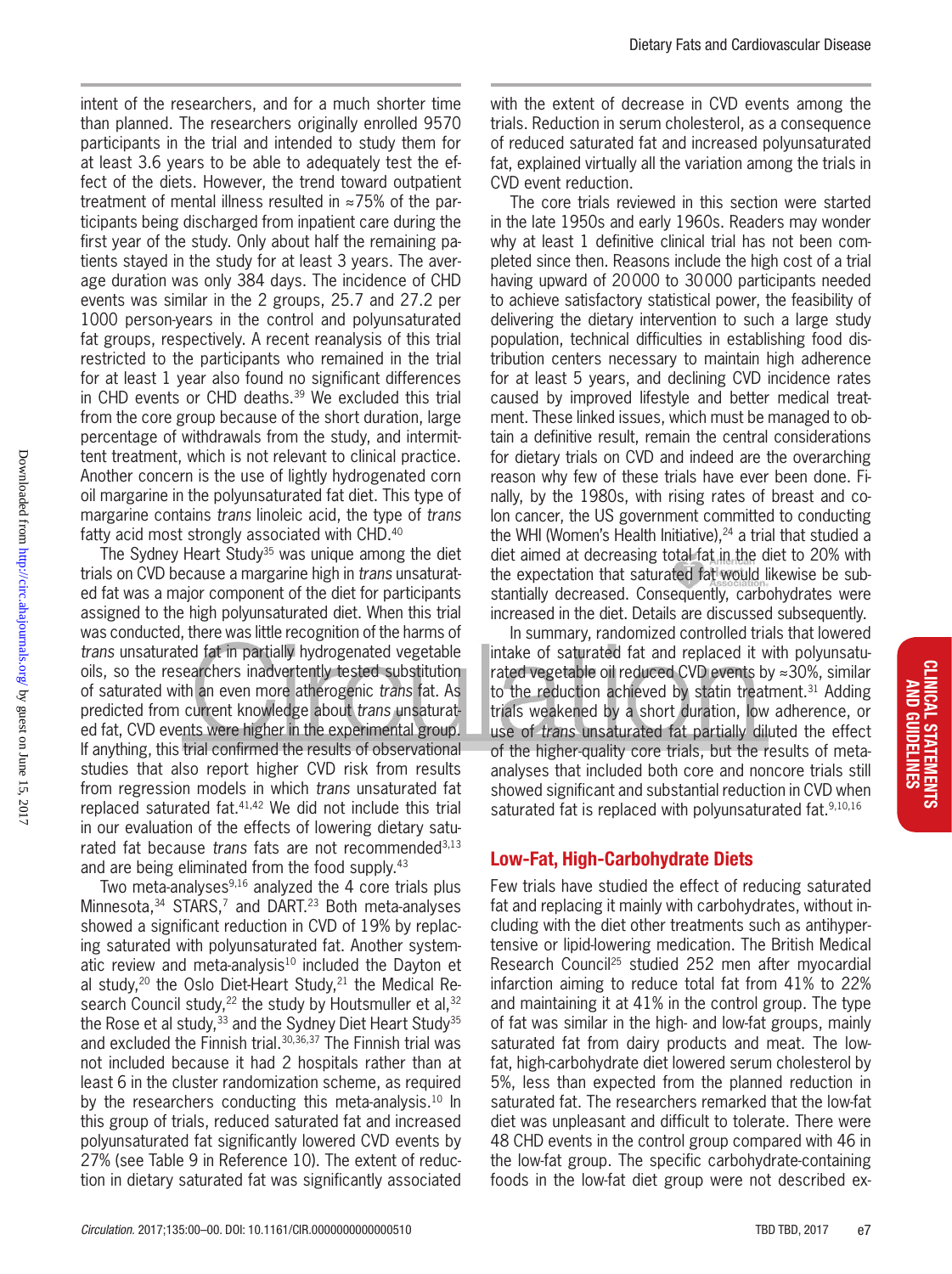cept that sugar intake and skim milk were increased and biscuits and cakes were decreased.

DART, described previously, $23$  lowered total fat from 35% to 31% by reducing saturated fat, replacing it partly with carbohydrates and partly with polyunsaturated fat. The reduction in CHD events, 8%, was not significant.

Originally designed as a diet study to prevent breast and colon cancer, the WHI tested the hypothesis that reducing all types of fats and replacing them with highcarbohydrate foods, particularly fruits and vegetables, decreases CVD.24 Enrolled between 1993 and 1998 and conducted in postmenopausal women 50 to 79 years of age, this trial assigned 30000 women at random to maintain their usual high-fat diet (37% of total energy intake) and 20000 to a low-fat diet (20% of energy intake). They were followed up for 8 years. This trial was not a test of reduction purely in saturated fat because monounsaturated and polyunsaturated fats were also reduced to meet the primary dietary objective of decreasing total fat. The emphasis on reduction of all types of fat came from its primary aim to test the hypothesis that decreasing dietary fat of any kind reduces breast and colon cancer. The effect of this type of diet on CVD was a secondary aim. After 5 years, the low-fat diet group lowered LDL cholesterol by 4 mg/dL, an ≈3% reduction, similar to the British Medical Research Council trial<sup>25</sup> and DART.23 Similar to those studies, the participants in the low-fat group did not achieve the goal for reducing dietary fat (24% after the first year and 29% after the eighth year compared with 35% and 37%, respectively, in the control group). Also like the earlier studies, the low-fat diet in the WHI had no significant effect on coronary events or stroke.

A systematic review and meta-analysis $10$  identified 6 trials that reduced saturated fat, replacing it mainly with carbohydrates. In contrast to the favorable results of trials using polyunsaturated fat as the replacement macronutrient reported in the same article,<sup>10</sup> the low-fat, high-carbohydrate approach did not significantly reduce CVD events (relative risk, −7%; 95% CI, −21 to 8).

In summary, a dietary strategy of reducing intake of total dietary fat, including saturated fat, and replacing the fats mainly with unspecified carbohydrates does not prevent CHD. In contrast to trials of polyunsaturated fat, adherence to the low-fat regimen fell short of the intention, impairing the ability of the trials to test a biologically based or efficacy hypothesis. The authors of these and other dietary trials<sup>20,23,25</sup> remarked on the difficulty experienced by participants in adhering to and maintaining goals to reduce dietary total fat. Finally, we note that a trial has never been conducted to test the effect on CHD outcomes of a low-fat diet that increases intake of healthful nutrient-dense carbohydrates and fiber-rich foods such as whole grains, vegetables, fruits, and legumes that are now recommended in dietary guidelines.

# CVD OUTCOMES: PROSPECTIVE OBSERVATIONAL STUDIES

Prospective observational studies of diet and disease refer to research in which large populations provide information on their diet, lifestyle, health, and other characteristics and behaviors at the beginning and then are followed up for many years for the occurrence of disease.<sup>44</sup> This research technique has several key advantages over randomized controlled trials but also important weaknesses. Compared with clinical trials, prospective observational studies include larger and potentially more representative populations and have longer durations. Most important, participants choose their own intake of foods and beverages and do not have to adapt their diet to randomized diet assignment; therefore, the problem of sustaining adherence has no relevance. Furthermore, prospective observational studies can update dietary information periodically during the follow-up period. Observational studies are much less expensive than randomized controlled trials (expressed as cost per participant or cost per hypothesis tested). However, the observational approach likewise has weaknesses. Participants who have a high intake of saturated fat may have dietary and nondietary characteristics that differ from those with low intake of saturated fat, and these differences could affect CVD, creating a confounding situation. Incomplete or inaccurate ascertainment of dietary components can affect associations with disease. Meticulous collection of diet and health information and the statistical methods used can reduce or even eliminate the influence of confounding to isolate the effect of the nutrient itself. In summary, randomized controlled trials and prospective observational studies are complementary research approaches. When the results are similar, the assumption of causality is strengthened between consumption of a dietary component and disease.

Fundamentally, methodology in observational analyses of diet and disease differs from that in analyses of biomarkers and genetic markers in relation to disease risk and is less familiar to scientists who work in other fields of epidemiology or in clinical trials. Observational studies in nutrition have special complexities, especially when studying foods or macronutrients such as fat and carbohydrates that make up a substantial portion of daily energy intake. For example, a low saturated fat intake occurs in the context of different dietary patterns, including low-fat, high-carbohydrate diets or Mediterranean diets high in unsaturated fat.

In North America and many European countries, the diets of people who eat a low-saturated fat diet typically are high in refined carbohydrates and low in unsaturated fats. For this reason, comparing CVD incidence in those with high and those with low saturated fat intakes primarily compares saturated fat with carbohydrates, most coming from refined grains, fruit juice, sweet desserts and snacks, sugar-sweetened beverages, and other foods.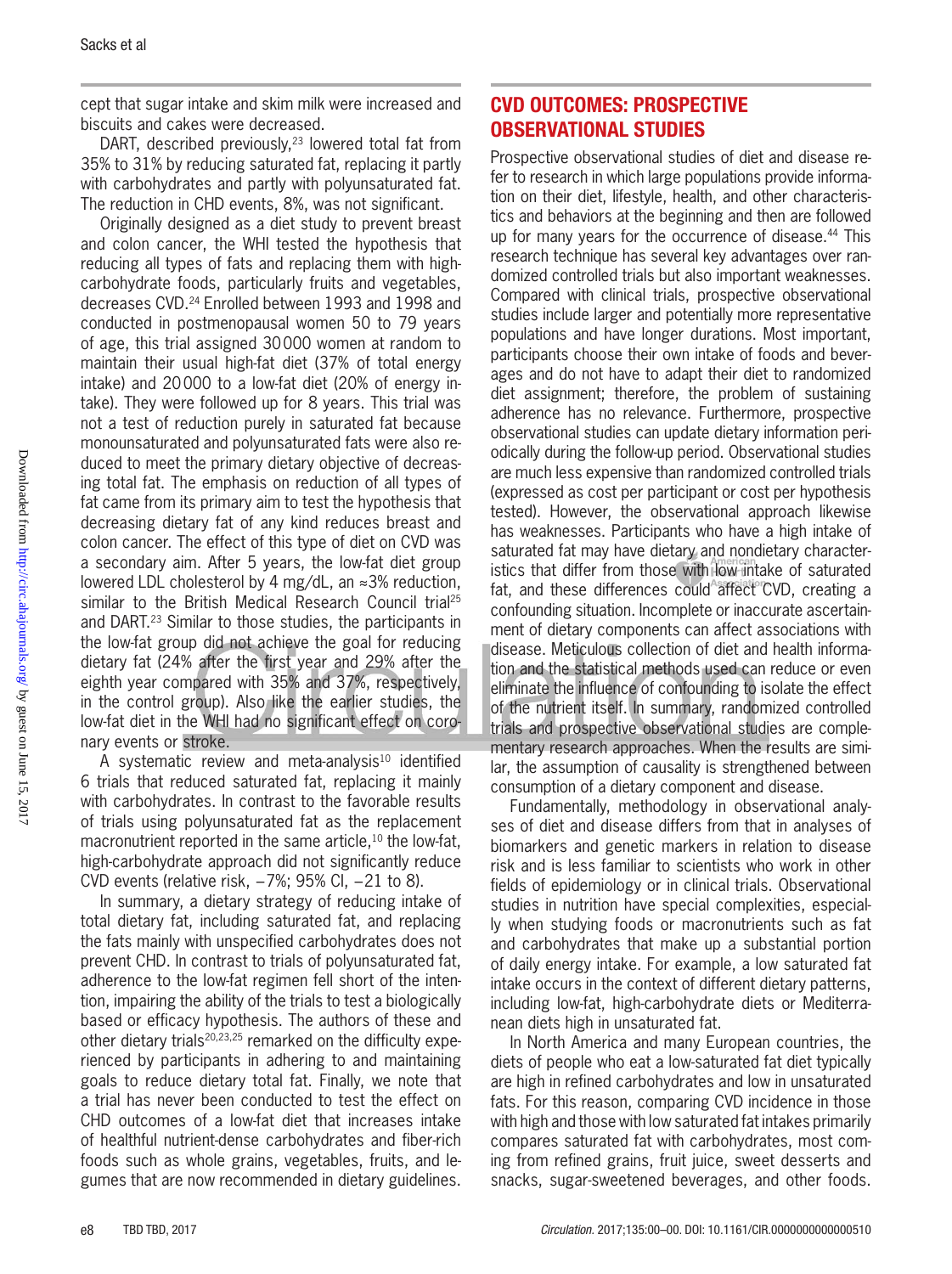

### Figure 3. Replacement of saturated fat with other types of fat or carbohydrates.

Association with risk of cardiovascular disease in the Nurses' Health Study and Health Professionals Follow-Up Study. Multivariable adjustment. MUFA indicates monounsaturated fatty acids; PUFA, polyunsaturated fatty acids; and SFA, saturated fatty acids. Modified from Li et al<sup>18</sup> with permission from The American College of Cardiology Foundation. Copyright © 2015, The American College of Cardiology Foundation.

Well-publicized results of a meta-analysis reporting that saturated fat is not associated with CVD implicitly compare a high saturated fat diet with commonly eaten diets low in saturated fat and high in carbohydrate-containing foods made with refined carbohydrates and added sugars that themselves are associated with CVD.15,16

Further adding complexity, high-carbohydrate foods are very heterogeneous and may have beneficial or harmful associations with disease. For example, highcarbohydrate diets that include whole grains and cereal fiber are associated with lower rates of CVD, whereas refined grains and added sugars are associated with higher rates (Figure 3).<sup>18</sup>

Therefore, it is critical to the interpretation of findings in nutritional epidemiological studies that the contrast in dietary patterns between high and low saturated fat intake be well characterized. Simply comparing disease rates between people in a population who have low compared with high intake of saturated fat is fraught with potential for misinterpretation and misunderstanding.

Willett<sup>44</sup> developed a statistical framework for multivariable regression analysis that isolates effects of specific macronutrient exchanges. The method compares high saturated fat intake separately with high polyunsaturated fat, monounsaturated fat, *trans* unsaturated fat, and carbohydrates. The multivariable analysis equalizes other prognostic factors. In this way, the method simulates a randomized trial that compares 5 diets differing in type and amount of fat and carbohydrates. To determine the relationship of saturated fat with CVD outcomes in prospective observational studies, we used systematic reviews and metaanalyses published from 2009 to  $2015$ ,<sup>12,17</sup> the  $2015$  US



#### Figure 4. Replacement of saturated fat with other dietary fats.

Total and cause-specific mortality. Hazard ratio (95% confidence interval) for substituting energy from saturated fat by the same energy from specific types of fat. Nurses' Health Study and Health Professionals Follow-up Study. MUFA indicates monounsaturated fatty acids; and PUFA, polyunsaturated fatty acids. Modified with permission from Wang et al.<sup>45</sup> Copyright © 2016, American Medical Association. All rights reserved.

Dietary Guidelines Advisory Committee Report,<sup>13</sup> and studies published after the report was released.18,45 We considered studies that used multivariable regression analysis that isolates effects of specific nutrient exchanges.

The results showed that replacing 5% of energy intake from saturated fats with equivalent energy intake from polyunsaturated fats, monounsaturated fats, or carbohydrates from whole grains was associated highly significantly with a 25%, 15%, and 9% lower risk of CHD, respectively (Figure 3).<sup>18</sup> Replacing saturated fats with carbohydrates from refined starches/added sugars was not significantly associated with CHD risk (1% higher incidence). This pattern of results on dietary fats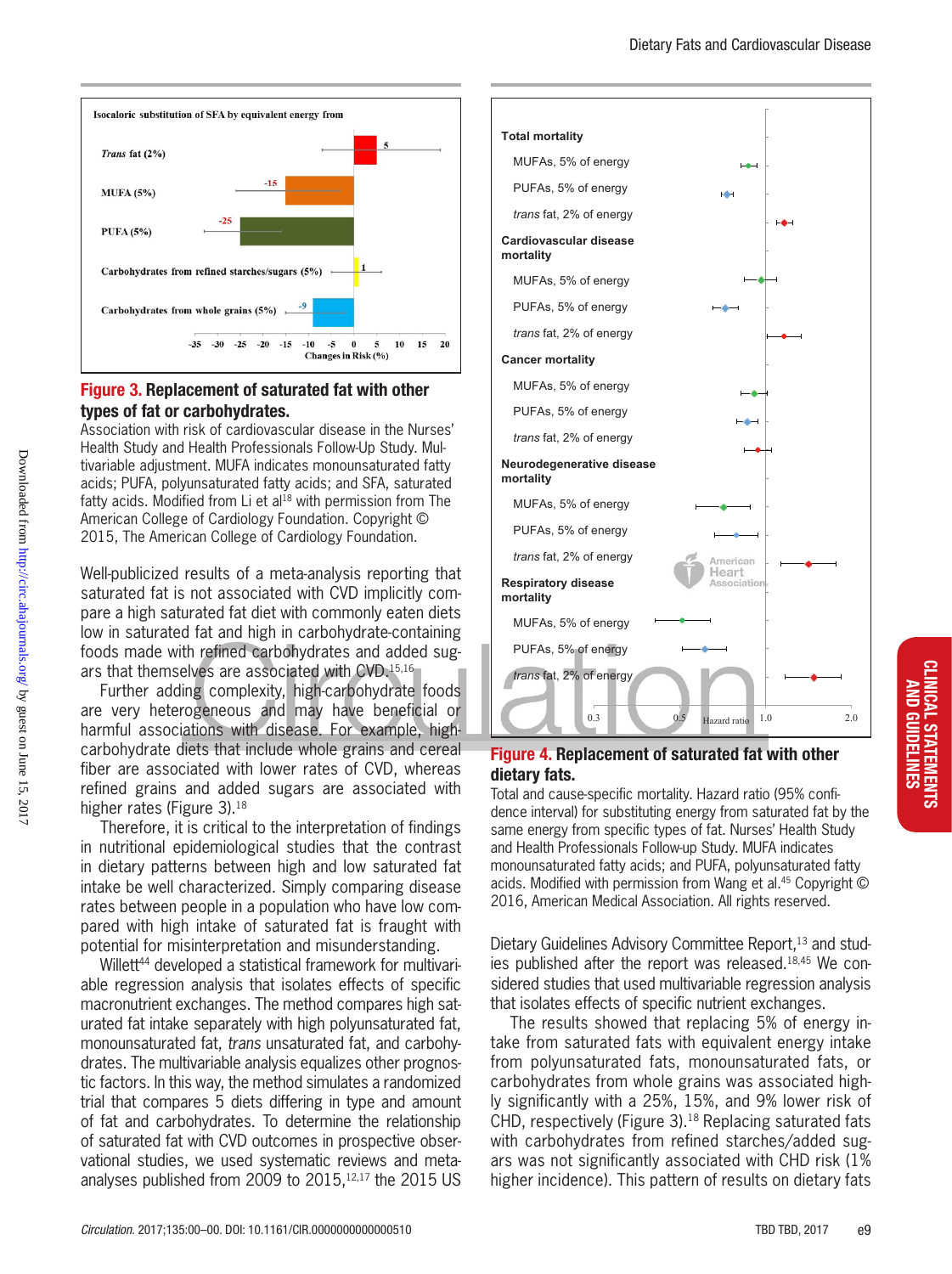and CHD continued in analyses of total and cause-specific deaths; replacement of saturated fat by polyunsaturated fat (mainly linoleic acid) or monounsaturated fat was associated with lower rates of not only CVD death but also all deaths, deaths resulting from CVD, cancer, neurodegenerative disease, and lung disease (Figure 4).45

## Key Points: Randomized Clinical Trials and Prospective Observational Studies on Replacement of Dietary Saturated Fat With Polyunsaturated or Monounsaturated Fat or **Carbohydrates**

- Four core randomized trials replacing saturated fat with polyunsaturated fat had at least 2 years' duration, good adherence proven by blood or tissue levels of cholesterol and/or polyunsaturated fat, and standard outcome ascertainment. Meta-analysis showed a 29% reduction in CHD events.
- Six additional trials were not considered core trials because of short duration, low adherence, or nonstandard outcome ascertainment. However, meta-analyses that included several of these trials along with some or all of the core trials also found a significant reduction in CHD events on the polyunsaturated fat diet.
- The Sydney Diet Heart Study showed that using a margarine rich in *trans* unsaturated fat to replace saturated fat increased CHD events, confirming similar adverse results in epidemiological studies.
- Several trials that replaced saturated fat with carbohydrates did not show reduced CHD. Adherence was much less than expected in these trials.
- Prospective observational studies consistently found the following:
	- Lower risk of CHD when saturated fat was replaced with polyunsaturated or monounsaturated fat, more so for polyunsaturated than monounsaturated.
	- No decrease in risk of CHD when saturated fat was replaced with carbohydrates, especially carbohydrates from refined grains and added sugars. However, replacement with whole grains was associated with reduced CHD.
	- Lower risk of death resulting from CVD and all causes with replacement of saturated with polyunsaturated or monounsaturated fat.

# DIETARY PATHOGENESIS OF ATHEROSCLEROSIS IN NONHUMAN PRIMATES

Because of their evolutionary similarities to human beings, nonhuman primate species were studied to determine the effects of diet on atherosclerosis. In these

experiments,<sup>5,46</sup> to induce hypercholesterolemia and atherosclerotic lesion formation, one group of monkeys typically was fed lard or palm oil at 35% of their daily energy intake and dietary cholesterol to raise serum cholesterol levels into the 300- to 400-mg/dL range to model hypercholesterolemia in human beings at high risk for CHD. A second group of monkeys was fed a monounsaturated fat, high-oleic safflower oil, and a third group was fed a polyunsaturated fat linoleic acid–rich diet using safflower oil. Saturated fatty acids promoted higher LDL cholesterol concentrations and more coronary artery atherosclerosis. Linoleic acid lowered LDL cholesterol concentrations and decreased the amount of coronary artery atherosclerosis. In the oleic acid group, LDL cholesterol concentrations were lowered to an extent similar to that in the linoleic acid group, but paradoxically, the amount of coronary artery atherosclerosis was more like that in the saturated fat group. $5,47$  In the oleic acid–rich diet group, the LDL particles of the monkeys were enriched in cholesteryl oleate and bound to arterial proteoglycans more avidly compared with the polyunsaturated fat diet group, an action that may be viewed as promoting atherosclerosis.47,48 In humans as well, intake of high-oleic canola oil enriches LDL with cholesteryl oleate, but opposite to the findings in monkeys, this LDL has reduced binding to vascular proteoglycan, a potentially beneficial mechanism.49 Atherosclerosis extent has consistently been positively correlated with high LDL proteoglycan binding affinity.48,50

Finally, a diet typical of the 1980s in the United States, high in saturated fat, fed to rhesus monkeys for 2 years increased serum cholesterol to 383 mg/dL and caused atherosclerosis that had complex pathological features similar to atherosclerosis in young human adults who died of trauma.<sup>51</sup> In contrast, a "prudent" diet recommended by the AHA to prevent CHD, low in saturated and high in polyunsaturated fat, produced lower serum cholesterol levels, 199 mg/dL, and less atherosclerosis.

In summary, in rhesus monkeys, African green monkeys, and cynomolgus monkeys, dietary saturated fat promoted coronary atherosclerosis during 1 to 5 years, whereas polyunsaturated fat reduced LDL cholesterol and coronary atherosclerosis.5,6,46–51 The results strongly support the strong atherogenicity of saturated fatty acids through effects to raise LDL cholesterol concentrations compared with the effects of n-6 polyunsaturated fatty acids. Although monounsaturated fatty acids promoted atherosclerosis despite lowering LDL cholesterol, mechanisms related to LDL binding to proteoglycan may differ in humans. Generalization from these studies is limited by the high serum cholesterol levels produced by the atherogenic diets. Clearly, in >50 years of studies in nonhuman primates, saturated fat has proven to be atherogenic compared with polyunsaturated fat.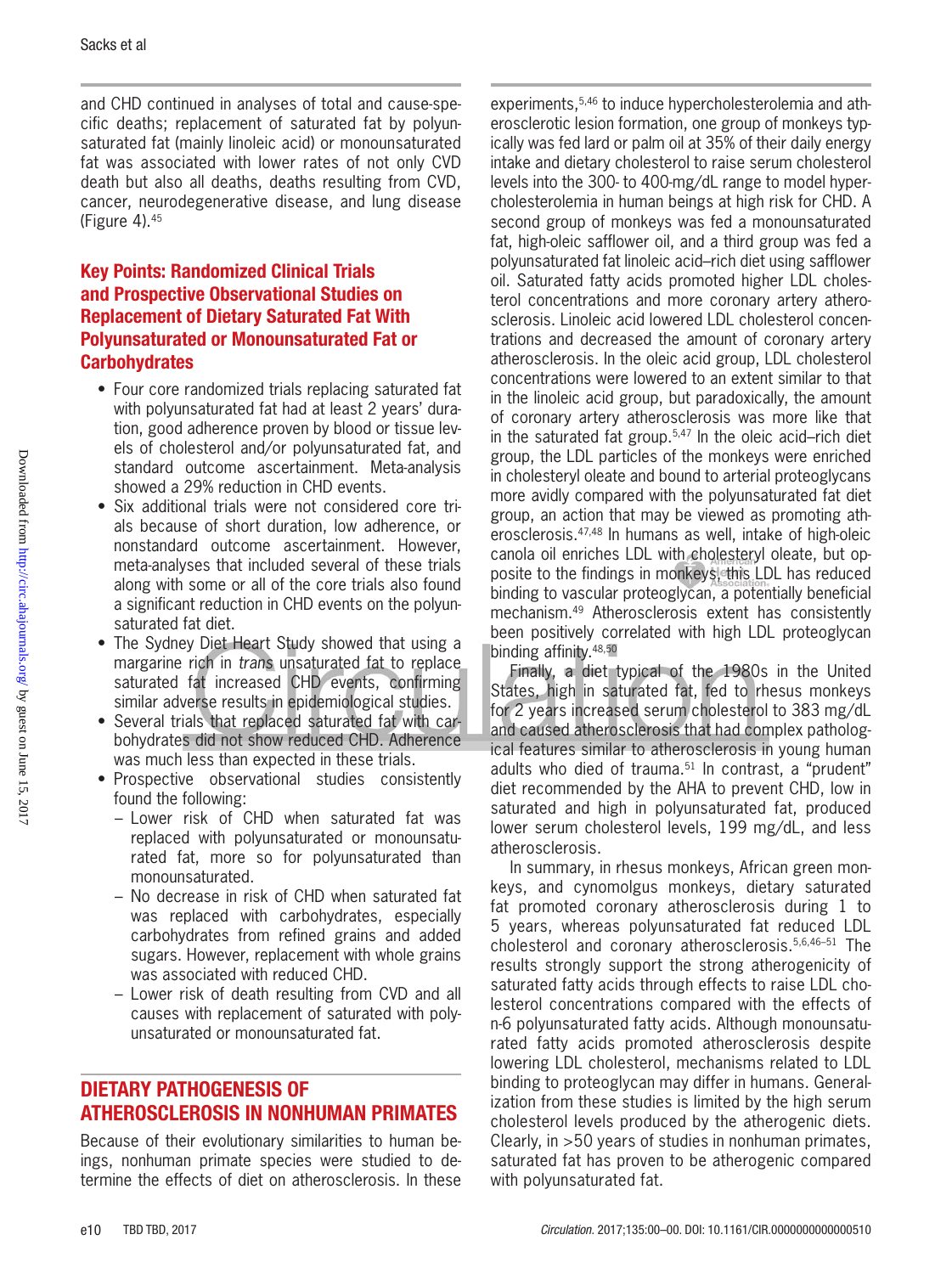# LDL CHOLESTEROL–MEDIATING DIETARY EFFECTS ON CVD

Dietary saturated and polyunsaturated fats are notable for their established opposing connections to LDL cholesterol levels. Reducing LDL cholesterol is a primary focus for preventive therapy. Replacing dietary saturated fat with unsaturated fat decreases LDL cholesterol levels, n-6 polyunsaturated fat more than monounsaturated fat.4

The LDL theory of atherosclerosis and CVD has support from the widest range of research studies<sup>52</sup>: studies that compare populations that vary in LDL cholesterol<sup>52</sup>; studies in single populations<sup>52</sup>; genetic studies of high LDL cholesterol caused by mutations impairing the action of LDL receptors to remove LDL from the blood circulation and lower LDL cholesterol levels<sup>52</sup>; studies of mutations in numerous other genes that affect LDL cholesterol by other mechanisms53,54; pharmacological studies that lower LDL cholesterol by decreasing cholesterol synthesis and increasing synthesis of LDL receptors by statins,<sup>31</sup> decreasing cholesterol absorption,<sup>55</sup> or inhibiting proprotein convertase subtilisin/kexin type 9 to increase LDL receptors<sup>56</sup>; studies of mutations in genes that interfere with assembly of LDL and its precursor very-low-density lipoprotein (VLDL) in the liver that decrease the amounts that are secreted into the circulation; correlations between LDL cholesterol and CVD reduction in meta-analyses of randomized clinical trials of statin and other LDL cholesterol–lowering treatments<sup>31,55</sup>; animal models that increase LDL cholesterol by diet or by genetic manipulation<sup>6,57</sup>; and studies of the processes by which atherosclerosis starts, progresses, and regresses in arterial vessels and cells.<sup>57–59</sup> Taking into consideration the totality of evidence, LDL cholesterol links saturated fat and its replacement macronutrients to CVD by very strong scientific evidence that satisfies rigorous criteria for causality.<sup>60</sup> Three independent guidelines committees rated this evidence as Level A, Strong.3,13,61

# QUANTITATIVE EFFECTS OF DIETARY FATS AND CARBOHYDRATES ON LDL **CHOLESTEROL**

A systematic review and meta-regression analysis published last year identified and evaluated 84 randomized controlled trials including 2353 participants that studied the effect of dietary fats on LDL cholesterol, triglycerides, and high-density lipoprotein (HDL) cholesterol.4 The results were expressed as the amount of change in these lipids caused by a decrease in saturated fats of 1% of total daily calories and a 1% increase in polyunsaturated fat, monounsaturated fat, or carbohydrates. Polyunsaturated fat lowered LDL cholesterol by 2.1 mg/

dL, monounsaturated fat by 1.6 mg/dL, and carbohydrates by 1.3 mg/dL (Figure 5, left). Replacing saturated with polyunsaturated fat is the most effective of these exchanges because the change from saturated to polyunsaturated fat combines a reduction in a LDL cholesterol–raising fat, saturated fat, with an increase in a LDL cholesterol–lowering fat, polyunsaturated fat. The independent effect of polyunsaturated fat is demonstrated by comparing it with carbohydrates: Replacing carbohydrates with polyunsaturated fat, 1% of daily energy, lowers LDL cholesterol by 0.9 mg/dL. The reductions in total or LDL cholesterol after diet change correlate well with the extent of reductions in CVD.<sup>10</sup>

The lifestyle report of the AHA and American College of Cardiology summarized studies that assessed the effect of dietary patterns on LDL cholesterol.<sup>3</sup> The report, taking an efficacy-based biological approach, reviewed "feeding trials" that composed complete diets and gave them to the study participants. These trials were DASH (Dietary Approaches to Stop Hypertension),<sup>62</sup> DASH-Sodium,<sup>63</sup> and DELTA (Dietary Effects on Lipoproteins and Thrombogenic Activity).<sup>64</sup> Taken together, the trials found that a reduction in saturated fat in the context of dietary patterns intended to benefit lipid and other CVD risk factors lowered LDL cholesterol by amounts similar to those predicted by the meta-analysis.4

# LDL Sizes

Some observational studies found that the concentration or proportion of large LDL predicts higher rates of CVD,<sup>65–67</sup> whereas other studies reported that small LDL predicts CVD68,69 or both large and small LDLs predict CVD.<sup>70,71</sup> Still other studies found that LDL size, per se, does not predict CVD in a multivariable analysis that includes triglycerides or LDL concentration.65,72–76 Dietary fat, in an equal combination of saturated and polyunsaturated replacing carbohydrates, increased the concentration of larger LDL and decreased smaller LDL sizes.<sup>77</sup> In another study, monounsaturated fat, replacing carbohydrates, reduced medium and small LDL, also shifting the distribution to the larger size.<sup>78</sup> Therefore, the effects of replacing carbohydrates with various kinds of fats qualitatively at least may be similar by increasing larger and decreasing smaller LDL sizes. Replacing saturated with monounsaturated fat lowered the concentrations of large, medium, and small LDL.79 Replacing monounsaturated fat from olive oil with polyunsaturated fat from corn oil significantly lowered the concentrations of the total LDL cholesterol concentration, intermediate-density lipoprotein cholesterol, large LDL cholesterol, and nonsignificantly small LDL cholesterol.80 Replacing *trans* unsaturated soybean oil with n-6 polyunsaturated corn oil lowered the concentration of small LDL.<sup>81</sup> In conclusion, this sparse set of findings suggests that replacement of saturated with monoun-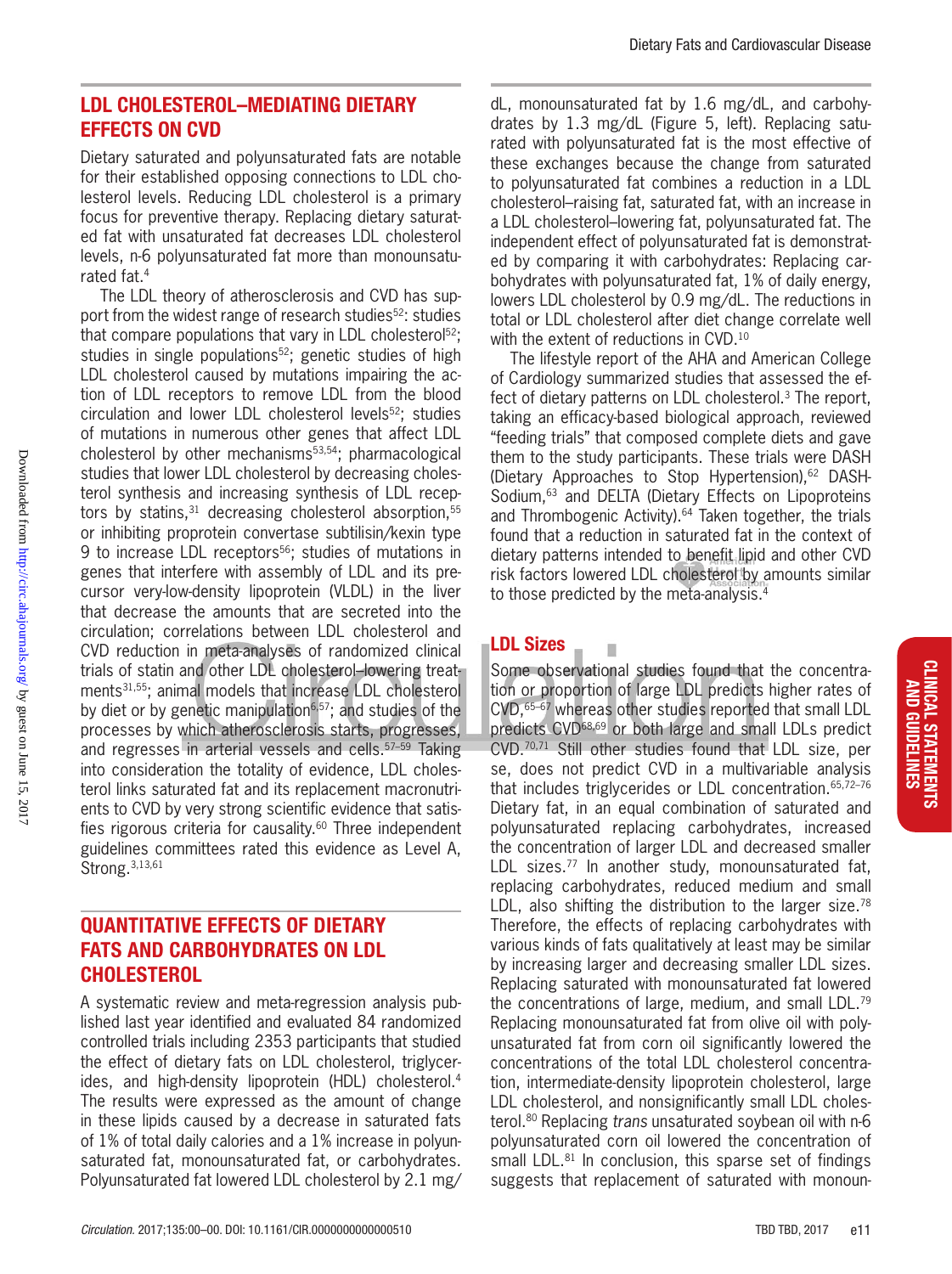

#### Figure 5. Effects of dietary fat and carbohydrates on blood low-density lipoprotein (LDL) cholesterol, triglycerides, and high-density lipoprotein (HDL) cholesterol (mg/dL) in metaregression analysis.

**Left**, Replacing saturated fat (Sat) with polyunsaturated fat (Poly) (n-6), monounsaturated fat (Mono), or carbohydrates (Carb). **Right**, Replacing carbohydrates with individual saturated fatty acids, lauric, myristic, palmitic, or stearic acid. Error bars show 95% confidence intervals. Data from Mensink.4



saturated or polyunsaturated fat reduces the concentration all sizes of LDL.

# HDL CHOLESTEROL AND TRIGLYCERIDES: ADDITIONAL LIPID MEDIATORS

## HDL Cholesterol

The aforementioned meta-analysis $4$  also computed the effects of dietary fats and carbohydrates on 2 other blood lipid biomarkers of CVD risk, HDL cholesterol and triglycerides. A low HDL cholesterol level is associated with a high incidence of CVD in the context of a wide variety of concomitant conditions such as diabetes mellitus and obesity.82 HDL can stimulate the removal of cholesterol from cells, including those involved in atherosclerosis, and can deliver the cholesterol to the liver where some of it may be secreted in bile and excreted, a process called reverse cholesterol transport.<sup>83</sup> However, unlike LDL cholesterol, genetic variation that affects HDL cholesterol is not associated with expected differences in CVD unless LDL cholesterol or triglyceride is also affected by the genetic variants $84$  or reverse cholesterol transport is impaired.85 Still, these genetic studies, often called mendelian randomization, may not be capturing important loci for the protective effect of HDL that may be reflective in HDL cholesterol raising by dietary fats compared with carbohydrates. Although increases in HDL cholesterol by some pharmacological

treatments have not decreased CVD, $86,87$  this does not directly pertain to the effects of dietary fat because the underlying mechanisms of effects of drugs such as a cholesterylester transfer protein inhibitor and nicotinic acid are probably not the same as those affected by dietary fats and carbohydrates. The HDL field is working toward a functional approach to CVD risk prediction and treatment. For example, a small experimental study showed that consumption of saturated fat reduces the anti-inflammatory potential of HDL and impairs arterial endothelial function. In contrast, the anti-inflammatory activity of HDL improves after consumption of polyunsaturated fat.<sup>88</sup>

Replacing saturated fat with polyunsaturated or monounsaturated fat (1% daily energy exchanged) lowers HDL cholesterol slightly by 0.2 and 0.1 mg/dL (Figure 5, left).<sup>4</sup> Using carbohydrates as a replacement lowers HDL cholesterol more by 0.4 mg/dL. Carbohydrates also lower HDL cholesterol when replacing monounsaturated or polyunsaturated fats. Both low- and high-glycemic-index carbohydrates lower HDL cholesterol.89,90

# **Triglycerides**

The plasma level of triglyceride is a well-established independent biomarker of CVD risk,<sup>91</sup> and triglyceride-rich lipoproteins have atherogenic properties. Triglyceride predicts CVD in a wide range of circumstances. Its association with CVD risk is partly attenuated by adjustment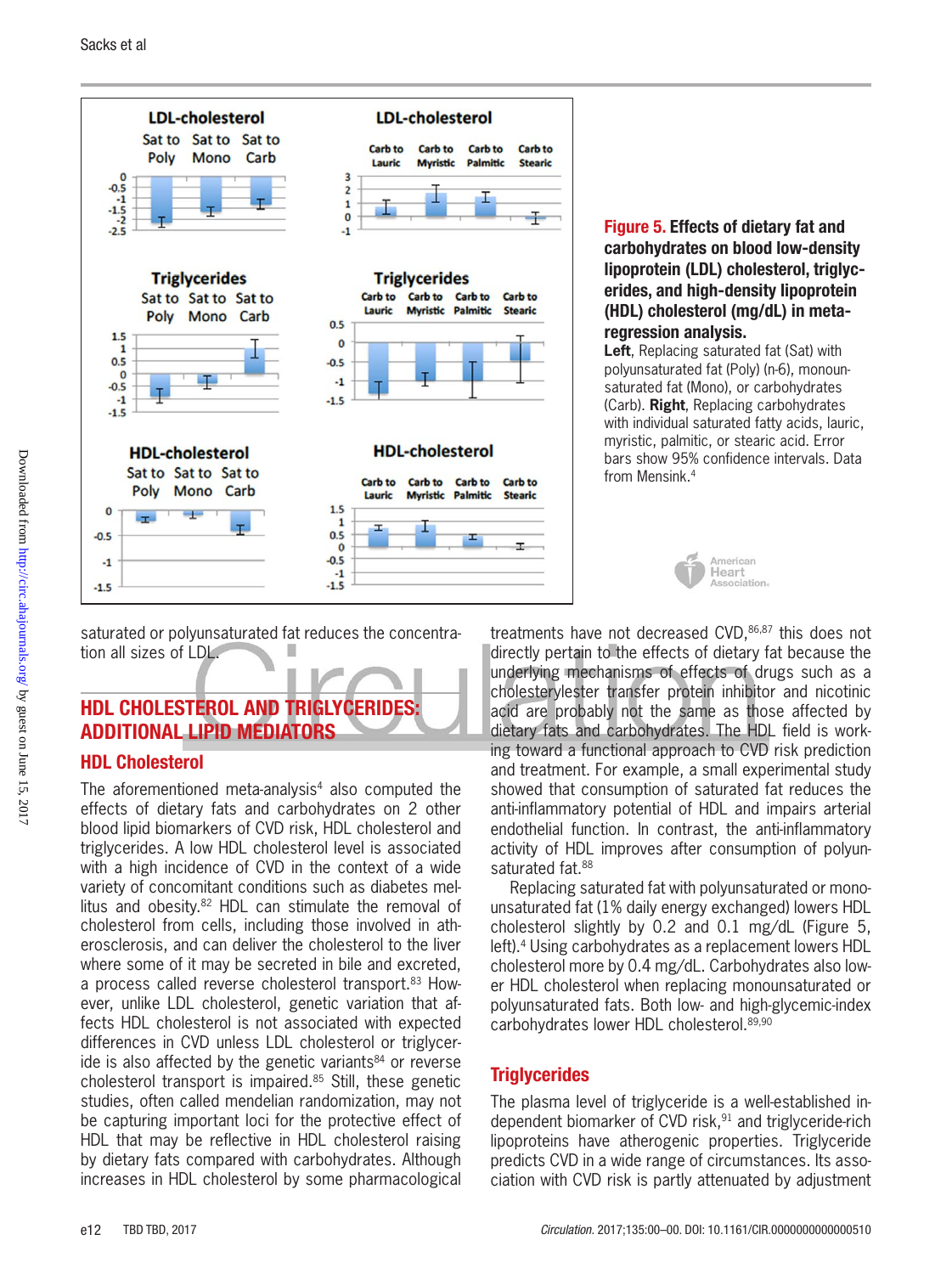for HDL cholesterol, with which it is moderately correlated.<sup>92</sup> Genetic variation associated with lifelong low triglyceride levels is associated with a lower incidence of CVD.90 Triglyceride is carried primarily within large lipoproteins, chylomicrons, and VLDL, which are also rich in cholesterol and like LDL can enter the arterial wall and stimulate atherosclerosis. These triglyceride-rich lipoproteins carry various atherogenic proteins such as apolipoprotein C-III, itself associated with atherosclerosis and CVD.93

Replacing 1% of daily energy intake from saturated fat with polyunsaturated or monounsaturated fat lowers triglyceride by 0.9 or 0.4 mg/dL, respectively (Figure 5, left), $4$  perhaps more in those with hypertriglyceridemia. $91$ Replacing the 1% saturated fat with 1% carbohydrates raises serum triglycerides by ≈1 mg/dL. Dietary carbohydrates raise plasma triglyceride levels by increasing the production by the liver of triglycerides and subsequent incorporation into VLDL.<sup>91</sup> The magnitude that dietary carbohydrates increase plasma triglyceride is similar whether the carbohydrate has a high or low glycemic index.89

#### INDIVIDUAL SATURATED FATTY ACIDS

The Mensink4 meta-regression analysis determined the effects on blood lipids of replacing carbohydrates with the individual saturated fatty acids that are in common foods, including lauric, myristic, palmitic, and stearic acids. Lauric, myristic, and palmitic acids all had similar effects in increasing LDL cholesterol and HDL cholesterol and decreasing triglycerides when replacing carbohydrates (Figure 5, right).

Stearic acid makes up ≈20% of the fat in beef, 30% of the fat in pure cocoa (chocolate), and 10% to 15% in lard (pork fat) and lamb fat (Table). In contrast to the other saturated fatty acids, stearic acid does not increase LDL cholesterol or HDL cholesterol or decrease triglycerides when replacing carbohydrates (Figure 5, right). However, replacing stearic acid with unsaturated fat lowers LDL cholesterol.<sup>4</sup>

In summary, the common individual saturated fats raise LDL cholesterol. Their replacement with monounsaturated or polyunsaturated fats lowers LDL cholesterol. Differences in the effects of the individual fatty acids are small and should not affect dietary recommendations to lower saturated fat intake.

#### COCONUT OIL

A recent survey reported that 72% of the American public rated coconut oil as a "healthy food" compared with 37% of nutritionists.<sup>94</sup> This disconnect between lay and expert opinion can be attributed to the marketing of coconut oil in the popular press. The fatty acid profile

of coconut oil is 82% saturated, about half lauric acid, and the rest myristic, palmitic, stearic, and short-chain fatty acids (Table). Lauric acid replacing carbohydrates increases LDL cholesterol but by about half as much as myristic and palmitic acids (Figure 5, right). Lauric acid increases HDL cholesterol about as much as myristic but more than palmitic acid. The net effect of increasing lauric acid and decreasing carbohydrates is a slight reduction in the ratio of LDL cholesterol to HDL cholesterol. However, as discussed earlier in this report, changes in HDL cholesterol caused by diet or drug treatments can no longer be directly linked to changes in CVD, and therefore, the LDL cholesterol–raising effect should be considered on its own. Furthermore, with respect to CVD, the informative comparison is between coconut oil and vegetable oils high in monounsaturated and polyunsaturated fats. A carefully controlled experiment compared the effects of coconut oil, butter, and safflower oil supplying polyunsaturated linoleic acid.<sup>95</sup> Both butter and coconut oil raised LDL cholesterol compared with safflower oil, butter more than coconut oil, as predicted by the meta-regression analysis of individual dietary saturated fatty acids (Figure 5, right). Another carefully controlled experiment found that coconut oil significantly increased LDL cholesterol compared with olive oil.96 A recent systematic review found 7 controlled trials, including the 2 just mentioned, that compared coconut oil with monounsaturated or polyunsaturated oils.97 Coconut oil raised LDL cholesterol in all 7 of these trials, significantly in 6 of them. The authors also noted that the 7 trials did not find a difference in raising LDL cholesterol between coconut oil and other oils high in saturated fat such as butter, beef fat, or palm oil. Clinical trials that compared direct effects on CVD of coconut oil and other dietary oils have not been reported. However, because coconut oil increases LDL cholesterol, a cause of CVD, and has no known offsetting favorable effects, we advise against the use of coconut oil.

## DAIRY PRODUCTS

Dairy fat is composed of 27% palmitic acid, 12% stearic acid, 9% myristic acid, and 3% lauric acid, for a total of 51% saturated fatty acids that raise LDL cholesterol compared with the unsaturated fatty acids (Table). Shortchain saturated fatty acids total 11%; monounsaturated, 26%; and polyunsaturated, 4%. Dairy fat also contains a very small amount of odd-chain fatty acids, 15:0 and 17:0, ≈0.5% to 1% of total fatty acids, and *trans* unsaturated fat, 4%, both made by bacteria in the ruminant gut. As we discuss subsequently, *trans* unsaturated fat made by ruminants has adverse effects on lipid risk factors similar to those of *trans* made industrially by partial hydrogenation.

Recent epidemiological studies measured blood levels of odd-chain fatty acids; one study found that they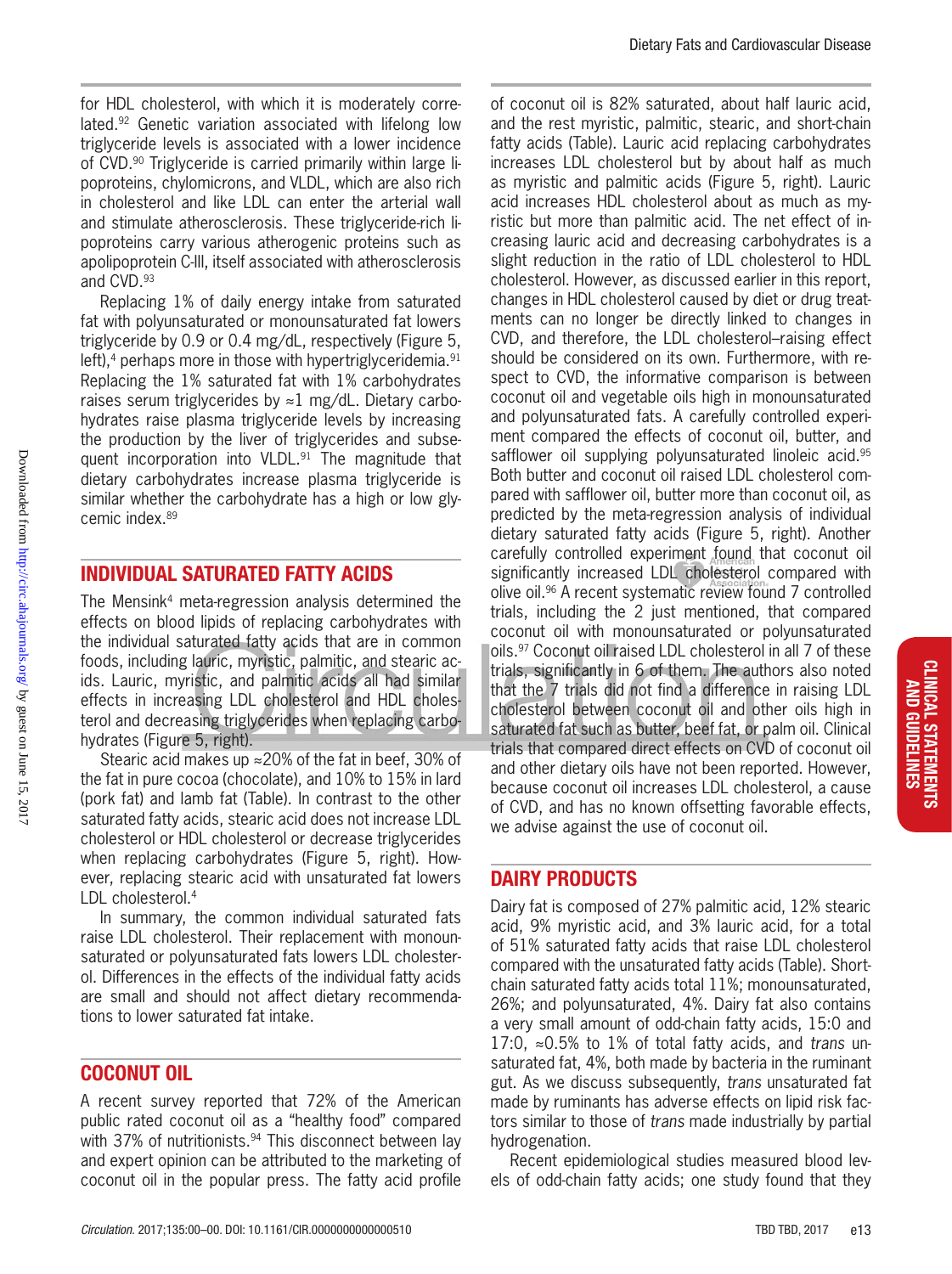are associated with lower risk of CHD,<sup>98</sup> whereas another did not find such a relation.<sup>99</sup> It is not clear whether blood levels of odd-chain fatty acids represent intake of dairy fat or an effect of fat absorption and metabolism because the correlations between dairy fat intake and blood levels of odd-chain fatty acids (15:0, 17:0) are low (0.3).99 Because of increasing consumption of low- and reduced-fat milk and other dairy products and decreasing consumption of full-fat dairy, especially whole milk, in the US population, the amount of dairy fat from low-fat compared with full-fat dairy is likely to have substantially increased. Therefore, dairy fat biomarkers may reflect both high- and low-fat dairy consumption patterns in the population. To the best of our knowledge, there are no biological mechanisms that link odd-chain fatty acids to protection against atherosclerosis and CVD.

For many years, there has been sporadic speculation that cheese is a unique food category, protective against CVD because it is manufactured by fermentation. To the best of our knowledge, no information from controlled studies supports the hypothesis that fermentation adds beneficial nutrients to cheese that counteract the harmful effects of its saturated fat. Recently, a clinical trial compared 3 diets, one with a high content of cheese, another with a high content of beef, and a third that was low in all types of fat, saturated, monounsaturated, and polyunsaturated.100 The cheese and beef diets had higher amounts of saturated, monounsaturated, and polyunsaturated fatty acids. Neither the beef nor the cheese diet increased LDL cholesterol compared with the low-fat diet, as expected because of the counteracting effects of saturated and unsaturated fats on LDL cholesterol. Both the cheese and meat diets increased HDL cholesterol, consistent with the known effects of dietary fat to raise HDL cholesterol.<sup>4</sup> Therefore, the findings from this study do not support the hypothesis that cheese has special protective effects compared with beef on lipid risk factors for CVD.

Many controlled trials showed that dairy fat, often the major source of saturated fat in a study, increased LDL cholesterol compared with monounsaturated and polyunsaturated vegetable oils, reflecting the preponderance of saturated fatty acids, as reviewed previously in this report. Prospective observational studies found that the substitution of polyunsaturated fat for dairy fat, 5% of total daily calories, was associated with a 24% to 25% lower risk of CHD and stroke.101 In contrast, substituting refined carbohydrates for dairy fat was not associated with reduced risk of CVD, whereas substituting carbohydrates from whole grains for dairy fat was associated with a 34% lower incidence of CHD and a 16% lower incidence of stroke. This analysis demonstrates again that it is essential to analyze the effects of unsaturated fats, refined carbohydrates, and whole grains separately to reach an informed and useful result for dietary advice.

In Finland, a successful nationwide health project to lower the very high rate of CHD mortality, started in 1972, had as a major goal the reduction in the high intake of saturated fat.102 The project reduced intake of high-fat milk and butter, which lowered serum cholesterol by 13% in men and 18% in women. By 1992, CHD death rates decreased by 55% in men and 68% in women. Reduction in serum cholesterol accounted for ≈50% of the total reduction in CHD mortality.103 Other dietary changes that may have contributed to the lower CHD mortality included increased fruits and vegetables, increased fish, decreased sugar, a shift from fatty to lean meats, and reduced sodium.

## *TRANS* UNSATURATED FATS AND CVD

*Trans* unsaturated fatty acids are monounsaturated or polyunsaturated fatty acids containing at least 1 double bond in the *trans* configuration. There are 2 major types of *trans* fatty acids: naturally occurring found in meat and milk of ruminant animals (eg, cattle and sheep), called ruminant *trans* fatty acids, and produced by chemical and enzymatic action for use in partially hydrogenated vegetable oils, called industrial *trans* fatty acids.40,41 Both sources of *trans* fatty acids contain a range of fatty acid isomers, and there is considerable overlap. Food manufacturers have taken advantage of the low cost, long shelf-life, and the ability of *trans* fatty acids to withstand repeated heating and use partially hydrogenated vegetable oil in a variety of processed foods, including margarines, baked foods, and commercial deep-fried foods.

Clinical trials have consistently documented the adverse effects of *trans* fatty acids on the lipid risk factors for CVD. Replacement of calories from other types of fats with *trans* fatty acids raises LDL cholesterol, apolipoprotein B, triglycerides, and lipoprotein(a), as well as lowering HDL cholesterol and apolipoprotein A1.104 Such effects are particularly large when *trans* fatty acids replace monounsaturated or polyunsaturated fatty acids but also occur when substituted for saturated fatty acids. The effects of *trans* fatty acids on blood lipids are potentially mediated through mechanisms including a reduction in the catabolism of LDL apolipoprotein B-100 and an increase in the catabolism of HDL apolipoprotein A-I, as well as enhancement of cholesteryl ester transfer protein activity.105–107 Although most human trials were conducted with partially hydrogenated vegetable oil, emerging evidence suggest the ruminant *trans* fatty acids have similar adverse effects on blood lipids.108–110

Prospective observational studies have consistently concluded that higher total *trans* fatty acid intake is associated with elevated risk of CHD. A recent systematic review and meta-analysis of observational studies reported that higher intake of total *trans* fatty acid intake was associated with a 21% higher risk in total CHD (95% CI, 10–33; n=6 studies) and a 28% higher risk in CHD mor-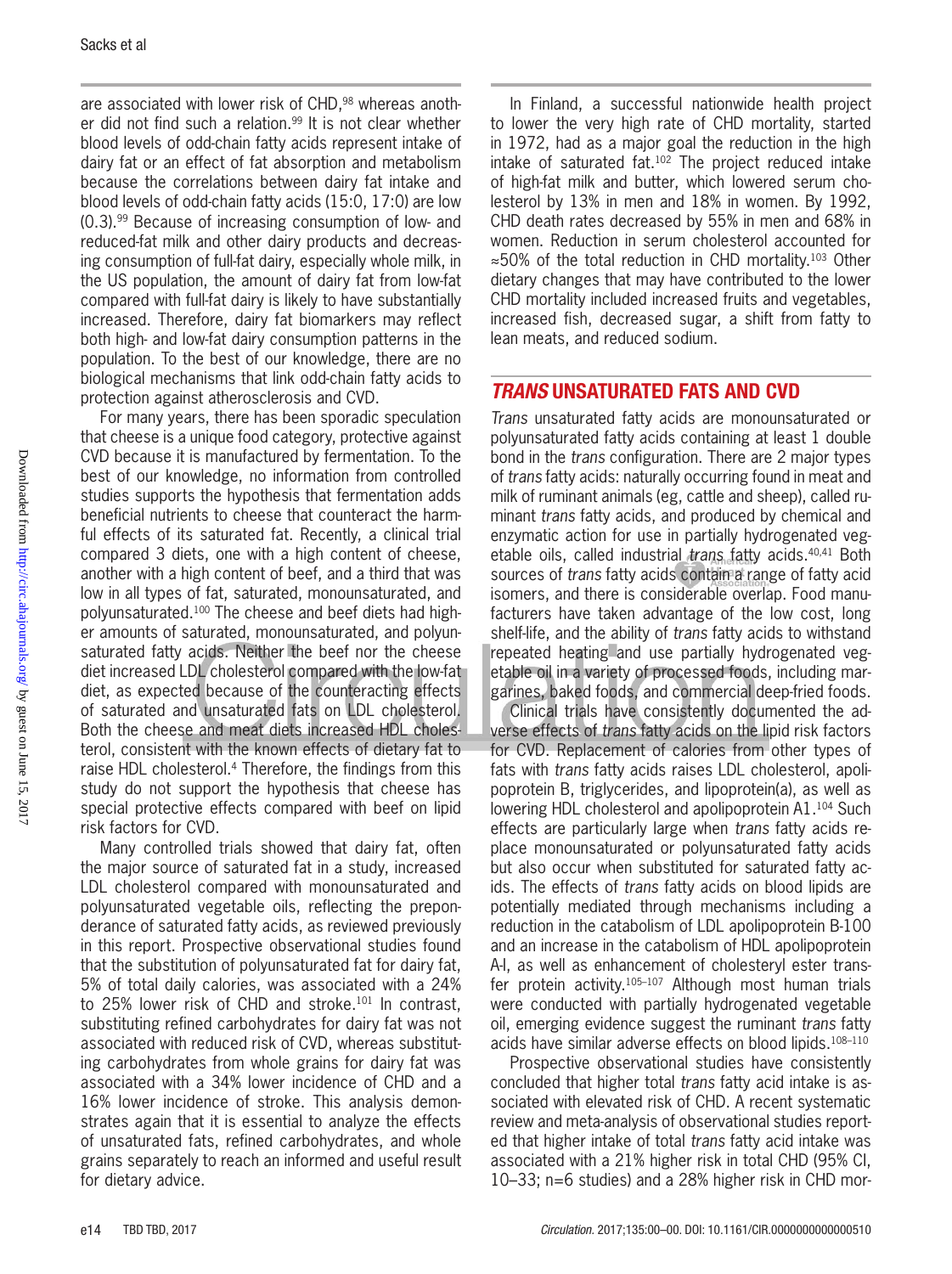tality (95% CI, 9-50;  $n=5$  studies).<sup>111</sup> Although industrial *trans* fatty acids were consistently associated with total CHD and CHD death in observational studies, ruminant *trans* fatty acids were generally not.112 The exact reason for these discrepant relationships remains unknown but may relate to the very low levels of ruminant trans fatty acids in these studied populations (mean intake, ≈0.7% of total energy),112 differences in *trans* fatty acid isomers between ruminant and industrial *trans* fatty acids that have diverse biological effects, or confounding by the high amount of saturated fat in the major source of ruminant *trans* fatty acids.

In summary, the concordance between the adverse effects of *trans* fatty acids on lipid risk factors for CVD and the robust association of higher *trans* fatty acid intake with elevated CHD risk in observational studies provides the impetus for current policy actions of many local and national jurisdictions to reduce industrial *trans* fatty acids in the food supply.113 Recognizing the need to act, in addition to requiring the *trans* fatty acid content of packaged foods to be listed on the Nutrition Facts label, the US Food and Drug Administration has recently revoked the generally recognized as safe status of partially hydrogenated vegetable oil, which should ensure further reductions in the population-level industrial *trans* fatty acid intake.<sup>43</sup>

# N-3 (OMEGA-3) FATTY ACIDS

Polyunsaturated fatty acids exist in the n-3 or n-6 isomeric configuration. Both isomers are essential nutrients and have different biological effects. N-3 and n-6 fatty acids are not interconverted. Dietary n-6 polyunsaturated fatty acids, primarily linoleic acid, are much more prevalent than n-3 polyunsaturated fatty acids in vegetable oils and the total diet.  $\alpha$ -Linolenic acid, a dietary n-3 polyunsaturated fatty acid, is present in soybean and rapeseed (canola) oil, walnuts, some green vegetables in very small amounts, chickens fed high– $\alpha$ -linolenic acid feed and their eggs, and grass-fed beef. Fish oil contains the very-long-chain n-3 polyunsaturated fatty acids, eicosapentaenoic acid, docosapentaenoic acid, and docosahexaenoic acid.

## **α**-Linolenic Acid (Vegetable Omega-3)

A systematic review identified 4 randomized controlled trials that tested  $\alpha$ -linolenic acid 2 to 6 g/d.<sup>16</sup> The Alpha-Omega trial tested the effect of  $\alpha$ -linolenic acid 2 g/d compared with the same amount of oleic acid (both from 20 g margarine) in an older Dutch population with CHD.<sup>114</sup> There were ≈2400 participants in the  $\alpha$ -linolenic acid and the oleic acid groups. After an average of 3.4 years of follow-up, the incidence of major cardiovascular events was 13.2% compared with 14.5% in the  $\alpha$ -linolenic

acid and control group, a 9% difference, not statistically significant. Two trials were conducted in Norway, one in 200 men who had CHD115 and another in 13400 men who were healthy and without CHD.<sup>116</sup>  $\alpha$ -Linolenic acid 5 g/d supplied by flaxseed or linseed oil was tested and compared with sunflower oil, which has mainly n-6 linoleic acid.  $\alpha$ -Linolenic acid did not significantly reduce CHD in either trial.

A meta-analysis of 7 prospective observational studies on dietary  $\alpha$ -linolenic acid found an overall relative risk of  $1.02$  for CHD (nonsignificant).<sup>16</sup> However, there is consistent evidence that higher  $\alpha$ -linolenic acid intake and higher blood levels of  $\alpha$ -linolenic acid are associated with lower risk of fatal CHD.<sup>117,118</sup>  $\alpha$ -Linolenic acid does not lower LDL cholesterol, but it has been shown to have antiarrhythmic properties in experimental studies.<sup>119,120</sup>

It has been proposed that  $\alpha$ -linolenic acid affects CVD mainly in the low part of its range in the diet or when the background diet of the population under study is almost completely devoid of eicosapentaenoic acid and docosahexaenoic acid.121,122 This interesting hypothesis requires evidence from clinical trials.

In summary, randomized controlled trials and observational studies do not provide clear evidence that α-linolenic acid reduces the overall incidence of CVD, although higher intake of  $\alpha$ -linolenic acid may reduce fatal CHD.

# Eicosapentaenoic Acid, Docosapentaenoic Acid, and Docosahexaenoic Acid

The n-3 marine fatty acids eicosapentaenoic acid, docosapentaenoic acid, and docosahexaenoic acid are present in fish and dietary supplements having  $a > 10$ -fold range of n-3 fatty acid contents. High-dose prescription forms are also available to treat hypertriglyceridemia. The n-3 fatty acids contribute little energy to the daily diet and do not pertain closely to the topic covered by the present advisory. We refer readers who have interest in this complex topic to the AHA's library of guidelines, statements, and advisories.

# MEDITERRANEAN DIETS, LYON HEART STUDY, AND PREDIMED

The Seven Countries Study kindled interest in Mediterranean diets.11 Total fat intake was highest in Crete, Greece, at 43%, mainly from olive oil, where prevalence of CVD was lowest worldwide. Traditionally, Mediterranean diets had an abundance of plant foods, including vegetables, legumes, nuts, fruits, and grains, and fish.123 As dietary patterns trended away from a traditional Mediterranean diet in Greece, individuals who maintained traditional diets experienced lower rates of death resulting from CVD, cancer, and all causes.<sup>124</sup>

Downloaded from http://circ.ahajournals.org/ by guest on June 15, 2017 Downloaded from <http://circ.ahajournals.org/> by guest on June 15, 2017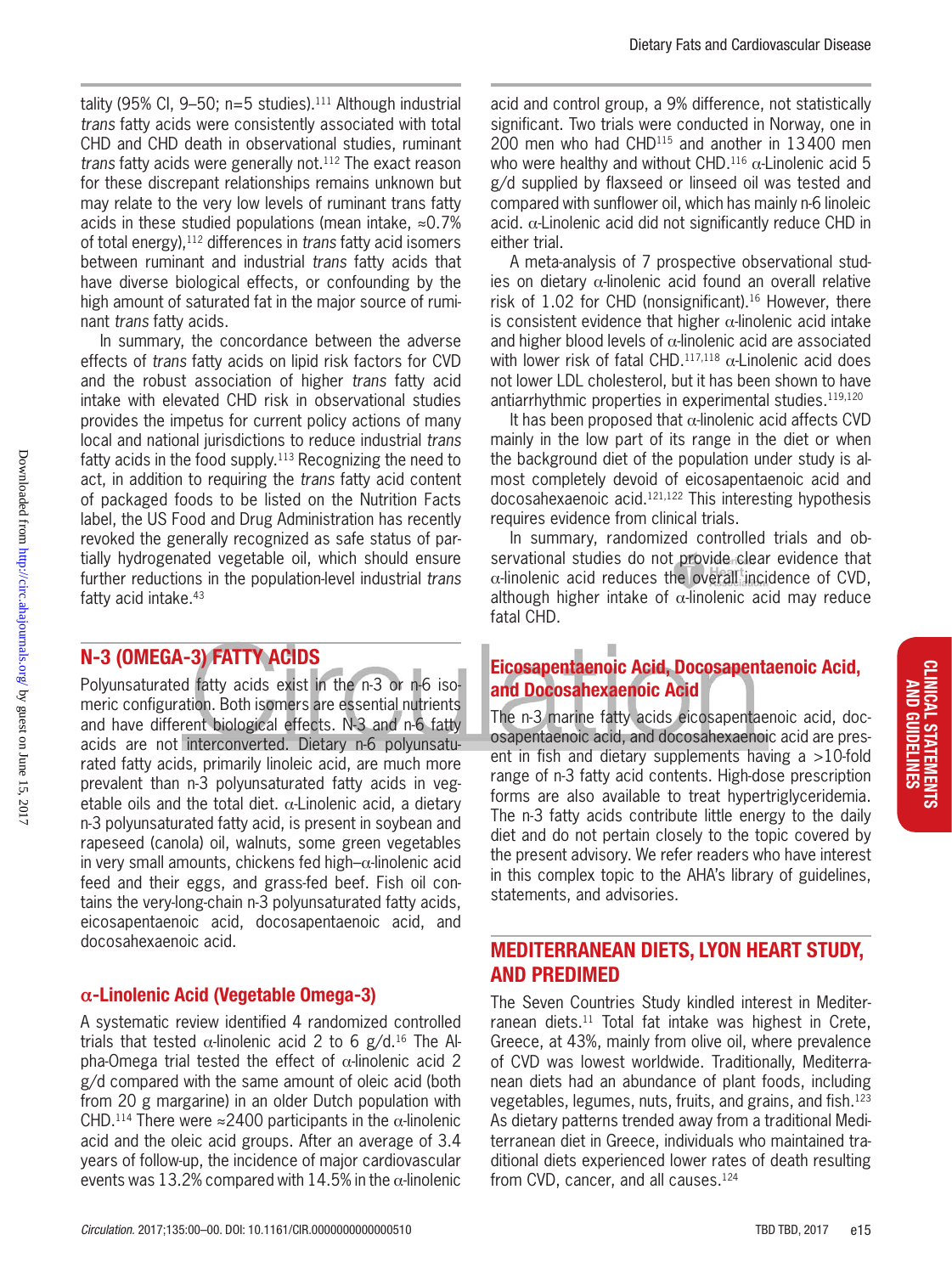The Lyon Heart Study<sup>125</sup> was a randomized controlled trial that provided  $α$ -linolenic acid 2 g/d as part of a Mediterranean diet intervention in 605 men with acute myocardial infarction. The Mediterranean diet replaced animal fat with polyunsaturated vegetable oil rich in  $\alpha$ linolenic acid; meat, butter, and cream were reduced, and fish, legumes, bread, fruits and vegetables were increased. A control group was assigned a low-fat diet. Mean follow-up was 27 months. Cardiovascular death or nonfatal myocardial infarction totaled 8 in the Mediterranean group and 33 in the control group, a significant difference. Although the researchers emphasized the  $\alpha$ -linolenic acid component of the diet as contributing to the benefit, many other dietary changes occurred as part of the Mediterranean diet, making it impossible to determine to what extent  $\alpha$ -linolenic acid contributed to the reduction in recurrent CHD.

The PREDIMED trial (Prevencion con Dieta Mediterranea) was a parallel-group, multicenter randomized trial in Spain conducted among 7447 men (age, 55–80 years) and women (age, 60–80 years) free of CVD at baseline and having either type 2 diabetes mellitus or 3 other risk factors for CVD.<sup>126</sup> They were assigned at random to a Mediterranean diet supplemented with 50 g extra virgin olive oil, a Mediterranean diet supplemented with 30 g nuts (half walnuts, one fourth almonds, and one fourth hazelnuts), or a reduced-fat control diet. Follow-up was 4 to 5 years. The primary end point, a composite of myocardial infarction, stroke, and death resulting from CVD, was lower significantly by 30% in the olive oil group and 29% in the nut group. The olive oil group increased intake of olive oil, partly replacing their usual kind of olive oil low in polyphenols with extravirgin olive oil high in polyphenols. The nuts group increased intake of  $\alpha$ linolenic acid and linoleic acid. Saturated fat intake was low, 9% of daily energy in all 3 groups during the trial. Monounsaturated fat intake was 21% to 22% in the Mediterranean groups compared with 19% in the reduced-fat group. Total fat was 41% in the Mediterranean and 37% in the reduced fat group. As intended by the researchers, the dietary changes reflected the aim to test a Mediterranean dietary pattern, not a specific alteration in dietary fat intake. Intake of fruits, vegetables, legumes, nuts, wine, and fish increased in the Mediterranean diet groups compared with the control diet group.

In summary, observational studies and 2 randomized clinical trials together suggest that a Mediterranean dietary pattern in which unsaturated fats predominate lowers the incidence of CVD.

## **CHILDREN**

In 2012, the National Heart, Lung, and Blood Institute published the "Integrated Guidelines for Cardiovascular Health and Risk Reduction in Children and Adolescents."127 An expert panel reviewed the evidence building from the 2010 US Dietary Guidelines Advisory Committee Report.128 Although evidence for dietary fat and cardiovascular risk in children was limited, key epidemiological studies provided the strongest data available. The Bogalusa Heart Study found that in children intake of animal fat, the major source of dietary saturated fat, was associated with higher body weight. $129$ 

The Cardiovascular Risk in Young Finns study (Young Finns) was a multicenter longitudinal cohort study of 3956 individuals 3 to 18 years of age in 1980 who had ongoing follow-up assessment of diet and blood lipids over 21 years.<sup>130</sup> Two major dietary patterns emerged, a "traditional" pattern including rye, potatoes, butter, sausages, milk, and coffee and a "health-conscious" pattern including vegetables, legumes and nuts, rye, cheese and other dairy products, and alcoholic beverages. In both men and women, at the end of follow-up, those following the traditional diet had higher levels of total serum cholesterol and LDL cholesterol. Higher levels of LDL cholesterol in childhood predicted increased common carotid artery intima-media thickness, an indicator of atherosclerosis.131

The National Heart, Lung, and Blood Institute National Growth and Health Study recruited 2379 black and white 9-year-old girls in 3 different US cities and followed up their diets, growth, and development for a decade.132 Girls who consumed a dietary pattern higher in fruits and vegetables, dairy products, and fiber-rich grains and lower in sugar, fried foods, burgers, pizza, and total fat for  $>10$  years had lower body mass index, percentage of body fat, and waist circumference; these differences were significant for white girls.<sup>132</sup> Body mass index and central adiposity were correlated with LDL cholesterol.<sup>133</sup>

The STRIP trial (Special Turku Coronary Risk Factor Intervention Project for Babies) with >20 years of follow-up is the only randomized study that examined and reported improved long-term health effects from a multifactorial program that included a reduction in saturated fat starting in infancy compared with usual dietary intake and lifestyle among normal children from infancy through adolescence.<sup>134,135</sup> LDL cholesterol levels were lower in the intervention compared with the control group through 14 years of age, significant in boys but not girls.135

Likewise, the Diet Intervention Study in Children<sup>136,137</sup> was a randomized controlled trial designed to assess the safety and efficacy of a reduced-fat dietary intervention among prepubertal children with elevated LDL cholesterol levels (between the 80th and 98th percentiles) at baseline. A behavior-based, nutritionist-tailored intervention advocated adherence to a diet with 28% of energy from fat, <8% from saturated fat, and <9% from polyunsaturated fat. Saturated fat intake decreased in the intervention group compared with the control group throughout 7 years of follow-up.136,137 LDL cholesterol was lower in the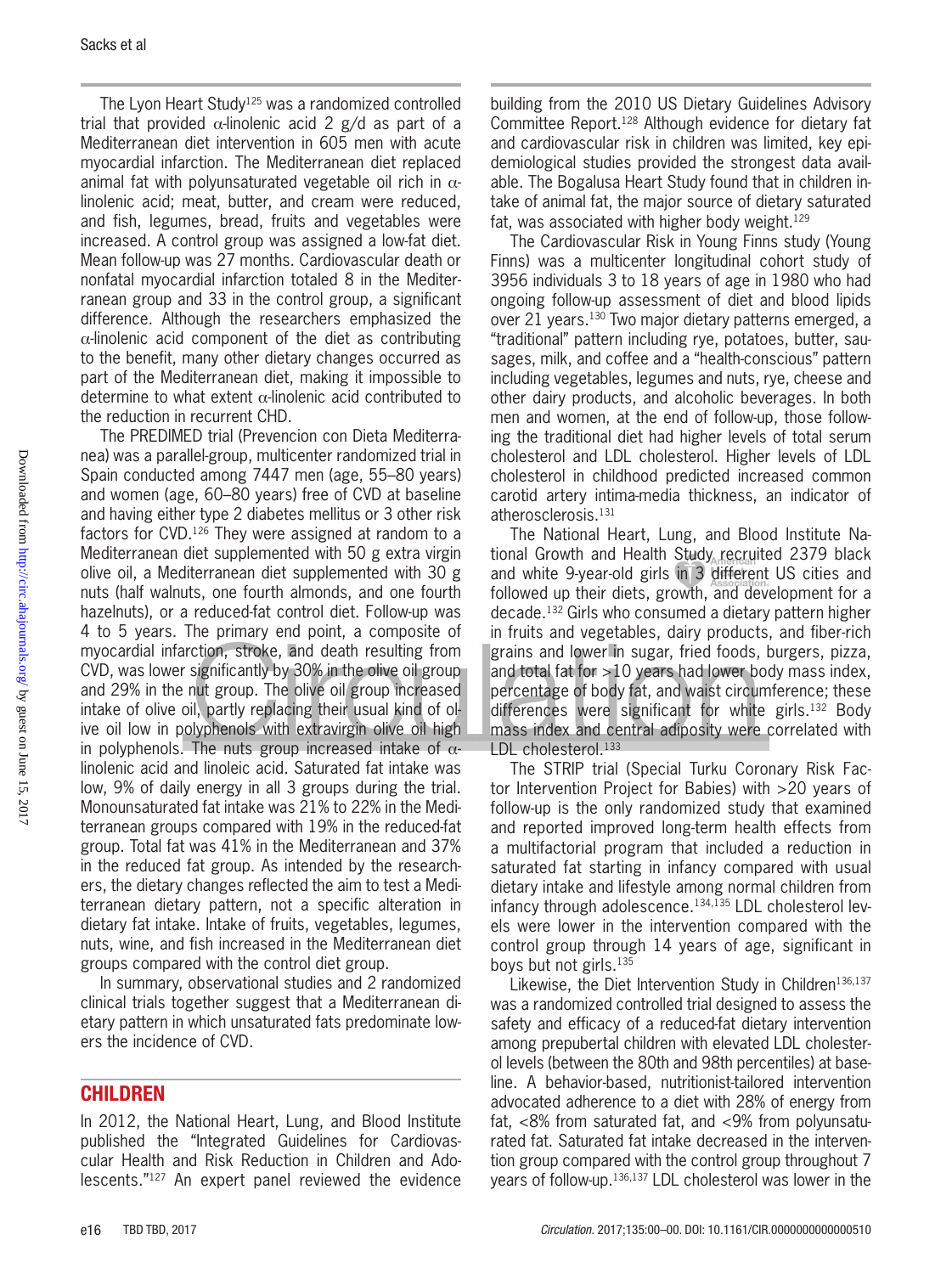intervention compared with the control group, significant at 1 and 3 years but not at 5 and 7 years.

The PDAY study (Pathobiological Determinants of Atherosclerosis in Youth) provided crucial evidence that risk factors for developing CHD in adults were associated with atherosclerosis in men and women 15 to 34 years of age who died of accidents, homicide, or suicide.138,139 Atherosclerosis was measured directly in the right coronary artery and abdominal aorta. The concentration of VLDL and LDL cholesterol was significantly directly associated and HDL cholesterol was inversely associated with early and intermediate lesions in both arteries. These results suggest that dietary factors that raise VLDL and LDL cholesterol produce atherosclerosis in teenagers and young adults.

Overall, these results suggest that reduced saturated fat intake within a healthful dietary pattern is feasible and effective for sustaining lower LDL cholesterol, a preventive effort against CVD in growing children.

## CONCLUSIONS AND RECOMMENDATIONS

The key evidence to reduce saturated fat and replace it with polyunsaturated and monounsaturated fat is summarized below:

- Randomized clinical trials showed that polyunsaturated fat from vegetable oils replacing saturated fats from dairy and meat lowers CVD.
- A dietary strategy of reducing intake of total dietary fat, including saturated fat, and replacing the fats mainly with unspecified carbohydrates does not prevent CHD.
- Prospective observational studies in many populations showed that lower intake of saturated fat coupled with higher intake of polyunsaturated and monounsaturated fat is associated with lower rates of CVD and all-cause mortality.
- Saturated fat increases LDL cholesterol, a major cause of atherosclerosis and CVD, and replacing it with polyunsaturated or monounsaturated fat decreases LDL cholesterol
- Replacing saturated with polyunsaturated or monounsaturated fat lowers blood triglyceride levels, an independent biomarker of risk for CVD.
- Replacing saturated with polyunsaturated fat prevents and regresses atherosclerosis in nonhuman primates.
- Overall, evidence supports the conclusion that polyunsaturated fat from vegetable oils (mainly n-6, linoleic acid) reduces CVD somewhat more

than monounsaturated fat (mainly oleic acid) when replacing saturated fat.

Evidence has accumulated during the past several years that strengthens long-standing AHA recommendations to replace saturated fat with polyunsaturated and monounsaturated fat to lower the incidence of CVD. Reduction in total dietary fat or a goal for total fat intake is not recommended. This shift from saturated to unsaturated fats should occur simultaneously in an overall healthful dietary pattern such as the DASH or Mediterranean diet as emphasized by the 2013 AHA/American College of Cardiology lifestyle guidelines and the 2015 to 2020 Dietary Guidelines for Americans.

# FOOTNOTES

The American Heart Association makes every effort to avoid any actual or potential conflicts of interest that may arise as a result of an outside relationship or a personal, professional, or business interest of a member of the writing panel. Specifically, all members of the writing group are required to complete and submit a Disclosure Questionnaire showing all such relationships that might be perceived as real or potential conflicts of interest.

This advisory was approved by the American Heart Association Science Advisory and Coordinating Committee on March 15, 2017, and the American Heart Association Executive Committee on April 17, 2017. A copy of the document is available at http://professional.heart.org/statements by using either "Search for Guidelines & Statements" or the "Browse by Topic" area. To purchase additional reprints, call 843-216-2533 or e-mail [kelle.ramsay@wolterskluwer.com](mailto:kelle.ramsay@wolterskluwer.com).

The American Heart Association requests that this document be cited as follows: Sacks FM, Lichtenstein AH, Wu JHY, Appel LJ, Creager MA, Kris-Etherton PM, Miller M, Rimm EB, Rudel LL, Robinson JG, Stone NJ, Van Horn LV; on behalf of the American Heart Association. Dietary fats and cardiovascular disease: a presidential advisory from the American Heart Association. *Circulation.* 2017;135:eXXX–eXXX. doi: 10.1161/ CIR.0000000000000510.

Expert peer review of AHA Scientific Statements is conducted by the AHA Office of Science Operations. For more on AHA statements and guidelines development, visit http://professional. heart.org/statements. Select the "Guidelines & Statements" drop-down menu, then click "Publication Development."

Permissions: Multiple copies, modification, alteration, enhancement, and/or distribution of this document are not permitted without the express permission of the American Heart Association. Instructions for obtaining permission are located at http://www. heart.org/HEARTORG/General/Copyright-Permission-Guidelines\_ UCM\_300404\_Article.jsp. A link to the "Copyright Permissions Request Form" appears on the right side of the page.

*Circulation* is available at http://circ.ahajournals.org.

Downloaded from http://circ.ahajournals.org/ by guest on June 15, 2017 Downloaded from <http://circ.ahajournals.org/> by guest on June 15, 2017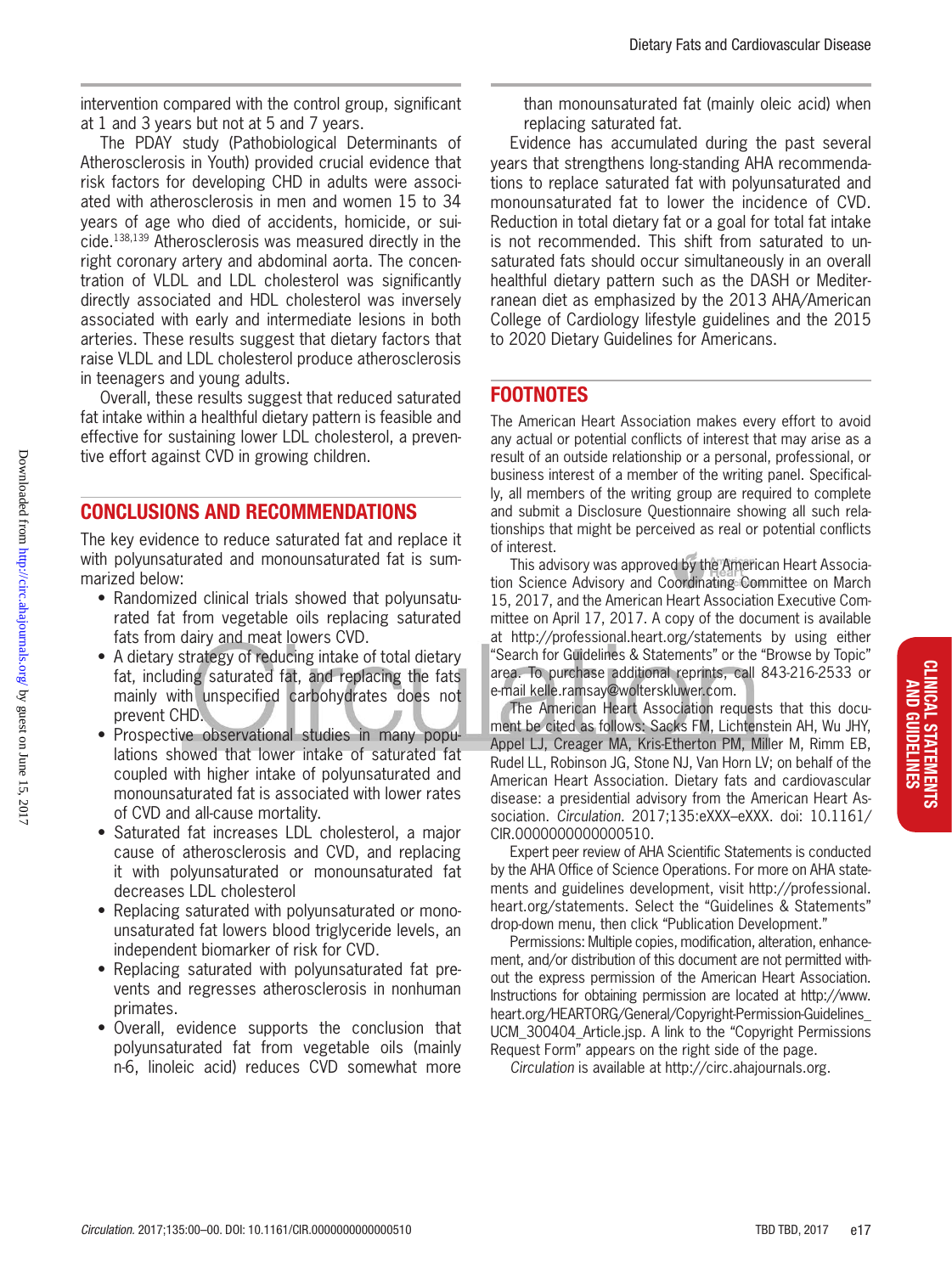# **DISCLOSURES**

#### Writing Group Disclosures

| <b>Writing</b><br><b>Group</b><br><b>Member</b> | <b>Employment</b>                                                       | <b>Research Grant</b>                                                                                                               | <b>Other</b><br><b>Research</b><br><b>Support</b> | Speakers'<br>Bureau/<br><b>Honoraria</b> | <b>Expert</b><br><b>Witness</b> | <b>Ownership</b><br><b>Interest</b> | Consultant/<br><b>Advisory Board</b>                                                                                                   | <b>Other</b> |
|-------------------------------------------------|-------------------------------------------------------------------------|-------------------------------------------------------------------------------------------------------------------------------------|---------------------------------------------------|------------------------------------------|---------------------------------|-------------------------------------|----------------------------------------------------------------------------------------------------------------------------------------|--------------|
| Frank M.<br><b>Sacks</b>                        | Harvard School of<br><b>Public Health Nutrition</b>                     | None                                                                                                                                | None                                              | None                                     | None                            | None                                | None                                                                                                                                   | None         |
| Jennifer G.<br>Robinson                         | University of lowa<br>Epidemiology                                      | Amarin, Amgen,<br>AstraZeneca, Eli Lilly,<br>Esai, Glaxo-Smith<br>Kline, Merck, Pfizer,<br>Regeneron/Sanofi,<br>Takeda <sup>+</sup> | None                                              | None                                     | None                            | None                                | Amgen, Eli Lilly<br>Pfizer, Regeneron/<br>Sanofit; Akcea/<br>lonis*; Merck*; Dr<br>Reddy*                                              | None         |
| Linda V. Van<br>Horn                            | Northwestern<br><b>University Preventive</b><br>Medicine                | None                                                                                                                                | None                                              | None                                     | None                            | None                                | None                                                                                                                                   | None         |
| Lawrence J.<br>Appel                            | Johns Hopkins<br><b>University Medicine</b>                             | None                                                                                                                                | None                                              | None                                     | None                            | None                                | None                                                                                                                                   | None         |
| Mark A.<br>Creager                              | Dartmouth-Hitchcock<br>Medical Center Heart<br>and Vascular Center      | None                                                                                                                                | None                                              | None                                     | None                            | None                                | None                                                                                                                                   | None         |
| Penny M.<br>Kris-Etherton                       | Pennsylvania State<br>University, Department<br>of Nutritional Sciences | California Walnut<br>Commission†;<br>Ag Canada and<br>Canola Oil Council†;<br>National Cattlemen's<br>Beef Association+             | None                                              | None                                     | None                            | None                                | Seafood Nutrition<br>Partnership*;<br>California Walnut<br>Commission*:<br>TerraVia*; Avocado<br><b>Nutrition Science</b><br>Advisors* | None         |
| Alice H.<br>Lichtenstein                        | <b>Tufts University</b><br>Cardiovascular<br>Nutrition                  | None                                                                                                                                | None                                              | None                                     | None                            | None                                | None                                                                                                                                   | None         |
| Michael<br>Miller                               | University of Maryland                                                  | None                                                                                                                                | None                                              | None                                     | None                            | None                                | None                                                                                                                                   | None         |
| Eric B.<br>Rimm                                 | Harvard T.H. Chan<br>School of Public Health                            | None                                                                                                                                | None                                              | None                                     | None                            | None                                | None                                                                                                                                   | None         |
| Lawrence L.<br>Rudel                            | Wake Forest University<br>School of Medicine<br>Pathology               | None                                                                                                                                | None                                              | None                                     | None                            | None                                | None                                                                                                                                   | None         |
| Neil J. Stone                                   | Northwestern<br>University Cardiology                                   | None                                                                                                                                | None                                              | None                                     | None                            | None                                | None                                                                                                                                   | None         |
| Jason H.Y.<br>Wu                                | University of Sydney/<br>George Institute for<br>Global Health          | None                                                                                                                                | None                                              | None                                     | None                            | None                                | None                                                                                                                                   | None         |

This table represents the relationships of writing group members that may be perceived as actual or reasonably perceived conflicts of interest as reported on the Disclosure Questionnaire, which all members of the writing group are required to complete and submit. A relationship is considered to be "significant" if (a) the person receives \$10 000 or more during any 12-month period, or 5% or more of the person's gross income; or (b) the person owns 5% or more of the voting stock or share of the entity, or owns \$10 000 or more of the fair market value of the entity. A relationship is considered to be "modest" if it is less than "significant" under the preceding definition.

\*Modest.

†Significant.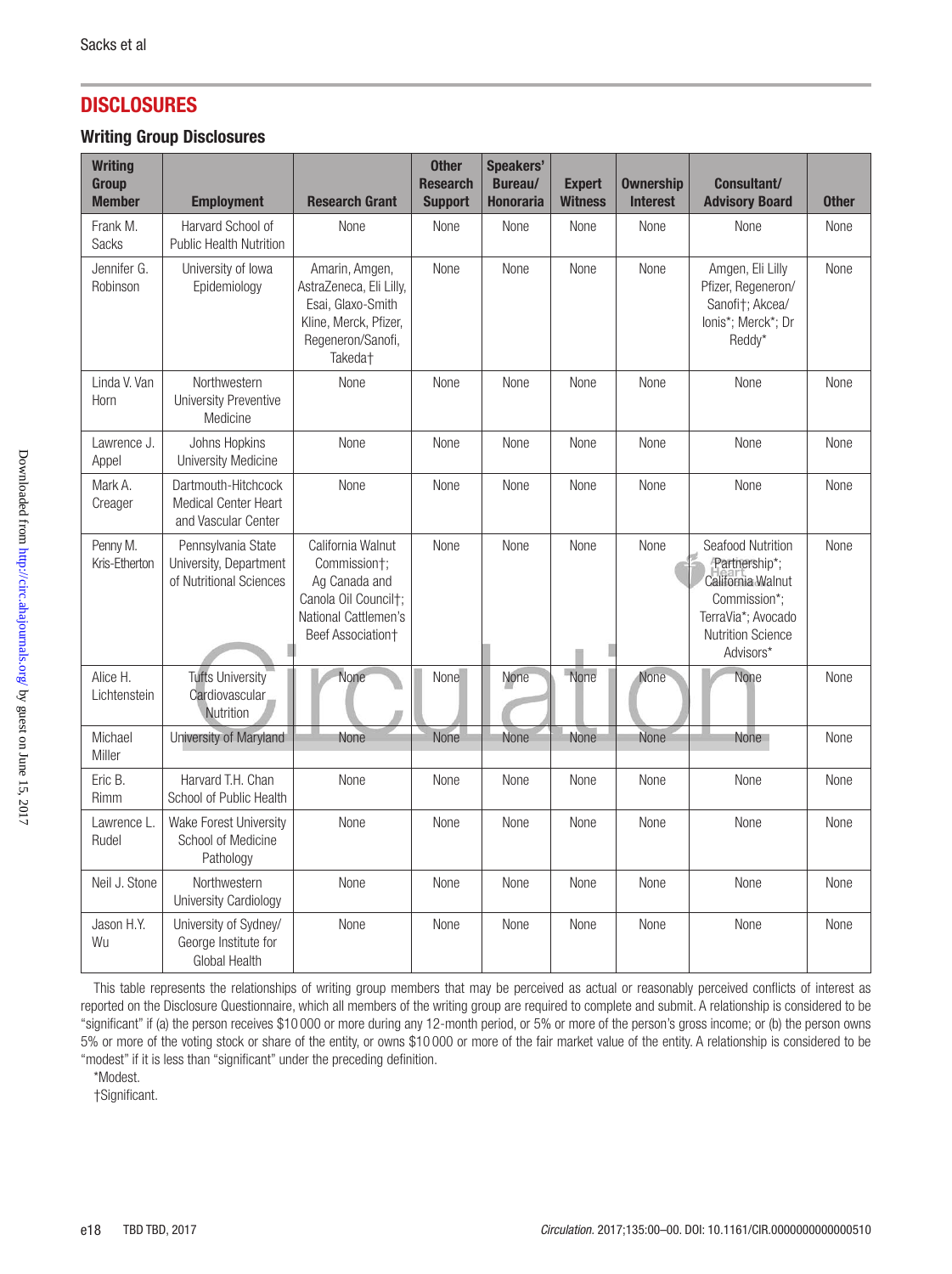#### Reviewer Disclosures

| <b>Reviewer</b>     | <b>Employment</b>                              | <b>Research</b><br>Grant | <b>Other</b><br><b>Research</b><br><b>Support</b> | Speakers'<br>Bureau/<br><b>Honoraria</b> | <b>Expert</b><br><b>Witness</b> | <b>Ownership</b><br><b>Interest</b> | Consultant/<br><b>Advisory</b><br><b>Board</b> | <b>Other</b> |
|---------------------|------------------------------------------------|--------------------------|---------------------------------------------------|------------------------------------------|---------------------------------|-------------------------------------|------------------------------------------------|--------------|
| Sergio Fazio        | Oregon Health and<br><b>Science University</b> | None                     | None                                              | None                                     | None                            | None                                | None                                           | None         |
| Edward A.<br>Fisher | New York University<br>School of Medicine      | None                     | <b>None</b>                                       | None                                     | None                            | None                                | None                                           | None         |
| Theodore<br>Mazzone | North Shore<br>University Health<br>System     | None                     | None                                              | None                                     | None                            | None                                | None                                           | None         |

This table represents the relationships of reviewers that may be perceived as actual or reasonably perceived conflicts of interest as reported on the Disclosure Questionnaire, which all reviewers are required to complete and submit. A relationship is considered to be "significant" if (a) the person receives \$10 000 or more during any 12-month period, or 5% or more of the person's gross income; or (b) the person owns 5% or more of the voting stock or share of the entity, or owns \$10 000 or more of the fair market value of the entity. A relationship is considered to be "modest" if it is less than "significant" under the preceding definition.

# REFERENCES

Downloaded from http://circ.ahajournals.org/ by guest on June 15, 2017 Downloaded from <http://circ.ahajournals.org/> by guest on June 15, 2017

- 1. Benjamin EJ, Blaha MJ, Chiuve SE, Cushman M, Das SR, Deo R, de Ferranti SD, Floyd J, Fornage M, Gillespie C, Isasi CR, Jimenez MC, Jordan LC, Judd SE, Lackland D, Lichtman JH, Lisabeth L, Liu S, Longenecker CT, Mackey RH, Matsushita K, Mozaffarian D, Mussolino ME, Nasir K, Neumar RW, Palaniappan L, Pandey DK, Thiagarajan RR, Reeves MJ, Ritchey M, Rodriguez CJ, Roth GA, Rosamond WD, Sasson C, Towfighi A, Tsao CW, Turner MB, Virani SS, Voeks JH, Willey JZ, Wilkins JT, Wu JHY, Alger HM, Wong SS, Muntner P; on behalf of the American Heart Association Statistics Committee and Stroke Statistics Subcommittee. Heart disease and stroke statistics—2017 update: a report from the American Heart Association [published correction appears in *Circulation*. 2017;135:e646]. *Circulation*. 2017;135:e146-e603. DOI: 10.1161/CIR.0000000000000485.
- 2. Dietary fat and its relation to heart attacks and strokes: report by the Central Committee for Medical and Community Program of the American Heart Association. *JAMA*. 1961;175:389–391.
- 3. Eckel RH, Jakicic JM, Ard JD, de Jesus JM, Houston Miller N, Hubbard VS, Lee IM, Lichtenstein AH, Loria CM, Millen BE, Nonas CA, Sacks FM, Smith SC Jr, Svetkey LP, Wadden TA, Yanovski SZ. 2013 AHA/ACC guideline on lifestyle management to reduce cardiovascular risk: a report of the American College of Cardiology/ American Heart Association Task Force on Practice Guidelines [published corrections appear in *Circulation*. 2014;129(suppl 2):S100–S101 and *Circulation*. 2015;131:e326]. *Circulation*. 2014;129(suppl 2):S76–S99. doi: 10.1161/01.cir.0000437740. 48606.d1.
- 4. Mensink RP. *Effects of Saturated Fatty Acids on Serum Lipids and Lipoproteins: A Systematic Review and Regression Analysis*. Geneva, Switzerland: World Health Organization; 2016.
- 5. Rudel LL, Parks JS, Sawyer JK. Compared with dietary monounsaturated and saturated fat, polyunsaturated fat protects African green monkeys from coronary artery atherosclerosis. *Arterioscler Thromb Vasc Biol*. 1995;15:2101–2110.
- 6. Wolfe MS, Sawyer JK, Morgan TM, Bullock BC, Rudel LL. Dietary polyunsaturated fat decreases coronary artery atherosclerosis in a pediatric-aged population of African green monkeys. *Arterioscler Thromb*. 1994;14:587–597.
- 7. Watts GF, Lewis B, Brunt JN, Lewis ES, Coltart DJ, Smith LD, Mann JI, Swan AV. Effects on coronary artery disease of lipid-lowering diet, or diet plus cholestyramine, in the St Thomas' Atherosclerosis Regression Study (STARS). *Lancet*. 1992;339:563–569.
- 8. Ornish D, Brown SE, Scherwitz LW, Billings JH, Armstrong WT, Ports TA, McLanahan SM, Kirkeeide RL, Brand RJ, Gould KL. Can

lifestyle changes reverse coronary heart disease? The Lifestyle Heart Trial. *Lancet*. 1990;336:129–133.

- 9. Mozaffarian D, Micha R, Wallace S. Effects on coronary heart disease of increasing polyunsaturated fat in place of saturated fat: a systematic review and meta-analysis of randomized controlled trials. *PLoS Med*. 2010;7:e1000252. doi: 10.1371/journal. pmed.1000252.
- 10. Hooper L, Martin N, Abdelhamid A, Davey Smith G. Reduction in saturated fat intake for cardiovascular disease. *Cochrane Database Syst Rev*. 2015:CD011737. doi: 10.1002/14651858. CD011737.
- 11. Keys A. *Seven Countries: A Multivariate Analysis of Death and Coronary Heart Disease*. Cambridge, MA: Harvard University Press, 1980.
- 12. Farvid MS, Ding M, Pan A, Sun Q, Chiuve SE, Steffen LM, Willett WC, Hu FB. Dietary linoleic acid and risk of coronary heart disease: a systematic review and meta-analysis of prospective cohort studies. *Circulation*. 2014;130:1568–1578. doi: 10.1161/ CIRCULATIONAHA.114.010236.
- 13. *Scientific Report of the 2015 Dietary Guidelines Advisory Committee*. Washington, DC: US Department of Agriculture; 2015. https://health.gov/dietaryguidelines/2015-scientific-report/. Accessed January 4, 2017.
- 14. Rehm CD, Peñalvo JL, Afshin A, Mozaffarian D. Dietary intake among US adults, 1999-2012. *JAMA*. 2016;315:2542–2553. doi: 10.1001/jama.2016.7491.
- 15. Siri-Tarino PW, Sun Q, Hu FB, Krauss RM. Meta-analysis of prospective cohort studies evaluating the association of saturated fat with cardiovascular disease. *Am J Clin Nutr*. 2010;91:535–546. doi: 10.3945/ajcn.2009.27725.
- 16. Chowdhury R, Warnakula S, Kunutsor S, Crowe F, Ward HA, Johnson L, Franco OH, Butterworth AS, Forouhi NG, Thompson SG, Khaw KT, Mozaffarian D, Danesh J, Di Angelantonio E. Association of dietary, circulating, and supplement fatty acids with coronary risk: a systematic review and meta-analysis [published correction appears in *Arch Intern Med*. 2014;160:658]. *Ann Intern Med*. 2014;160:398–406. doi: 10.7326/M13-1788.
- 17. Jakobsen MU, O'Reilly EJ, Heitmann BL, Pereira MA, Bälter K, Fraser GE, Goldbourt U, Hallmans G, Knekt P, Liu S, Pietinen P, Spiegelman D, Stevens J, Virtamo J, Willett WC, Ascherio A. Major types of dietary fat and risk of coronary heart disease: a pooled analysis of 11 cohort studies. *Am J Clin Nutr*. 2009;89:1425– 1432. doi: 10.3945/ajcn.2008.27124.
- 18. Li Y, Hruby A, Bernstein AM, Ley SH, Wang DD, Chiuve SE, Sampson L, Rexrode KM, Rimm EB, Willett WC, Hu FB. Saturated fats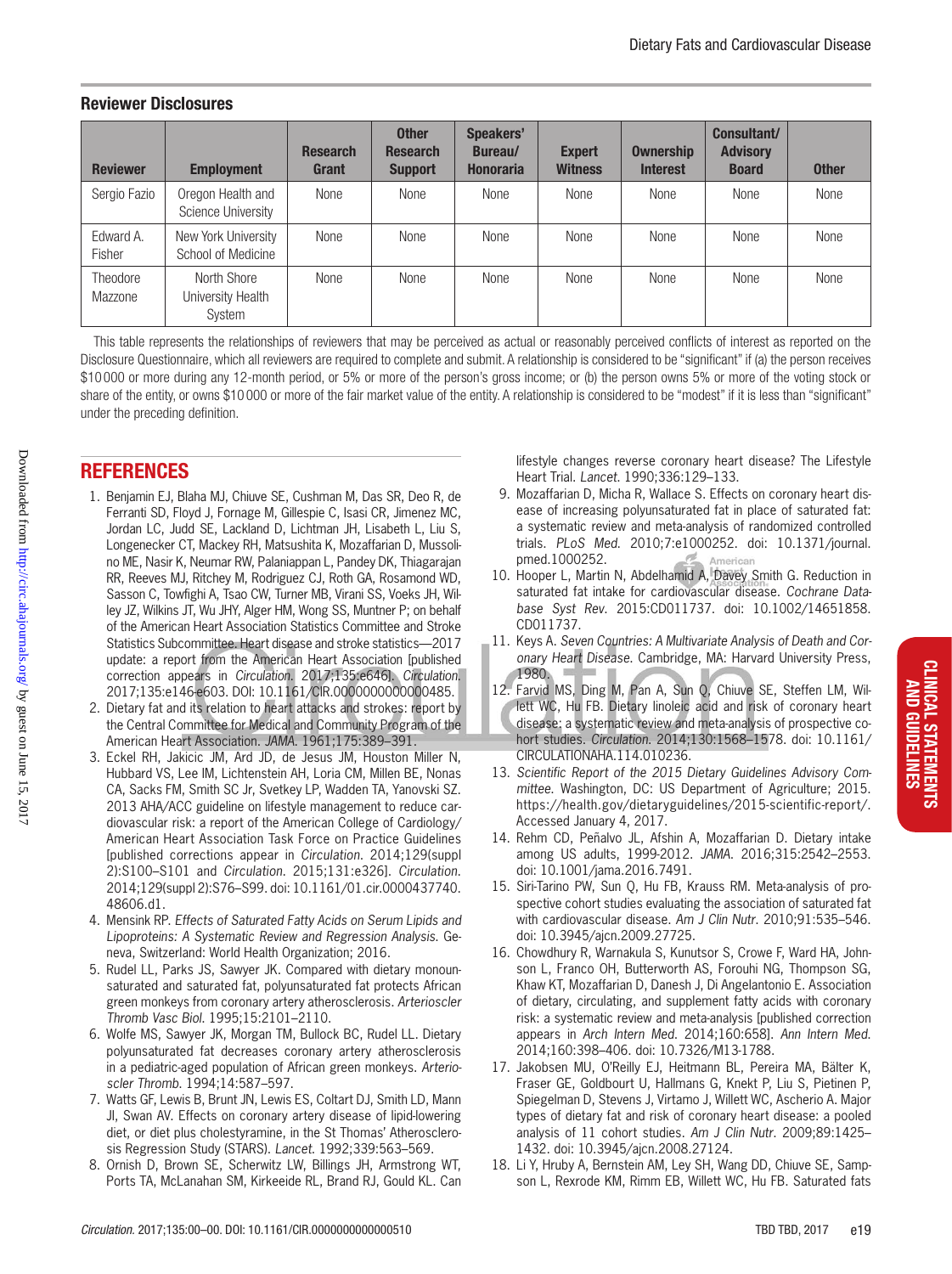compared with unsaturated fats and sources of carbohydrates in relation to risk of coronary heart disease: a prospective cohort study. *J Am Coll Cardiol*. 2015;66:1538–1548. doi: 10.1016/j. jacc.2015.07.055.

- 19. US Department of Agriculture, Agricultural Research Service, National Nutrient Database for Standard Reference, release 28, 2016. https://ndb.nal.usda.gov/ndb/search/list. Accessed May 23, 2017.
- 20. Dayton S, Pearce ML, Hashimoto S, Dixon WJ, Tomiyasu U. A controlled clinical trial of a diet high in unsaturated fat in preventing complications of atherosclerosis. *Circulation*. 1969;40(suppl II):II-1–II-63.
- 21. Leren P. The Oslo Diet-Heart Study: eleven-year report. *Circulation*. 1970;42:935–942.
- 22. Controlled trial of soya-bean oil in myocardial infarction. *Lancet*. 1968;2:693–699.
- 23. Burr ML, Fehily AM, Gilbert JF, Rogers S, Holliday RM, Sweetnam PM, Elwood PC, Deadman NM. Effects of changes in fat, fish, and fibre intakes on death and myocardial reinfarction: Diet and Reinfarction Trial (DART). *Lancet*. 1989;2:757–761.
- 24. Howard BV, Van Horn L, Hsia J, Manson JE, Stefanick ML, Wassertheil-Smoller S, Kuller LH, LaCroix AZ, Langer RD, Lasser NL, Lewis CE, Limacher MC, Margolis KL, Mysiw WJ, Ockene JK, Parker LM, Perri MG, Phillips L, Prentice RL, Robbins J, Rossouw JE, Sarto GE, Schatz IJ, Snetselaar LG, Stevens VJ, Tinker LF, Trevisan M, Vitolins MZ, Anderson GL, Assaf AR, Bassford T, Beresford SA, Black HR, Brunner RL, Brzyski RG, Caan B, Chlebowski RT, Gass M, Granek I, Greenland P, Hays J, Heber D, Heiss G, Hendrix SL, Hubbell FA, Johnson KC, Kotchen JM. Low-fat dietary pattern and risk of cardiovascular disease: the Women's Health Initiative Randomized Controlled Dietary Modification Trial. *JAMA*. 2006;295:655–666. doi: 10.1001/jama.295.6.655.
- 25. Low-fat diet in myocardial infarction: a controlled trial. *Lancet*. 1965;2:501–504.
- 26. Bronte-Stewart B, Antonis A, Eales L, Brock JF. Effects of feeding different fats on serum-cholesterol level. *Lancet*. 1956;270:521– 526.
- 27. Keys A, Anderson JT, Grande F. Prediction of serum-cholesterol responses of man to changes in fats in the diet. *Lancet*. 1957;273:959–966.
- 28. Ahrens EH Jr, Insull W Jr, Blomstrand R, Hirsch J, Tsaltas TT, Peterson ML. The influence of dietary fats on serum-lipid levels in man. *Lancet*. 1957;272:943–953.
- 29. Malmros H, Wigand G. The effect on serum-cholesterol of diets containing different fats. *Lancet*. 1957;273:1–7.
- 30. Turpeinen O, Karvonen MJ, Pekkarinen M, Miettinen M, Elosuo R, Paavilainen E. Dietary prevention of coronary heart disease: the Finnish Mental Hospital Study. *Int J Epidemiol*. 1979;8:99–118.
- 31. Cholesterol Treatment Trialists' (CTT) Collaborators, Mihaylova B, Emberson J, Blackwell L, Keech A, Simes J, Barnes EH, Voysey M, Gray A, Collins R, Baigent C. The effects of lowering LDL cholesterol with statin therapy in people at low risk of vascular disease: meta-analysis of individual data from 27 randomised trials. *Lancet*. 2012;380:581–590.
- 32. Houtsmuller AJ, van Hal-Ferwerda J, Zahn KJ, Henkes HE. Favorable influences of linoleic acid on the progression of diabetic micro- and macroangiopathy in adult onset diabetes mellitus. *Prog Lipid Res*. 1981;20:377–386.
- 33. Rose GA, Thomson WB, Williams RT. Corn oil in treatment of ischaemic heart disease. *Br Med J*. 1965;1:1531–1533.
- 34. Frantz ID Jr, Dawson EA, Ashman PL, Gatewood LC, Bartsch GE, Kuba K, Brewer ER. Test of effect of lipid lowering by diet on cardiovascular risk: the Minnesota Coronary Survey. *Arteriosclerosis*. 1989;9:129–135.
- 35. Ramsden CE, Zamora D, Leelarthaepin B, Majchrzak-Hong SF, Faurot KR, Suchindran CM, Ringel A, Davis JM, Hibbeln JR. Use of dietary linoleic acid for secondary prevention of coronary heart

disease and death: evaluation of recovered data from the Sydney Diet Heart Study and updated meta-analysis [published correction appears in *BMJ*. 2013;346:f903]. *BMJ*. 2013;346:e8707.

- 36. Miettinen M, Turpeinen O, Karvonen MJ, Pekkarinen M, Paavilainen E, Elosuo R. Dietary prevention of coronary heart disease in women: the Finnish Mental Hospital Study. *Int J Epidemiol*. 1983;12:17–25.
- 37. Miettinen M, Turpeinen O, Karvonen MJ, Elosuo R, Paavilainen E. Effect of cholesterol-lowering diet on mortality from coronary heart-disease and other causes: a twelve-year clinical trial in men and women. *Lancet*. 1972;2:835–838.
- 38. Keys A. Serum cholesterol response to dietary cholesterol. *Am J Clin Nutr*. 1984;40:351–359.
- 39. Ramsden CE, Zamora D, Majchrzak-Hong S, Faurot KR, Broste SK, Frantz RP, Davis JM, Ringel A, Suchindran CM, Hibbeln JR. Re-evaluation of the traditional diet-heart hypothesis: analysis of recovered data from Minnesota Coronary Experiment (1968-73). *BMJ*. 2016;353:i1246.
- 40. Wang Q, Imamura F, Lemaitre RN, Rimm EB, Wang M, King IB, Song X, Siscovick D, Mozaffarian D. Plasma phospholipid transfatty acids levels, cardiovascular diseases, and total mortality: the Cardiovascular Health Study. *J Am Heart Assoc*. 2014;3:e000914 doi: 10.1161/JAHA.114.000914.
- 41. Lichtenstein AH. Dietary trans fatty acids and cardiovascular disease risk: past and present. *Curr Atheroscler Rep*. 2014;16:433. doi: 10.1007/s11883-014-0433-1.
- 42. Mozaffarian D, Katan MB, Ascherio A, Stampfer MJ, Willett WC. Trans fatty acids and cardiovascular disease. *N Engl J Med*. 2006;354:1601–1613. doi: 10.1056/NEJMra054035.
- 43. US Food and Drug Administration. FDA News Release: The FDA takes step to remove artificial trans fats in processed foods. http:// www.fda.gov/newsevents/newsroom/pressannouncements/ ucm451237.htm. Accessed January 14, 2016.
- 44. Willett W. *Nutritional Epidemiology*. 3rd ed. New York, NY: Oxford University Press; 2013:1–16, 317–319.
- 45. Wang DD, Li Y, Chiuve SE, Stampfer MJ, Manson JE, Rimm EB, Willett WC, Hu FB. Association of specific dietary fats with total and cause-specific mortality. *JAMA Intern Med*. 2016;176:1134– 1145. doi: 10.1001/jamainternmed.2016.2417.
- 46. Rudel LL, Parks JS, Hedrick CC, Thomas M, Williford K. Lipoprotein and cholesterol metabolism in diet-induced coronary artery atherosclerosis in primates: role of cholesterol and fatty acids. *Prog Lipid Res*. 1998;37:353–370.
- 47. Rudel LL, Haines J, Sawyer JK, Shah R, Wilson MS, Carr TP. Hepatic origin of cholesteryl oleate in coronary artery atherosclerosis in African green monkeys. Enrichment by dietary monounsaturated fat. *J Clin Invest*. 1997;100:74–83. doi: 10.1172/JCI119524.
- 48. Manning JM, Gebre AK, Edwards IJ, Wagner WD, Rudel LL, Parks JS. Dietary polyunsaturated fat decreases interaction between low density lipoproteins and arterial proteoglycans. *Lipids*. 1994;29:635–641.
- 49. Jones PJ, MacKay DS, Senanayake VK, Pu S, Jenkins DJ, Connelly PW, Lamarche B, Couture P, Kris-Etherton PM, West SG, Liu X, Fleming JA, Hantgan RR, Rudel LL. High-oleic canola oil consumption enriches LDL particle cholesteryl oleate content and reduces LDL proteoglycan binding in humans. *Atherosclerosis*. 2015;238:231–238. doi: 10.1016/j.atherosclerosis. 2014.12.010.
- 50. Melchior JT, Sawyer JK, Kelley KL, Shah R, Wilson MD, Hantgan RR, Rudel LL. LDL particle core enrichment in cholesteryl oleate increases proteoglycan binding and promotes atherosclerosis. *J Lipid Res*. 2013;54:2495–2503. doi: 10.1194/jlr.M039644.
- 51. Wissler RW, Vesselinovitch D, Hughes R, Turner D, Frazier L. Arterial lesions and blood lipids in rhesus monkeys fed human diets. *Exp Mol Pathol*. 1983;38:117–136.
- 52. Gidding SS, Champagne MA, de Ferranti SD, Defesche J, Ito MK, Knowles JW, McCrindle B, Raal F, Rader D, Santos RD, Lopes-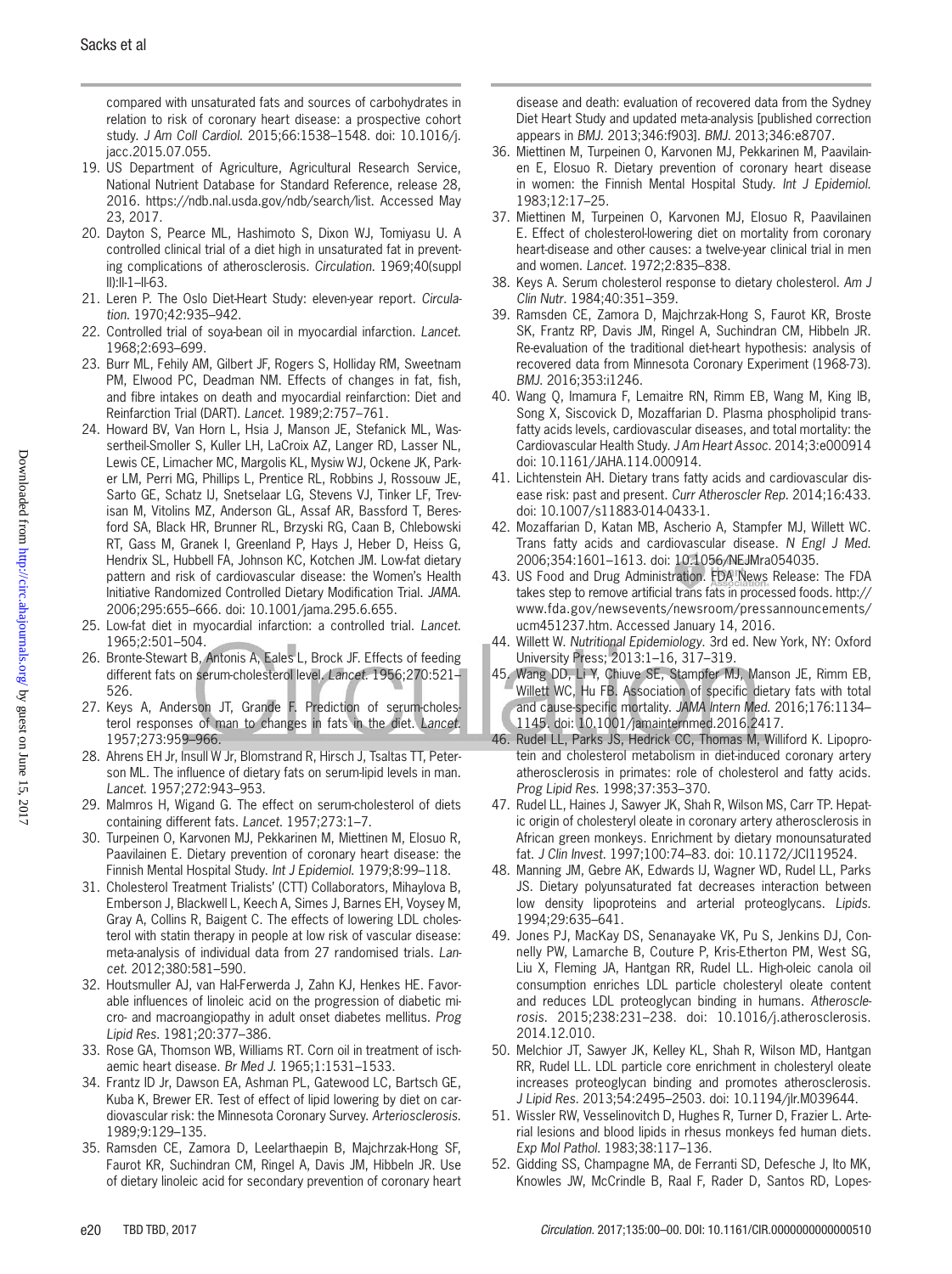Virella M, Watts GF, Wierzbicki AS; on behalf of the American Heart Association Atherosclerosis, Hypertension, and Obesity in Young Committee of the Council on Cardiovascular Disease in Young, Council on Cardiovascular and Stroke Nursing, Council on Functional Genomics and Translational Biology, and Council on Lifestyle and Cardiometabolic Health. The agenda for familial hypercholesterolemia: a scientific statement from the American Heart Association [published correction appears in *Circulation*. 2015;132:e397]. *Circulation*. 2015;132:2167–2192. doi: 10.1161/CIR.0000000000000297.

- 53. Teslovich TM, Musunuru K, Smith AV, Edmondson AC, Stylianou IM, Koseki M, Pirruccello JP, Ripatti S, Chasman DI, Willer CJ, Johansen CT, Fouchier SW, Isaacs A, Peloso GM, Barbalic M, Ricketts SL, Bis JC, Aulchenko YS, Thorleifsson G, Feitosa MF, Chambers J, Orho-Melander M, Melander O, Johnson T, Li X, Guo X, Li M, Shin Cho Y, Jin Go M, Jin Kim Y, Lee JY, Park T, Kim K, Sim X, Twee-Hee Ong R, Croteau-Chonka DC, Lange LA, Smith JD, Song K, Hua Zhao J, Yuan X, Luan J, Lamina C, Ziegler A, Zhang W, Zee RY, Wright AF, Witteman JC, Wilson JF, Willemsen G, Wichmann HE, Whitfield JB, Waterworth DM, Wareham NJ, Waeber G, Vollenweider P, Voight BF, Vitart V, Uitterlinden AG, Uda M, Tuomilehto J, Thompson JR, Tanaka T, Surakka I, Stringham HM, Spector TD, Soranzo N, Smit JH, Sinisalo J, Silander K, Sijbrands EJ, Scuteri A, Scott J, Schlessinger D, Sanna S, Salomaa V, Saharinen J, Sabatti C, Ruokonen A, Rudan I, Rose LM, Roberts R, Rieder M, Psaty BM, Pramstaller PP, Pichler I, Perola M, Penninx BW, Pedersen NL, Pattaro C, Parker AN, Pare G, Oostra BA, O'Donnell CJ, Nieminen MS, Nickerson DA, Montgomery GW, Meitinger T, McPherson R, McCarthy MI, McArdle W, Masson D, Martin NG, Marroni F, Mangino M, Magnusson PK, Lucas G, Luben R, Loos RJ, Lokki ML, Lettre G, Langenberg C, Launer LJ, Lakatta EG, Laaksonen R, Kyvik KO, Kronenberg F, König IR, Khaw KT, Kaprio J, Kaplan LM, Johansson A, Jarvelin MR, Janssens AC, Ingelsson E, Igl W, Kees Hovingh G, Hottenga JJ, Hofman A, Hicks AA, Hengstenberg C, Heid IM, Hayward C, Havulinna AS, Hastie ND, Harris TB, Haritunians T, Hall AS, Gyllensten U, Guiducci C, Groop LC, Gonzalez E, Gieger C, Freimer NB, Ferrucci L, Erdmann J, Elliott P, Ejebe KG, Döring A, Dominiczak AF, Demissie S, Deloukas P, de Geus EJ, de Faire U, Crawford G, Collins FS, Chen YD, Caulfield MJ, Campbell H, Burtt NP, Bonnycastle LL, Boomsma DI, Boekholdt SM, Bergman RN, Barroso I, Bandinelli S, Ballantyne CM, Assimes TL, Quertermous T, Altshuler D, Seielstad M, Wong TY, Tai ES, Feranil AB, Kuzawa CW, Adair LS, Taylor HA Jr, Borecki IB, Gabriel SB, Wilson JG, Holm H, Thorsteinsdottir U, Gudnason V, Krauss RM, Mohlke KL, Ordovas JM, Munroe PB, Kooner JS, Tall AR, Hegele RA, Kastelein JJ, Schadt EE, Rotter JI, Boerwinkle E, Strachan DP, Mooser V, Stefansson K, Reilly MP, Samani NJ, Schunkert H, Cupples LA, Sandhu MS, Ridker PM, Rader DJ, van Duijn CM, Peltonen L, Abecasis GR, Boehnke M, Kathiresan S. Biological, clinical and population relevance of 95 loci for blood lipids. *Nature*. 2010;466:707–713. doi: 10.1038/nature09270.
- 54. Holmes MV, Asselbergs FW, Palmer TM, Drenos F, Lanktree MB, Nelson CP, Dale CE, Padmanabhan S, Finan C, Swerdlow DI, Tragante V, van Iperen EP, Sivapalaratnam S, Shah S, Elbers CC, Shah T, Engmann J, Giambartolomei C, White J, Zabaneh D, Sofat R, McLachlan S, UCLEB Consortium, Doevendans PA, Balmforth AJ, Hall AS, North KE, Almoguera B, Hoogeveen RC, Cushman M, Fornage M, Patel SR, Redline S, Siscovick DS, Tsai MY, Karczewski KJ, Hofker MH, Verschuren WM, Bots ML, van der Schouw YT, Melander O, Dominiczak AF, Morris R, Ben-Shlomo Y, Price J, Kumari M, Baumert J, Peters A, Thorand B, Koenig W, Gaunt TR, Humphries SE, Clarke R, Watkins H, Farrall M, Wilson JG, Rich SS, de Bakker PI, Lange LA, Davey Smith G, Reiner AP, Talmud PJ, Kivimäki M, Lawlor DA, Dudbridge F, Samani NJ, Keating BJ, Hingorani AD, Casas JP. Mendelian randomization of blood lipids for coronary heart disease. *Eur Heart J*. 2015;36:539–550. doi: 10.1093/eurheartj/eht571.
- 55. Cannon CP, Blazing MA, Giugliano RP, McCagg A, White JA, Theroux P, Darius H, Lewis BS, Ophuis TO, Jukema JW, De Ferrari GM, Ruzyllo W, De Lucca P, Im K, Bohula EA, Reist C, Wiviott SD, Tershakovec AM, Musliner TA, Braunwald E, Califf RM; IMPROVE-IT Investigators. Ezetimibe added to statin therapy after acute coronary syndromes. *N Engl J Med*. 2015;372:2387–2397. doi: 10.1056/NEJMoa1410489.
- 56. Chapman MJ, Stock JK, Ginsberg HN; PCSK9 Forum. PCSK9 inhibitors and cardiovascular disease: heralding a new therapeutic era. *Curr Opin Lipidol*. 2015;26:511–520. doi: 10.1097/ MOL.0000000000000239.
- 57. Bartels ED, Christoffersen C, Lindholm MW, Nielsen LB. Altered metabolism of LDL in the arterial wall precedes atherosclerosis regression. *Circ Res*. 2015;117:933–942.
- 58. Tabas I, García-Cardeña G, Owens GK. Recent insights into the cellular biology of atherosclerosis. *J Cell Biol*. 2015;209:13–22. doi: 10.1083/jcb.201412052.
- 59. Williams KJ, Tabas I, Fisher EA. How an artery heals. *Circ Res*. 2015;117:909–913. doi: 10.1161/CIRCRESAHA.115.307609.
- 60. Bradford Hill A. President's address: the environment and disease: association or causation? *Proc R Soc Med*. 1965;295–300.
- 61. Jacobson TA, Ito MK, Maki KC, Orringer CE, Bays HE, Jones PH, McKenney JM, Grundy SM, Gill EA, Wild RA, Wilson DP, Brown WV. National lipid association recommendations for patient-centered management of dyslipidemia, part 1: full report. *J Clin Lipidol*. 2015;9:129–169. doi: 10.1016/j.jacl.2015.02.003.
- 62. Obarzanek E, Sacks FM, Vollmer WM, Bray GA, Miller ER 3rd, Lin PH, Karanja NM, Most-Windhauser MM, Moore TJ, Swain JF, Bales CW, Proschan MA; DASH Research Group. Effects on blood lipids of a blood pressure-lowering diet: the Dietary Approaches to Stop Hypertension (DASH) Trial. *Am J Clin Nutr*. 2001;74:80–89.
- 63. Sacks FM, Svetkey LP, Vollmer WM, Appel LJ, Bray GA, Harsha D, Obarzanek E, Conlin PR, Miller ER 3rd, Simons-Morton DG, Karanja N, Lin PH; DASH-Sodium Collaborative Research Group. Effects on blood pressure of reduced dietary sodium and the Dietary Approaches to Stop Hypertension (DASH) diet. DASH-Sodium Collaborative Research Group. *N Engl J Med*. 2001;344:3–10. doi: 10.1056/NEJM200101043440101.
- 64. Berglund L, Lefevre M, Ginsberg HN, Kris-Etherton PM, Elmer PJ, Stewart PW, Ershow A, Pearson TA, Dennis BH, Roheim PS, Ramakrishnan R, Reed R, Stewart K, Phillips KM; DELTA Investigators. Comparison of monounsaturated fat with carbohydrates as a replacement for saturated fat in subjects with a high metabolic risk profile: studies in the fasting and postprandial states. *Am J Clin Nutr*. 2007;86:1611–1620.
- 65. Sacks FM, Campos H. Clinical Review 163: low density lipoprotein size and cardiovascular disease: a reappraisal. *J Clin Endocrinol Metab*. 2003;88:4525–4532.
- 66. Campos H, Moye LA, Glasser SP, Stampfer MJ, Sacks FM. Lowdensity lipoprotein size, pravastatin treatment, and coronary events. *JAMA*. 2001;286:1468–1474.
- 67. Campos H, Roederer GO, Lussier-Cacan S, Davignon J, Krauss RM. Predominance of large LDL and reduced HDL2 cholesterol in normolipidemic men with coronary artery disease. *Arterioscler Thromb Vasc Biol*. 1995;15:1043–1048.
- 68. Austin MA, Rodriguez BL, McKnight B, McNeely MJ, Edwards KL, Curb JD, Sharp DS. Low-density lipoprotein particle size, triglycerides, and high-density lipoprotein cholesterol as risk factors for coronary heart disease in older Japanese-American men. *Am J Cardiol*. 2000;86:412–416.
- 69. Gardner CD, Fortmann SP, Krauss RM. Association of small lowdensity lipoprotein particles with the incidence of coronary artery disease in men and women. *JAMA*. 1996;276:875–881.
- 70. Mora S, Otvos JD, Rifai N, Rosenson RS, Buring JE, Ridker PM. Lipoprotein particle profiles by nuclear magnetic resonance compared with standard lipids and apolipoproteins in predicting incident car-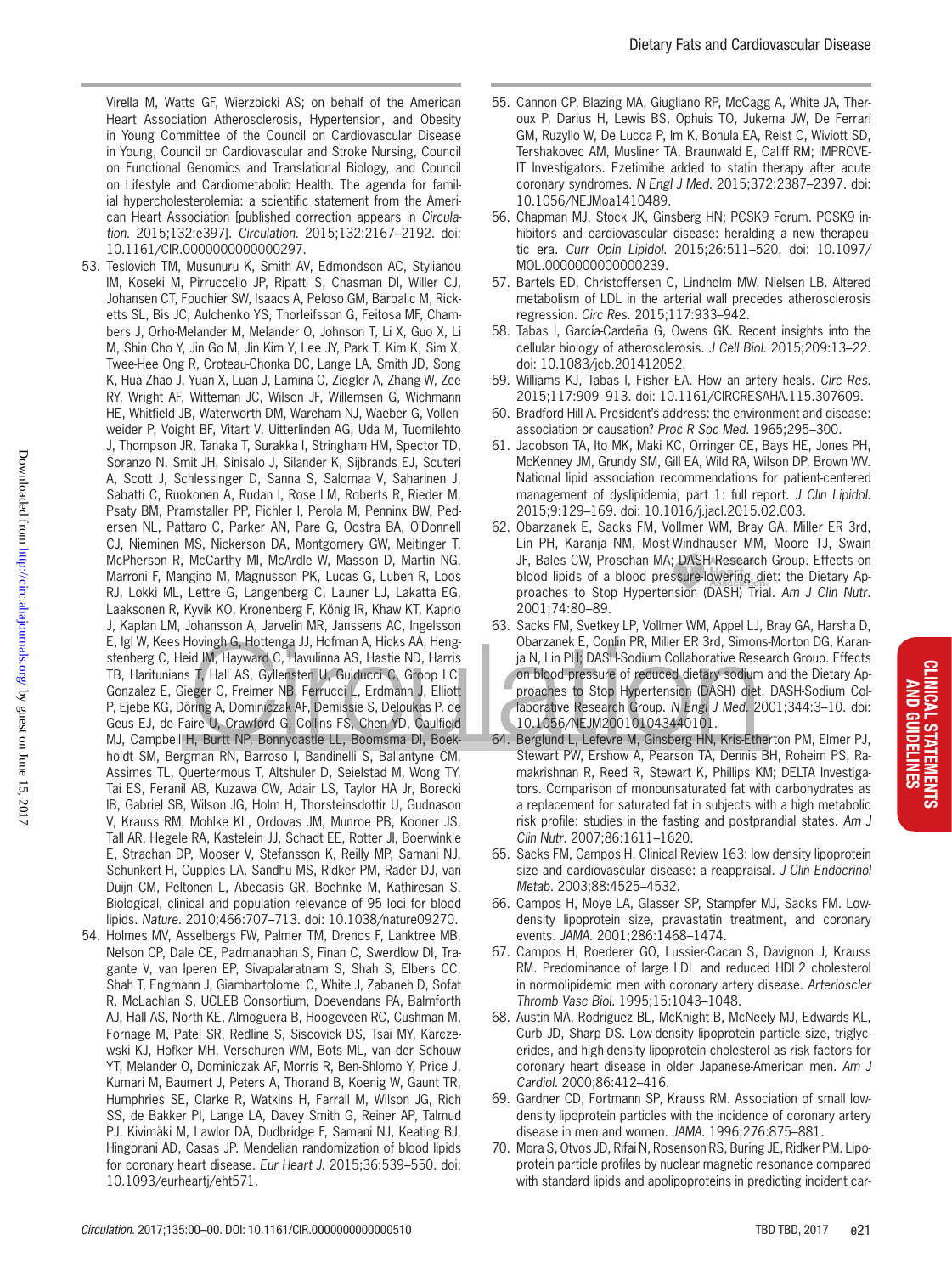diovascular disease in women. *Circulation*. 2009;119:931–939. doi: 10.1161/CIRCULATIONAHA.108.816181.

- 71. Mora S, Szklo M, Otvos JD, Greenland P, Psaty BM, Goff DC Jr, O'Leary DH, Saad MF, Tsai MY, Sharrett AR. LDL particle subclasses, LDL particle size, and carotid atherosclerosis in the Multi-Ethnic Study of Atherosclerosis (MESA). *Atherosclerosis*. 2007;192:211– 217. doi: 10.1016/j.atherosclerosis.2006.05.007.
- 72. Parish S, Offer A, Clarke R, Hopewell JC, Hill MR, Otvos JD, Armitage J, Collins R; on behalf of the Heart Protection Study Collaborative Group. Lipids and lipoproteins and risk of different vascular events in the MRC/BHF Heart Protection Study. *Circulation*. 2012;125:2469– 2478. doi: 10.1161/CIRCULATIONAHA.111.073684.
- 73. Jungner I, Sniderman AD, Furberg C, Aastveit AH, Holme I, Walldius G. Does low-density lipoprotein size add to atherogenic particle number in predicting the risk of fatal myocardial infarction? *Am J Cardiol*. 2006;97:943–946. doi: 10.1016/j.amjcard.2005.10.062.
- 74. Kamigaki AS, Siscovick DS, Schwartz SM, Psaty BM, Edwards KL, Raghunathan TE, Austin MA. Low density lipoprotein particle size and risk of early-onset myocardial infarction in women. *Am J Epidemiol*. 2001;153:939–945.
- 75. Stampfer MJ, Krauss RM, Ma J, Blanche PJ, Holl LG, Sacks FM, Hennekens CH. A prospective study of triglyceride level, low-density lipoprotein particle diameter, and risk of myocardial infarction. *JAMA*. 1996;276:882–888.
- 76. Blake GJ, Otvos JD, Rifai N, Ridker PM. Low-density lipoprotein particle concentration and size as determined by nuclear magnetic resonance spectroscopy as predictors of cardiovascular disease in women. *Circulation*. 2002;106:1930–1937.
- 77. Faghihnia N, Tsimikas S, Miller ER, Witztum JL, Krauss RM. Changes in lipoprotein(a), oxidized phospholipids, and LDL subclasses with a low-fat high-carbohydrate diet. *J Lipid Res*. 2010;51:3324– 3330. doi: 10.1194/jlr.M005769.
- 78. Krauss RM, Blanche PJ, Rawlings RS, Fernstrom HS, Williams PT. Separate effects of reduced carbohydrate intake and weight loss on atherogenic dyslipidemia [published correction appears in *Am J Clin Nutr*. 2006;84:668]. *Am J Clin Nutr*. 2006;83:1025–1031; quiz 1205.
- 79. Mangravite LM, Chiu S, Wojnoonski K, Rawlings RS, Bergeron N, Krauss RM. Changes in atherogenic dyslipidemia induced by carbohydrate restriction in men are dependent on dietary protein source. *J Nutr*. 2011;141:2180–2185. doi: 10.3945/jn.111.139477.
- 80. Maki KC, Lawless AL, Kelley KM, Kaden VN, Geiger CJ, Palacios OM, Dicklin MR. Corn oil intake favorably impacts lipoprotein cholesterol, apolipoprotein and lipoprotein particle levels compared with extra-virgin olive oil. *Eur J Clin Nutr*. 2017;71:33–38. doi: 10.1038/ejcn.2016.169.
- 81. Vega-López S, Matthan NR, Ausman LM, Ai M, Otokozawa S, Schaefer EJ, Lichtenstein AH. Substitution of vegetable oil for a partially-hydrogenated fat favorably alters cardiovascular disease risk factors in moderately hypercholesterolemic postmenopausal women. *Atherosclerosis*. 2009;207:208–212. doi: 10.1016/j. atherosclerosis.2009.03.039.
- 82. Emerging Risk Factors Consortium. Major lipids, apolipoproteins and risk of vascular disease. *JAMA*. 2009;302:1993–2000
- 83. Rosenson RS, Brewer HB Jr, Davidson WS, Fayad ZA, Fuster V, Goldstein J, Hellerstein M, Jiang XC, Phillips MC, Rader DJ, Remaley AT, Rothblat GH, Tall AR, Yvan-Charvet L. Cholesterol efflux and atheroprotection: advancing the concept of reverse cholesterol transport. *Circulation*. 2012;125:1905–1919. doi: 10.1161/ CIRCULATIONAHA.111.066589.
- 84. Voight BF, Peloso GM, Orho-Melander M, Frikke-Schmidt R, Barbalic M, Jensen MK, Hindy G, Hólm H, Ding EL, Johnson T, Schunkert H, Samani NJ, Clarke R, Hopewell JC, Thompson JF, Li M, Thorleifsson G, Newton-Cheh C, Musunuru K, Pirruccello JP, Saleheen D, Chen L, Stewart A, Schillert A, Thorsteinsdottir U, Thorgeirsson G, Anand S, Engert JC, Morgan T, Spertus J, Stoll M, Berger K, Martinelli N, Girelli D, McKeown PP, Patterson CC, Epstein SE, Devaney J, Bur-

nett MS, Mooser V, Ripatti S, Surakka I, Nieminen MS, Sinisalo J, Lokki ML, Perola M, Havulinna A, de Faire U, Gigante B, Ingelsson E, Zeller T, Wild P, de Bakker PI, Klungel OH, Maitland-van der Zee AH, Peters BJ, de Boer A, Grobbee DE, Kamphuisen PW, Deneer VH, Elbers CC, Onland-Moret NC, Hofker MH, Wijmenga C, Verschuren WM, Boer JM, van der Schouw YT, Rasheed A, Frossard P, Demissie S, Willer C, Do R, Ordovas JM, Abecasis GR, Boehnke M, Mohlke KL, Daly MJ, Guiducci C, Burtt NP, Surti A, Gonzalez E, Purcell S, Gabriel S, Marrugat J, Peden J, Erdmann J, Diemert P, Willenborg C, König IR, Fischer M, Hengstenberg C, Ziegler A, Buysschaert I, Lambrechts D, Van de Werf F, Fox KA, El Mokhtari NE, Rubin D, Schrezenmeir J, Schreiber S, Schäfer A, Danesh J, Blankenberg S, Roberts R, McPherson R, Watkins H, Hall AS, Overvad K, Rimm E, Boerwinkle E, Tybjaerg-Hansen A, Cupples LA, Reilly MP, Melander O, Mannucci PM, Ardissino D, Siscovick D, Elosua R, Stefansson K, O'Donnell CJ, Salomaa V, Rader DJ, Peltonen L, Schwartz SM, Altshuler D, Kathiresan S. Plasma HDL cholesterol and risk of myocardial infarction: a mendelian randomisation study. *Lancet*. 2012;380:572–580. doi: 10.1016/S0140-6736(12)60312-2.

- 85. Zanoni P, Khetarpal SA, Larach DB, Hancock-Cerutti WF, Millar JS, Cuchel M, DerOhannessian S, Kontush A, Surendran P, Saleheen D, Trompet S, Jukema JW, De Craen A, Deloukas P, Sattar N, Ford I, Packard C, Majumder Aa, Alam DS, Di Angelantonio E, Abecasis G, Chowdhury R, Erdmann J, Nordestgaard BG, Nielsen SF, Tybjærg-Hansen A, Schmidt RF, Kuulasmaa K, Liu DJ, Perola M, Blankenberg S, Salomaa V, Männistö S, Amouyel P, Arveiler D, Ferrieres J, Müller-Nurasyid M, Ferrario M, Kee F, Willer CJ, Samani N, Schunkert H, Butterworth AS, Howson JM, Peloso GM, Stitziel NO, Danesh J, Kathiresan S, Rader DJ; CHD Exome+ Consortium; CARDIoGRAM Exome Consortium; Global Lipids Genetics Consortium. Rare variant in scavenger receptor BI raises HDL cholesterol and increases risk of coronary heart disease. *Science*. 2016;351:1166–1171. doi: 10.1126/science.aad3517.
- 86. AIM-HIGH Investigators. Niacin in patients with low HDL cholesterol levels receiving intensive statin therapy [published correction appears in *N Engl J Med*. 2012;367:189]. *N Engl J Med*. 2011;365:2255.
- 87. Schwartz GG, Olsson AG, Abt M, Ballantyne CM, Barter PJ, Brumm J, Chaitman BR, Holme IM, Kallend D, Leiter LA, Leitersdorf E, McMurray JJ, Mundl H, Nicholls SJ, Shah PK, Tardif JC, Wright RS; dal-OUTCOMES Investigators. Effects of dalcetrapib in patients with a recent acute coronary syndrome. *N Engl J Med*. 2012;367:2089–2099. doi: 10.1056/NEJMoa1206797.
- 88. Nicholls SJ, Lundman P, Harmer JA, Cutri B, Griffiths KA, Rye KA, Barter PJ, Celermajer DS. Consumption of saturated fat impairs the anti-inflammatory properties of high-density lipoproteins and endothelial function. *J Am Coll Cardiol*. 2006;48:715–720. doi: 10.1016/j.jacc.2006.04.080.
- 89. Sacks FM, Carey VJ, Anderson CA, Miller ER 3rd, Copeland T, Charleston J, Harshfield BJ, Laranjo N, McCarron P, Swain J, White K, Yee K, Appel LJ. Effects of high vs low glycemic index of dietary carbohydrate on cardiovascular disease risk factors and insulin sensitivity: the OmniCarb randomized clinical trial. *JAMA*. 2014;312:2531–2541. doi: 10.1001/jama.2014.16658.
- 90. TG and HDL Working Group of the Exome Sequencing Project, National Heart, Lung, and Blood Institute. Loss-of-function mutations in APOC3, triglycerides, and coronary disease. *N Engl J Med*. 2014;371:22–31.
- 91. Miller M, Stone NJ, Ballantyne C, Bittner V, Criqui MH, Ginsberg HN, Goldberg AC, Howard WJ, Jacobson MS, Kris-Etherton PM, Lennie TA, Levi M, Mazzone T, Pennathur S; on behalf of the American Heart Association Clinical Lipidology, Thrombosis, and Prevention Committee of the Council on Nutrition, Physical Activity, and Metabolism; Council on Arteriosclerosis, Thrombosis and Vascular Biology; Council on Cardiovascular Nursing; Council on the Kidney in Cardiovascular Disease. Triglycerides and cardiovascular disease: a scientific statement from the American Heart Association. *Circulation*. 2011;123:2292–2333. doi: 10.1161/CIR.0b013e3182160726.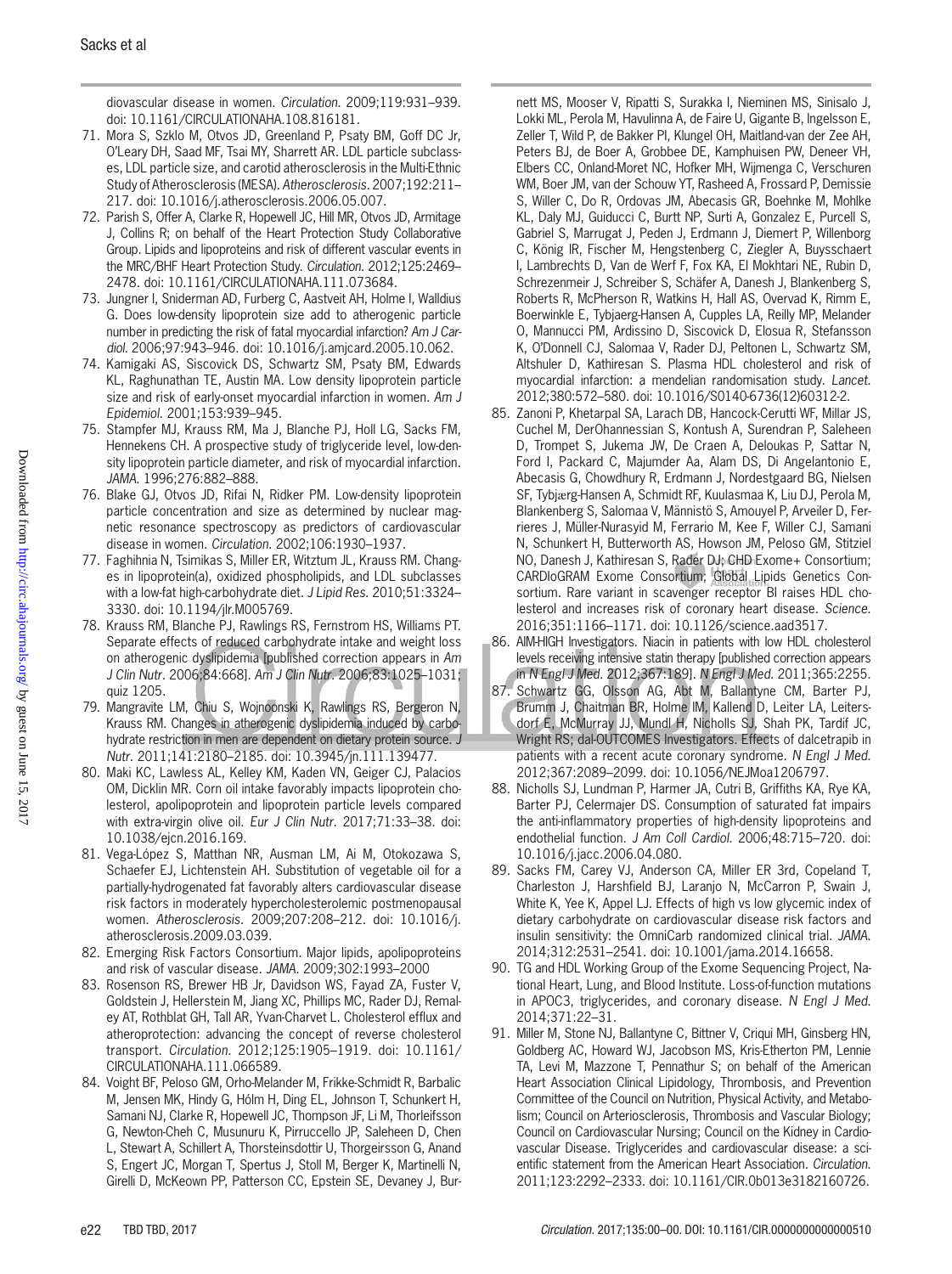- 92. Sarwar N, Danesh J, Eiriksdottir G, Sigurdsson G, Wareham N, Bingham S, Boekholdt SM, Khaw KT, Gudnason V. Triglycerides and the risk of coronary heart disease: 10,158 incident cases among 262,525 participants in 29 Western prospective studies. *Circulation*. 2007;115:450–458. doi: 10.1161/CIRCULATIONAHA. 106.637793.
- 93. Wyler von Ballmoos MC, Haring B, Sacks FM. The risk of cardiovascular events with increased apolipoprotein CIII: a systematic review and meta-analysis. *J Clin Lipidol*. 2015;9:498–510. doi: 10.1016/j.jacl.2015.05.002.
- 94. Quealy K, Sanger-Katz M. Is sushi "healthy"? What about granola? Where Americans and nutritionists disagree. *New York Times*. July 5, 2016. https://www.nytimes.com/interactive/2016/07/05/ upshot/is-sushi-healthy-what-about-granola-where-americans-andnutritionists-disagree.html?\_r=0 Y. Accessed July 5, 2016.
- 95. Cox C, Mann J, Sutherland W, Chisholm A, Skeaff M. Effects of coconut oil, butter, and safflower oil on lipids and lipoproteins in persons with moderately elevated cholesterol levels. *J Lipid Res*. 1995;36:1787–1795.
- 96. Voon PT, Ng TK, Lee VK, Nesaretnam K. Diets high in palmitic acid (16:0), lauric and myristic acids (12:0  $+$  14:0), or oleic acid (18:1) do not alter postprandial or fasting plasma homocysteine and inflammatory markers in healthy Malaysian adults [published correction appears in *Am J Clin Nutr*. 2012;95:780]. *Am J Clin Nutr*. 2011;94:1451–1457. doi: 10.3945/ajcn.111.020107.
- 97. Eyres L, Eyres MF, Chisholm A, Brown RC. Coconut oil consumption and cardiovascular risk factors in humans. *Nutr Rev*. 2016;74:267–280. doi: 10.1093/nutrit/nuw002.
- 98. de Oliveira Otto M, Nettleton JA, Lemaitre RN, Steffen LM, Kromhout D, Rich SS, Tsai MY, Jacobs DR, Mozaffarian D. Biomarkers of dairy fatty acids and risk of cardiovascular disease in the Multi-Ethnic Study of Atherosclerosis. *J Am Heart Assoc*. 2013;2:3000092. doi: 10.1161/JAHA.113.000092.
- 99. Sun Q, Ma J, Campos H, Hu FB. Plasma and erythrocyte biomarkers of dairy fat intake and risk of ischemic heart disease. *Am J Clin Nutr*. 2007;86:929–937.

Downloaded from http://circ.ahajournals.org/ by guest on June 15, 2017 Downloaded from <http://circ.ahajournals.org/> by guest on June 15, 2017

- 100. Thorning TK, Raziani F, Bendsen NT, Astrup A, Tholstrup T, Raben A. Diets with high-fat cheese, high-fat meat, or carbohydrate on cardiovascular risk markers in overweight postmenopausal women: a randomized crossover trial. *Am J Clin Nutr*. 2015;102:573–581. doi: 10.3945/ajcn.115.109116.
- 101. Chen M, Li Y, Sun Q, Pan A, Manson JE, Rexrode KM, Willett WC, Rimm ER, Hu FB. Dairy fat and risk of cardiovascular disease in 3 cohorts of US adults. *Am J Clin Nutr*. 2016;104: 1209–1217.
- 102. Pietinen P, Nissinen A, Vartiainen E, Tuomilehto A, Uusitalo U, Ketola A, Moisio S, Puska P. Dietary changes in the North Karelia Project (1972-1982). *Prev Med*. 1988;17:183–193.
- 103. Pietinen P, Vartiainen E, Seppänen R, Aro A, Puska P. Changes in diet in Finland from 1972 to 1992: impact on coronary heart disease risk. *Prev Med*. 1996;25:243–250. doi: 10.1006/ pmed.1996.0053.
- 104. Mozaffarian D, Clarke R. Quantitative effects on cardiovascular risk factors and coronary heart disease risk of replacing partially hydrogenated vegetable oils with other fats and oils. *Eur J Clin Nutr*. 2009;63(suppl 2):S22–S33.
- 105. Aro A, Jauhiainen M, Partanen R, Salminen I, Mutanen M. Stearic acid, trans fatty acids, and dairy fat: effects on serum and lipoprotein lipids, apolipoproteins, lipoprotein(a), and lipid transfer proteins in healthy subjects. *Am J Clin Nutr*. 1997;65: 1419–1426.
- 106. Gatto LM, Sullivan DR, Samman S. Postprandial effects of dietary trans fatty acids on apolipoprotein(a) and cholesteryl ester transfer. *Am J Clin Nutr*. 2003;77:1119–1124.
- 107. Matthan NR, Welty FK, Barrett PH, Harausz C, Dolnikowski GG, Parks JS, Eckel RH, Schaefer EJ, Lichtenstein AH. Dietary hydrogenated fat increases high-density lipoprotein apoA-I catabolism and decreases

low-density lipoprotein apoB-100 catabolism in hypercholesterolemic women. *Arterioscler Thromb Vasc Biol*. 2004;24:1092–1097. doi: 10.1161/01.ATV.0000128410.23161.be.

- 108. Brouwer IA, Wanders AJ, Katan MB. Trans fatty acids and cardiovascular health: research completed? *Eur J Clin Nutr*. 2013;67:541–547. doi: 10.1038/ejcn.2013.43.
- 109. Gebauer SK, Destaillats F, Dionisi F, Krauss RM, Baer DJ. Vaccenic acid and trans fatty acid isomers from partially hydrogenated oil both adversely affect LDL cholesterol: a double-blind, randomized controlled trial. *Am J Clin Nutr*. 2015;102:1339–1346. doi: 10.3945/ajcn.115.116129.
- 110. Stender S. In equal amounts, the major ruminant trans fatty acid is as bad for LDL cholesterol as industrially produced trans fatty acids, but the latter are easier to remove from foods. *Am J Clin Nutr*. 2015;102:1301–1302. doi: 10.3945/ ajcn.115.123646.
- 111. de Souza RJ, Mente A, Maroleanu A, Cozma AI, Ha V, Kishibe T, Uleryk E, Budylowski P, Schunemann H, Beyene J, Anand SS. Intake of saturated and trans unsaturated fatty acids and risk of all cause mortality, cardiovascular disease, and type 2 diabetes: systematic review and meta-analysis of observational studies. *BMJ*. 2015;351:h3978. doi: 10.1136/bmj.h3978.
- 112. Bendsen NT, Christensen R, Bartels EM, Astrup A. Consumption of industrial and ruminant trans fatty acids and risk of coronary heart disease: a systematic review and meta-analysis of cohort studies. *Eur J Clin Nutr*. 2011;65:773–783. doi: 10.1038/ ejcn.2011.34.
- 113. Downs SM, Thow AM, Leeder SR. The effectiveness of policies for reducing dietary trans fat: a systematic review of the evidence. *Bull World Health Organ*. 2013;91:262–269H. doi: 10.2471/BLT.12.111468.
- 114. Kromhout D, Giltay EJ, Geleifnse JM; Alpha Omega Trial Group. N-3 fatty acids and cardiovascular events after myocardial infarction. *N Engl J Med*. 2010;363:2015–2026.
- 115. Borchgrevink CF, Skaga E, Berg KJ, Skjaeggestad O. Absence of prophylactic effect of linolenic acid in patients with coronary heart-disease. *Lancet*. 1966;2:187–189.
- 116. Natvig H, Borchgrevink CF, Dedichen J, Owren PA, Schiotz EH, Westlund K. A controlled trial of the effect of linolenic acid on incidence of coronary heart disease: the Norwegian vegetable oil experiment of 1965-66. *Scand J Clin Lab Invest Suppl*. 1968;105:1–20.
- 117. Pan A, Chen M, Chowdhury R, Wu JH, Sun Q, Campos H, Mozaffarian D, Hu FB.  $\alpha$ -Linolenic acid and risk of cardiovascular disease: a systematic review and meta-analysis. *Am J Clin Nutr*. 2012;96:1262–1273. doi: 10.3945/ajcn.112.044040.
- 118. Del Gobbo LC, Imamura F, Aslibekyan S, Marklund M, Virtanen JK, Wennberg M, Yakoob MY, Chiuve SE, Dela Cruz L, Frazier-Wood AC, Fretts AM, Guallar E, Matsumoto C, Prem K, Tanaka T, Wu JH, Zhou X, Helmer C, Ingelsson E, Yuan JM, Barberger-Gateau P, Campos H, Chaves PH, Djoussé L, Giles GG, Gómez-Aracena J, Hodge AM, Hu FB, Jansson JH, Johansson I, Khaw KT, Koh WP, Lemaitre RN, Lind L, Luben RN, Rimm EB, Risérus U, Samieri C, Franks PW, Siscovick DS, Stampfer M, Steffen LM, Steffen BT, Tsai MY, van Dam RM,Voutilainen S, Willett WC, Woodward M, Mozaffarian D; Cohorts for Heart and Aging Research in Genomic Epidemiology (CHARGE) Fatty Acids and Outcomes Research Consortium (FORCe). ω-3 Polyunsaturated fatty acid biomarkers and coronary heart disease: pooling project of 19 cohort studies. *JAMA Intern Med*. 2016;176:1155–1166. doi: 10.1001/ jamainternmed.2016.2925.
- 119. McLennan PL, Dallimore JA. Dietary canola oil modifies myocardial fatty acids and inhibits cardiac arrhythmias in rats. *J Nutr*. 1995;125:1003–1009.
- 120. Billman GE, Kang JX, Leaf A. Prevention of sudden cardiac death by dietary pure omega-3 polyunsaturated fatty acids in dogs. *Circulation*. 1999;99:2452–2457.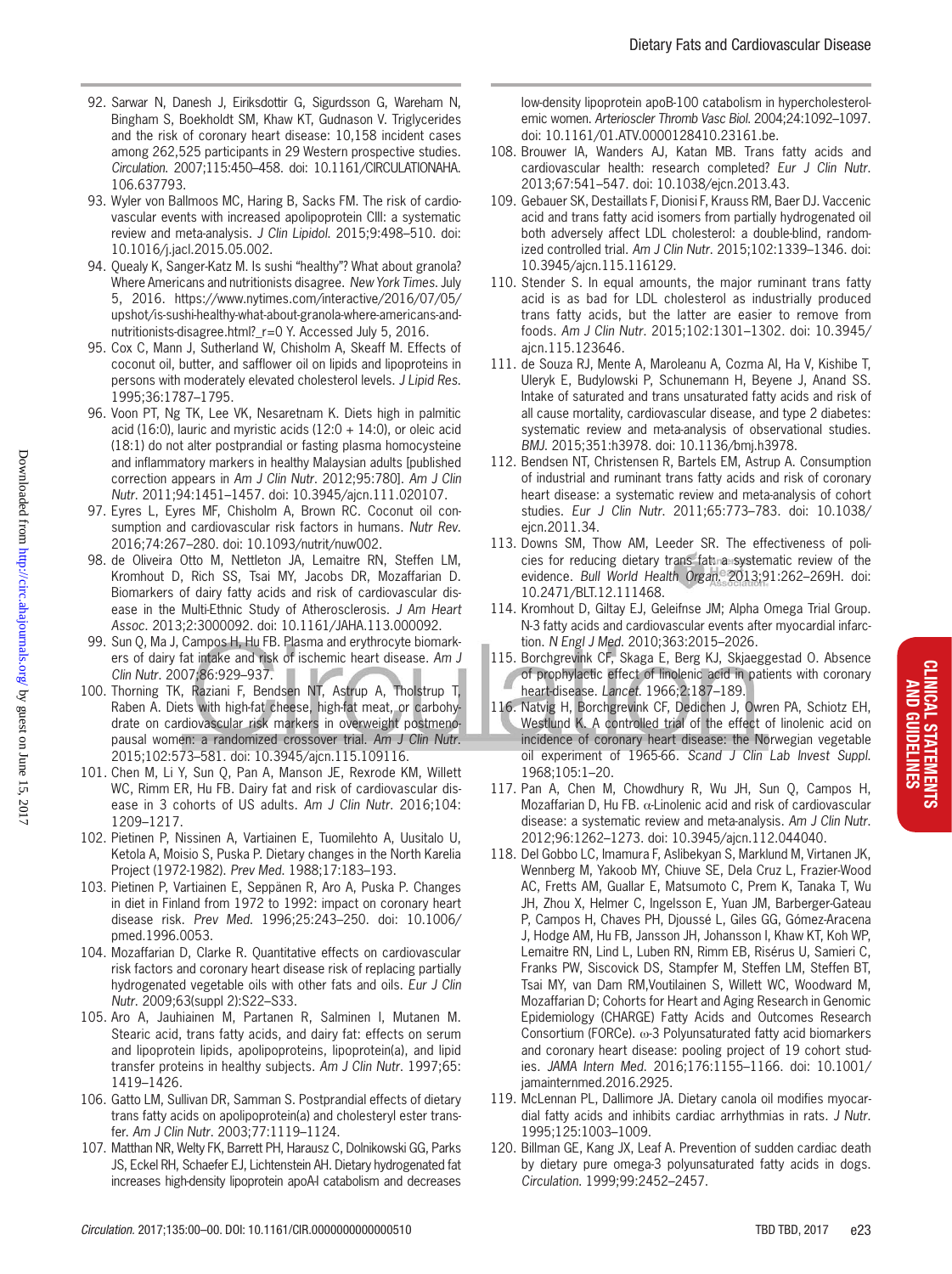- 121. Rastogi T, Reddy KS, Vaz M, Spiegelman D, Prabhakaran D, Willett WC, Stampfer MJ, Ascherio A. Diet and risk of ischemic heart disease in India. *Am J Clin Nutr*. 2004;79:582–592.
- 122. Petrova S, Dimitrov P, Willett WC, Campos H. The global availability of n-3 fatty acids. *Public Health Nutr*. 2011;14:1157–1164. doi: 10.1017/S1368980010003678.
- 123. Willett WC, Sacks FM, Trichopoulou A, Drescher G, Ferro-Luzzi A, Helsing E, Trichopoulos D. Mediterranean diet pyramid: a cultural model for healthy eating. *Am J Clin Nutr*. 1995;61(suppl):1402S–1406S.
- 124. Trichopoulou A, Costacou T, Bamia C, Trichopoulos D. Adherence to a Mediterranean diet and survival in a Greek population. *N Engl J Med*. 2003;348:2599–2608. doi: 10.1056/ NEJMoa025039.
- 125. de Lorgeril M, Salen P, Martin JL, Monjaud I, Delaye J, Mamelle N. Mediterranean diet, traditional risk factors, and the rate of cardiovascular complications after myocardial infarction: final report of the Lyon Diet Heart Study. *Circulation*. 1999;99:779–785.
- 126. Estruch R, Ros E, Salas-Salvadó J, Covas MI, Corella D, Arós F, Gómez-Gracia E, Ruiz-Gutiérrez V, Fiol M, Lapetra J, Lamuela-Raventos RM, Serra-Majem L, Pintó X, Basora J, Muñoz MA, Sorlí JV, Martínez JA, Martínez-González MA; PREDIMED Study Investigators. Primary prevention of cardiovascular disease with a Mediterranean diet [published correction appears in *N Engl J Med*. 2014;370:886]. *N Engl J Med*. 2013;368:1279–1290. doi: 10.1056/NEJMoa1200303.
- 127. Expert Panel on Integrated Guidelines for Cardiovascular Health and Risk Reduction in Children and Adolescents, National Heart, Lung, and Blood Institute. Integrated Guidelines for Cardiovascular Health and Risk Reduction in Children and Adolescents. http://www. nhlbi.nih.gov/health-pro/guidelines/current/cardiovascular-healthpediatric-guidelines/index.htm. Accessed July 12, 2016.
- 128. US Department of Agriculture, US Department of Health and Human Services, and US Department of Agriculture. *Dietary Guidelines for Americans, 2010*. 7th ed. Washington, DC: US Government Printing Office; 2011.
- 129. Nicklas TA, Farris RP, Smoak CG, Frank GC, Srinivasan SR, Webber LS, Berenson GS. Dietary factors relate to cardiovascular risk factors in early life: Bogalusa Heart Study. *Arteriosclerosis*. 1988;8:193–199.
- 130. Mikkilä V, Räsänen L, Raitakari OT, Marniemi J, Pietinen P, Rönnemaa T, Viikari J. Major dietary patterns and cardiovascular risk factors from childhood to adulthood: the Cardiovascular Risk in Young Finns Study. *Br J Nutr*. 2007;98:218–225. doi: 10.1017/S0007114507691831.
- 131. Raitakari OT, Juonala M, Kähönen M, Taittonen L, Laitinen T, Mäki-Torkko N, Järvisalo MJ, Uhari M, Jokinen E, Rönnemaa T, Akerblom HK, Viikari JS. Cardiovascular risk factors in

childhood and carotid artery intima-media thickness in adulthood: the Cardiovascular Risk in Young Finns Study. *JAMA*. 2003;290:2277–2283. doi: 10.1001/jama.290.17.2277.

- 132. Ritchie LD, Spector P, Stevens MJ, Schmidt MM, Schreiber GB, Striegel-Moore RH, Wang MC, Crawford PB. Dietary patterns in adolescence are related to adiposity in young adulthood in black and white females. *J Nutr*. 2007;137:399–406.
- 133. Morrison JA, Sprecher DL, Barton BA, Waclawiw MA, Daniels SR. Overweight, fat patterning, and cardiovascular disease risk factors in black and white girls: the National Heart, Lung, and Blood Institute Growth and Health Study. *J Pediatr*. 1999;135:458–464.
- 134. Simell O, Niinikoski H, Rönnemaa T, Lapinleimu H, Routi T, Lagström H, Salo P, Jokinen E, Viikari J. Special Turku Coronary Risk Factor Intervention Project for Babies (STRIP). *Am J Clin Nutr*. 2000;72(suppl):1316S–1331S.
- 135. Niinikoski H, Lagström H, Jokinen E, Siltala M, Rönnemaa T, Viikari J, Raitakari OT, Jula A, Marniemi J, Näntö-Salonen K, Simell O. Impact of repeated dietary counseling between infancy and 14 years of age on dietary intakes and serum lipids and lipoproteins: the STRIP study. *Circulation*. 2007;116:1032–1040. doi: 10.1161/CIRCULATIONAHA.107.699447.
- 136. Lauer RM, Obarzanek E, Hunsberger SA, Van Horn L, Hartmuller VW, Barton BA, Stevens VJ, Kwiterovich PO Jr, Franklin FA Jr, Kimm SY, Lasser NL, Simons-Morton DG. Efficacy and safety of lowering dietary intake of total fat, saturated fat, and cholesterol in children with elevated LDL cholesterol: the Dietary Intervention Study in Children. *Am J Clin Nutr*. 2000;72(suppl):1332S–1342S.
- 137. Obarzanek E, Kimm SY, Barton BA, Van Horn L, Kwiterovich PO Jr, Simons-Morton DG, Hunsberger SA, Lasser NL, Robson AM, Franklin FA Jr, Lauer RM, Stevens VJ, Friedman LA, Dorgan JF, Greenlick MR; DISC Collaborative Research Group. Long-term safety and efficacy of a cholesterol-lowering diet in children with elevated low-density lipoprotein cholesterol: seven-year results of the Dietary Intervention Study in Children (DISC). *Pediatrics*. 2001;107:256–264.
- 138. McGill HC Jr, McMahan CA, Malcom GT, Oalmann MC, Strong JP. Effects of serum lipoproteins and smoking on atherosclerosis in young men and women. *Arterioscler Thromb Vasc Biol*. 1997;17:95–106.
- 139. McGill HC Jr, McMahan CA, Zieske AW, Sloop GD, Walcott JV, Troxclair DA, Malcom GT, Tracy RE, Oalmann MC, Strong JP. Associations of coronary heart disease risk factors with the intermediate lesion of atherosclerosis in youth: the Pathobiological Determinants of Atherosclerosis in Youth (PDAY) Research Group. *Arterioscler Thromb Vasc Biol*. 2000;20: 1998–2004.